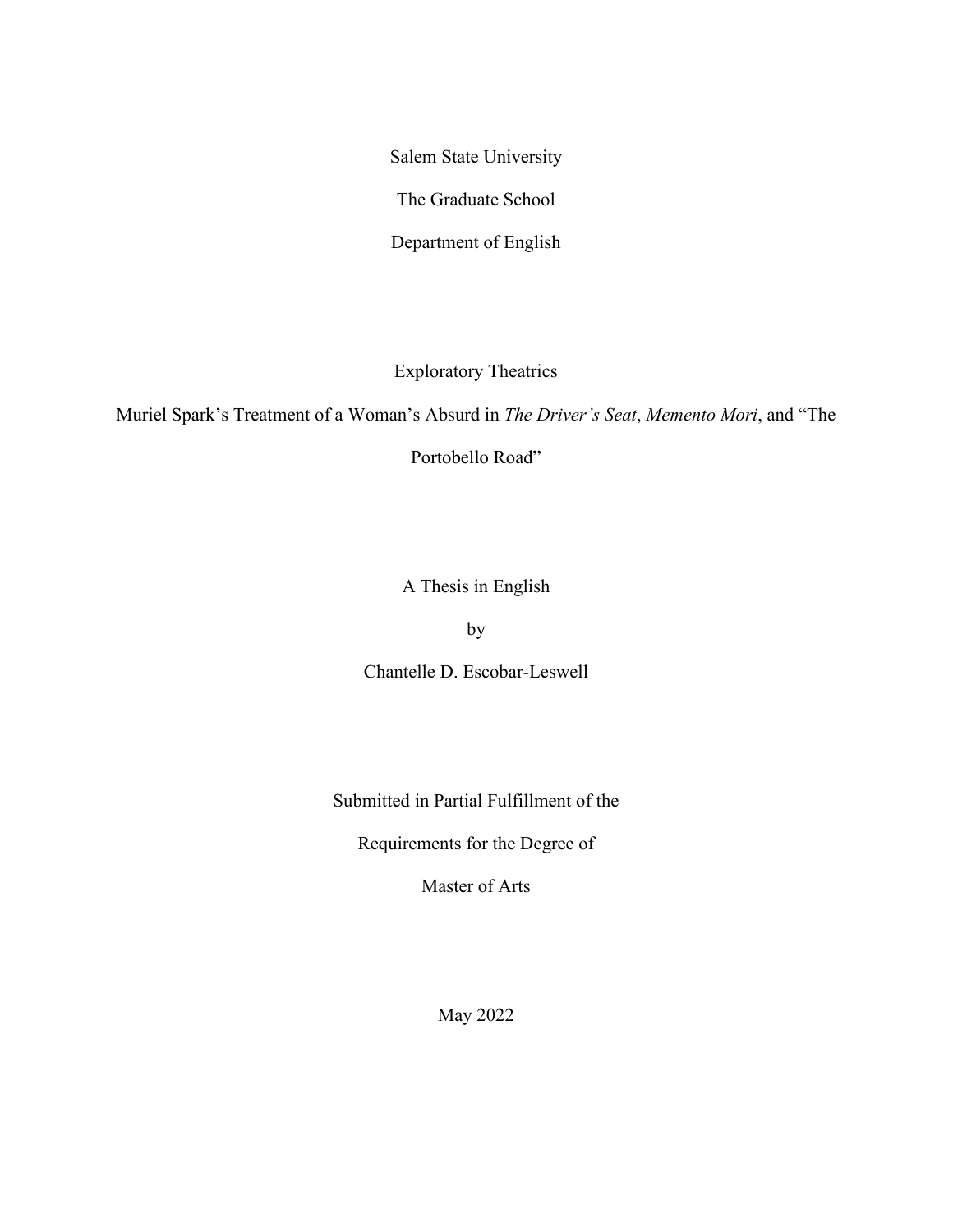*Today, when death and old age are increasingly concealed behind euphemisms and comforting baby talk, and life is threatened with being smothered in the mass consumption of hypnotic mechanized vulgarity, the need to confront man with the reality of his situation is greater than ever for the dignity of man lies and his ability to face reality and all its senselessness; to accept it freely, without fear, without illusions — and to laugh at it.* (Esslin 419)

#### \*\*\*

*I leave Sisyphus at the foot of the mountain! One always finds one's burden again. But Sisyphus teaches the higher fidelity that negates the gods and raises rocks. He too concludes that all is well. This universe henceforth without a master seems to him neither sterile nor futile. Each atom of that stone, each mineral flake of that night-filled mountain, in itself forms a world. The struggle itself toward the heights is enough to fill a man's heart. One must imagine Sisyphus happy. (Sisyphus* 123*)*

#### \*\*\*

*'Leave me alone! It doesn't matter. What does it matter?' Half an hour later they said, 'You need a good holiday, Lise. You need your vacation.' 'I'm going to have it,' she said, 'I'm going to have the time of my life'.* (*The Driver's Seat* 7)



Kusama, Yayoi. *Kusama in a Foreign Country*.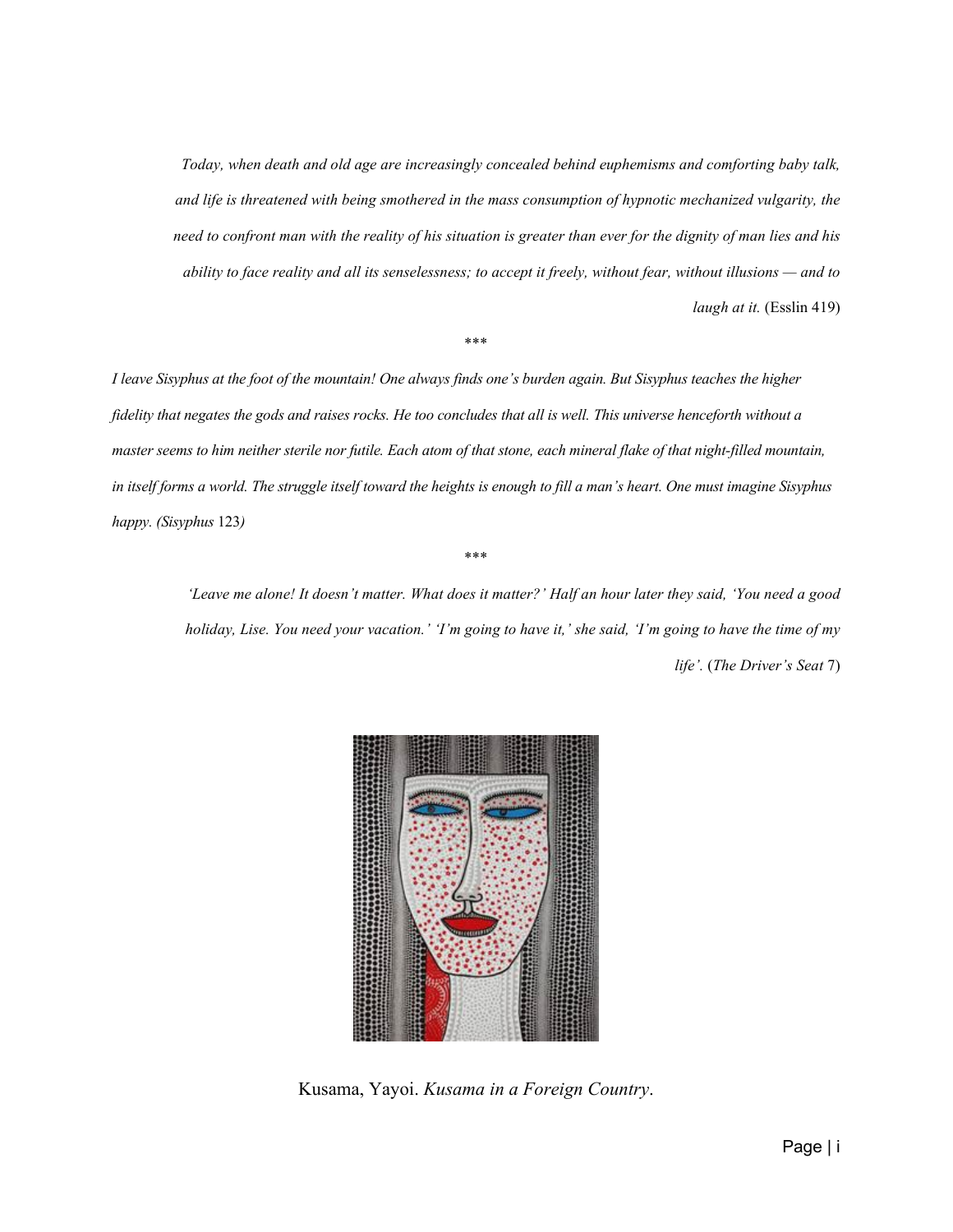## <span id="page-2-0"></span>Acknowledgments

This thesis would not exist without the ardent support of Professor Keja Valens, nor would my graduate career at Salem State University. Professor Valens is a credit to the English department here, and a true gem in this world. They go above and beyond for everyone and have certainly done so for me. Truly, Keja, thank you.

I shared Keja as an advisor throughout the thesis-writing process with Jessica Cook and Evan Miller. Evan, you are a brilliant scholar, and I can't wait to see the things you'll go on to do! Thank you for being a part of my process!

Jess, you are an amazing friend and a complete angel. You can somehow deliver stark, yet unbelievably compassionate, feedback and I'm so grateful for that. You have given so much to me in this past year and taught me many things — both about being a good human and in my scholarship. I'm so glad I met you. Thank you.

Professor Al DeCiccio was a saving grace in the final and defining moments of working on this thesis. Al, I couldn't have made this work without you! Thank you for being such an integral part of my Salem State experience over the past year and a half.

My wife, Hailey, has invariably been an endless pool of love and support throughout the time I've known her, and her support during this process has been no different — particularly with reassuring me that I'm capable, making me cute and encouraging posters as deadlines hung over me, making me late night cups of coffee, and in the final stretches, re-reading over my shoulder. Hailey, you are my light.

Finally, thanks to my beloved (but absolutely maddening) cats, Salem and Alfie, for providing endless entertainment and, to my dismay, driving me to distraction throughout all of my latenight work sessions. I couldn't have done it without you, I guess?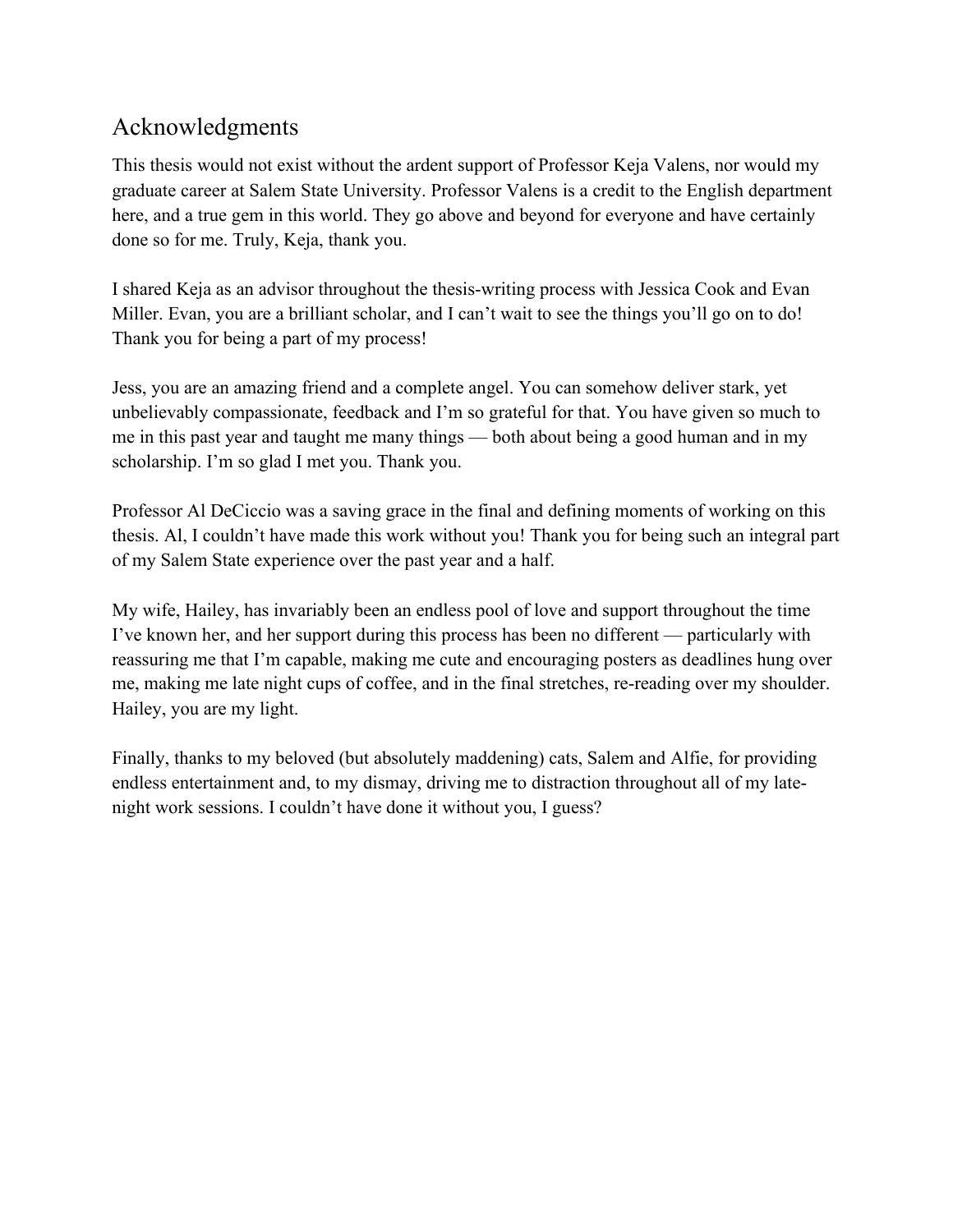# Table of Contents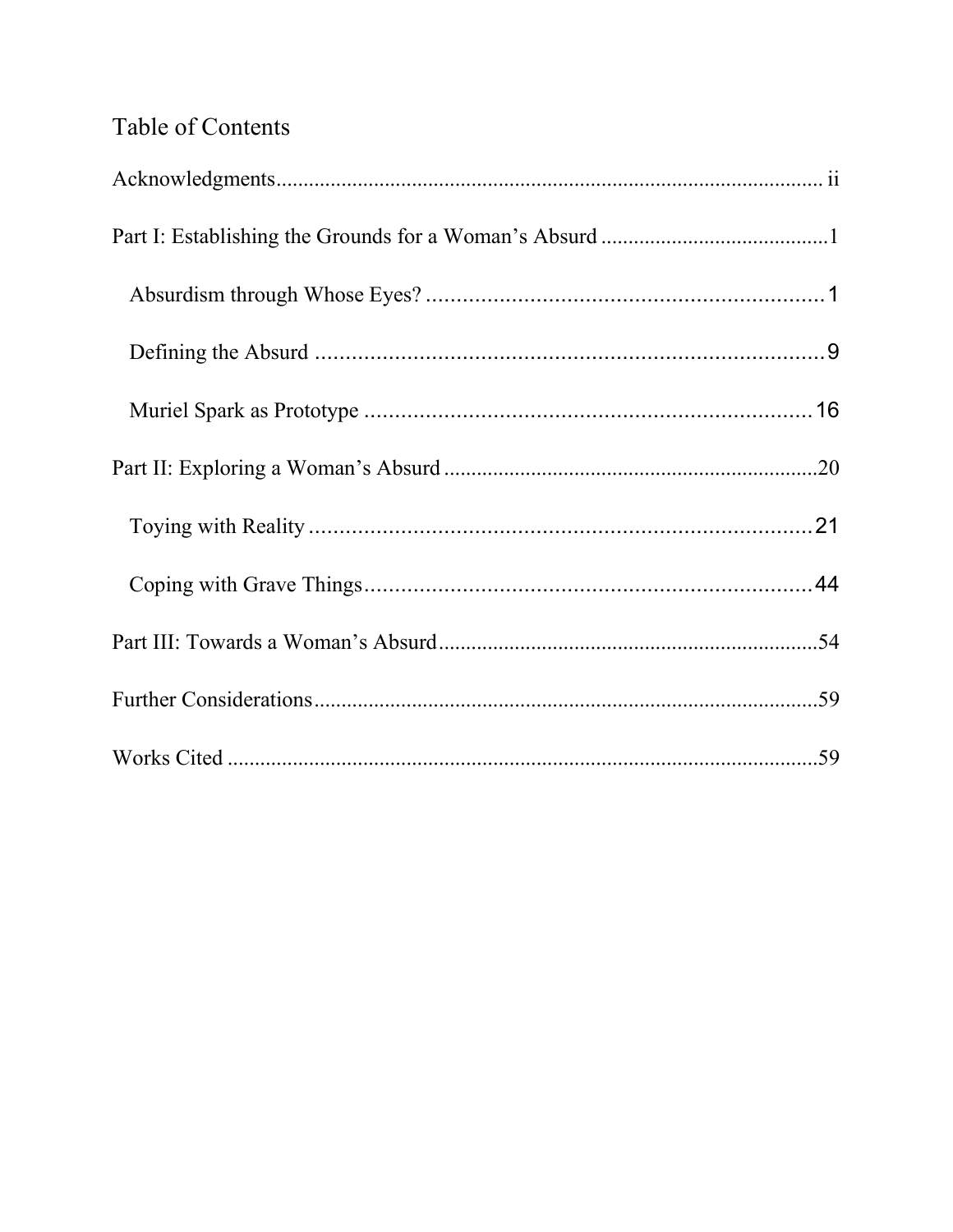<span id="page-4-0"></span>Part I: Establishing the Grounds for a Woman's Absurd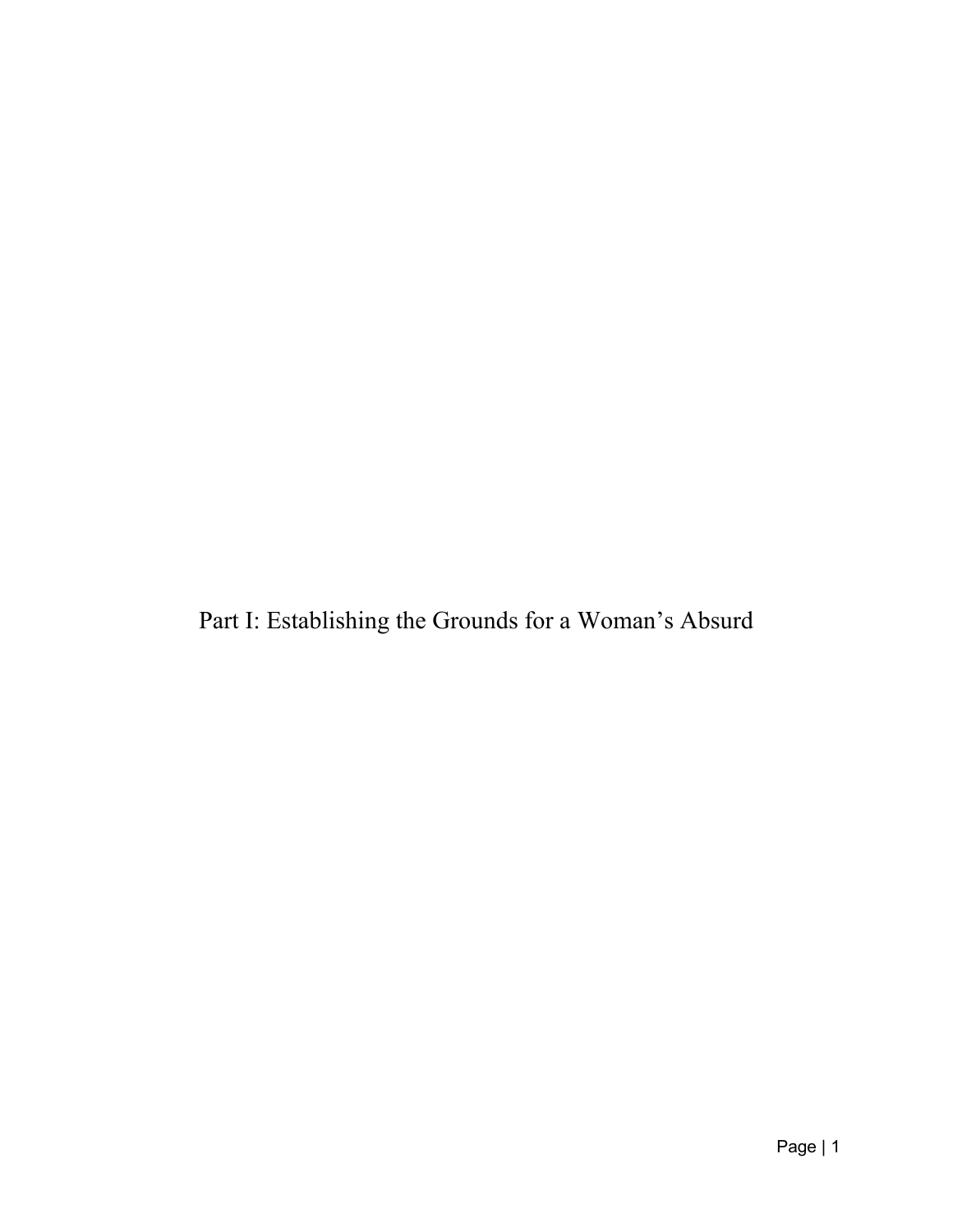### <span id="page-5-0"></span>Absurdism through Whose Eyes?

The absurd in literature and in theater is generally thought to have arisen from post-war anomie among a small 'school' of authors and playwrights in Europe and the United States during the mid-twentieth century. Largely considered a feat of drama, absurdism took precedence in the 1950s and 1960s, with Samuel Beckett's *Waiting for Godot* thought to be the foremost emergent piece. As people were reckoning with a lost generation and the mass destruction of what many of them knew to be home, the absurd rose to prominence as a way of reconciling existential suffering and a desire for relief with a profoundly felt sense that life is essentially meaningless. The absurd in theater — and later, in literature — was met with critical acclaim and it's clear that the cultural moment of post-war devastation facilitated its success.

I argue that the current cultural moment also could be fertile ground for absurdist literature given the extreme proliferation of global stressors such as the rapid progression of technological advance, climate change, war and famine, and the most recent, a pandemic. However, before clinging to the absurd as a means of alleviating or even understanding suffering in the way that the prior generation did, the critical understanding and cultural reach of the absurd must be reestablished and refined to adapt to the vast differences that exist between the present day and the way of living during the mid-century. One way of linking the traditional absurd, though, with a neo-absurdism that adjusts for the rapidly changing socio-historical landscape is through looking at other authors who were not considered absurdist, and who were writing radical texts at the peak of absurdism. Texts that not only align with the absurd, but which clarify and sharpen a reader's comprehension of what the moment was trying to accomplish.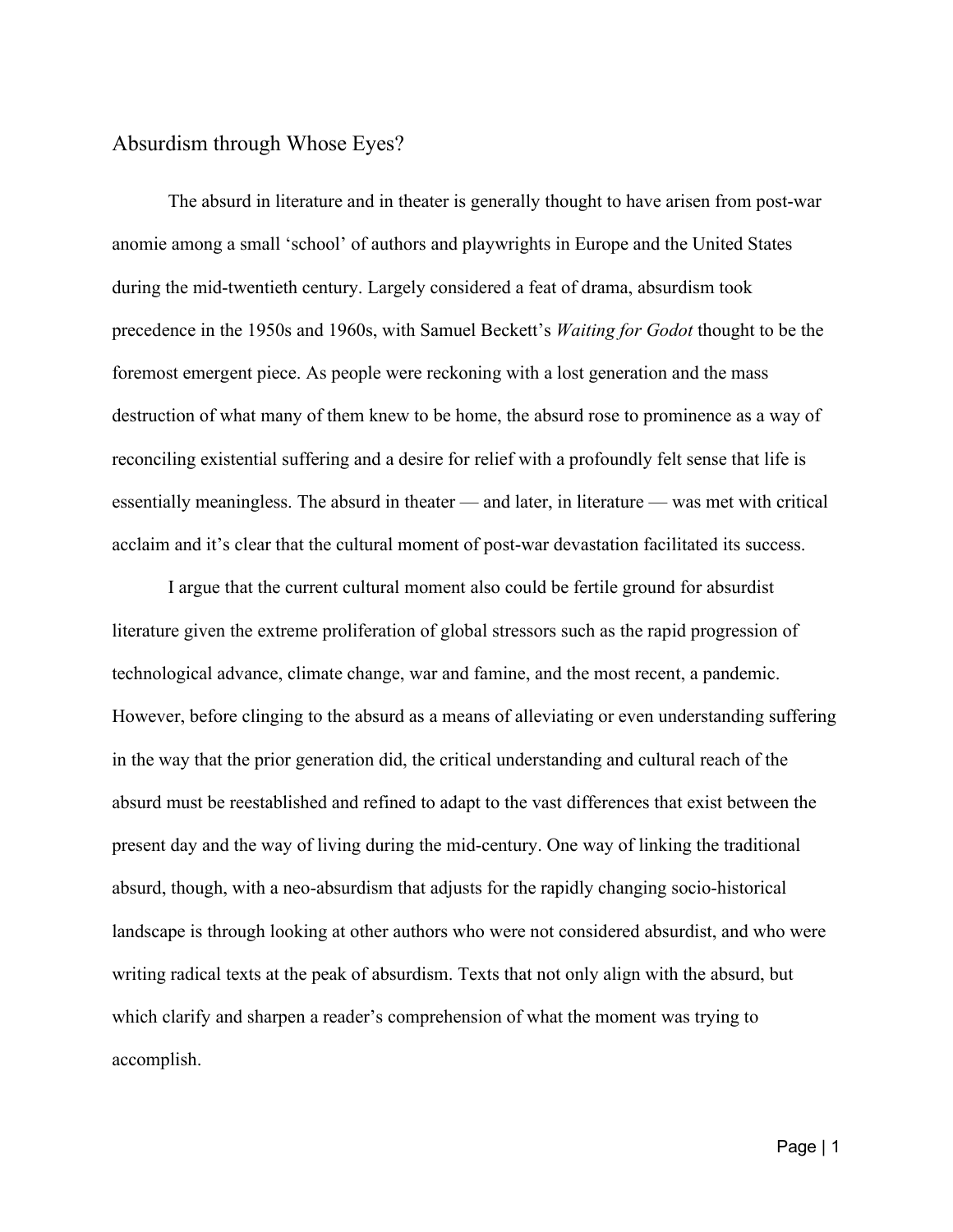Muriel Spark is one such author. Spark was born in Edinburgh, Scotland in 1918 and died in 2006. She wrote her first book, *The Comforters*, in 1957, and she is one of a handful of transatlantic women writing in the post-war mode on post-war sentiments. I argue that there is a gap in our understanding of the absurd that is both genre- and gender-specific. That is, absurdism has historically been stringently considered as pertaining only to stage productions, a train of thought which is a direct impediment to understanding the project of the absurd as something radical and non-normative.<sup>[1](#page-6-0)</sup> A more pressing issue, though, is that to my knowledge and according to my research, not one woman has ever been widely acknowledged as part of the absurdist movement. This is a huge failure of literary criticism of the period. This thesis aims to present a reformation of absurdism wherein women's voices matter and women's issues are represented. The goal is to destabilize what one might expect they understand about the absurd through the lens of this reformation, while using concrete, grounding texts that produce a, contrarily, sometimes stabilizing and clarifying effect. While analyzing the gap in the literature and the missteps of the moment, I aim to provide commentary on the pervasive and continuing relevance of absurdism in today's world. To do this, I first establish what the absurd is, what it is considered, and what its cultural significance has been. I then delineate the ways in which Spark fulfills these specifications, thus making her a writer of the absurd. More than this, though, Spark is a writer of a woman's absurd: she writes about the woman's condition as opposed to the proverbial human condition, and as such, her writing decentralizes the male-centric voice of the traditional absurd and ultimately creates something that is far more complex.

<span id="page-6-0"></span><sup>1</sup> Indeed, we may think of the modernist and postmodernist avant-garde movements as subcultural, but the absurd was spearheaded by some of the most influential and revered thinkers of the period.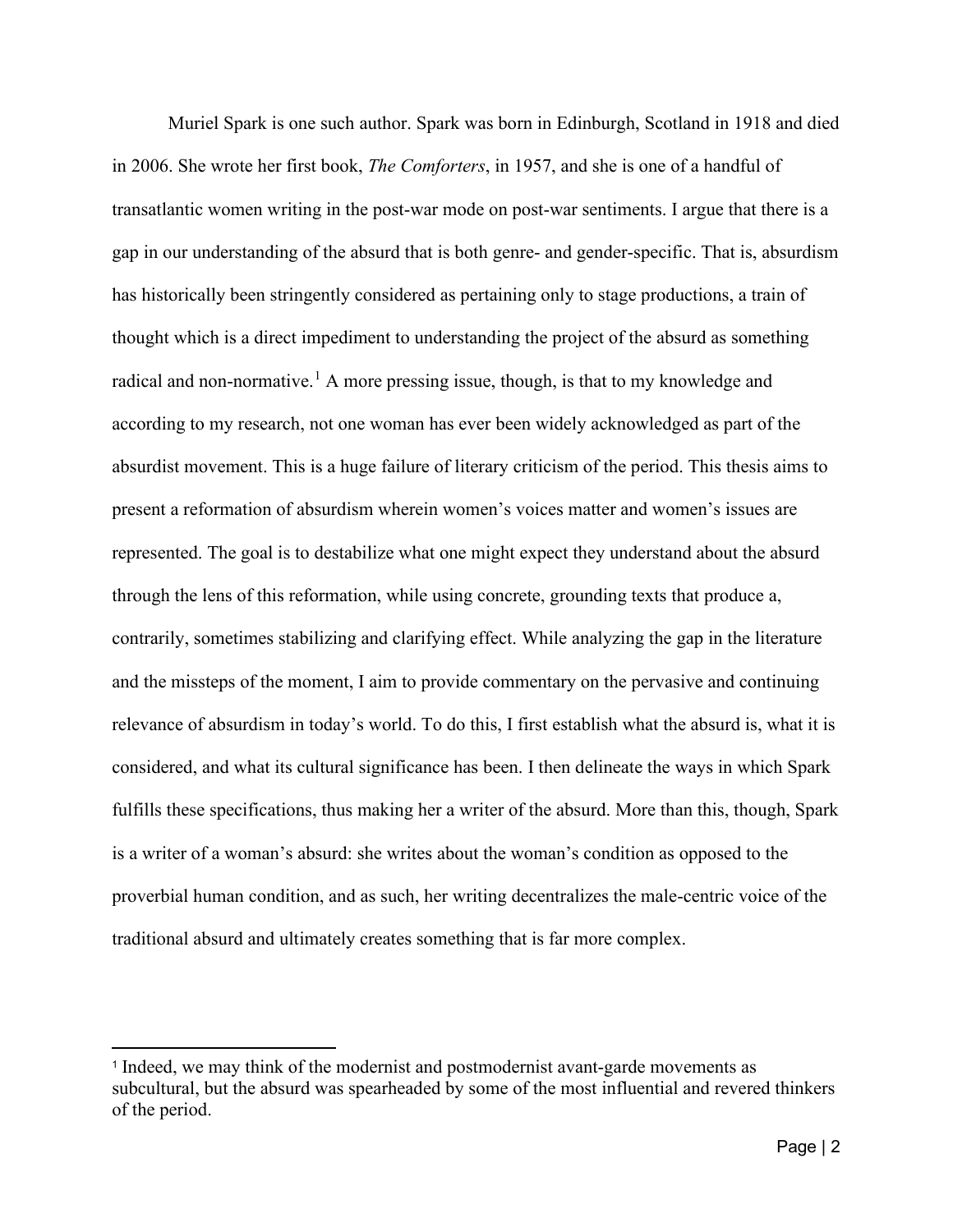Absurdism has all but been left alone in the vein of literary criticism for a long time, in large part because it was en vogue for such a short period, but it was not relinquished entirely without a cultural clinging to some classics such as Albert Camus' *The Myth of Sisyphus* or *L'Etranger*, or Franz Kafka's *The Metamorphosis.* These texts are important for a reason and provide a cultural backdrop for a still relatively new, post-war world and way of evincing this new world through literature. Muriel Spark provides a powerful starting point for thinking about women writers of the period who wrote in the absurdist mode and can perhaps prompt us to think about why women were left out of the conversation and what a woman's absurd may cultivate that a traditional absurd cannot.

Spark is not the only woman of the period who deserves recognition, there is Angela Carter, Marguerite Duras, and Lorraine Hansberry to name just a few, each of whom are assuaging and replacing what is typically thought of as absurdist and expanding its scope in order to give voice(s) to the experience(s) of women.<sup>[2](#page-7-0)</sup> In Spark's novels, we see many resonances of the absurd and, as a force to be reckoned with — even at that point in history when women's voices carried less weight — she provides the ideal character study for determining some of the potential reasons even renowned women writers have been disregarded in the genre of the absurd, and what their texts bring to the conversation.

<span id="page-7-0"></span><sup>&</sup>lt;sup>2</sup> It must be said, of course, that not all women experience social stratification, and therefore "women's issues" in the same way. There are many intersections of identity that result in varying levels of subjugation and disregard, which this thesis aims not to ignore. To acknowledge the dissonance and disparity of varying degrees of women's oppression, I must acknowledge my own position as a European white woman with a lack of experience that allows me to speak adequately to the experiences of other women, instead I urge you to read these women writers and draw your own conclusions.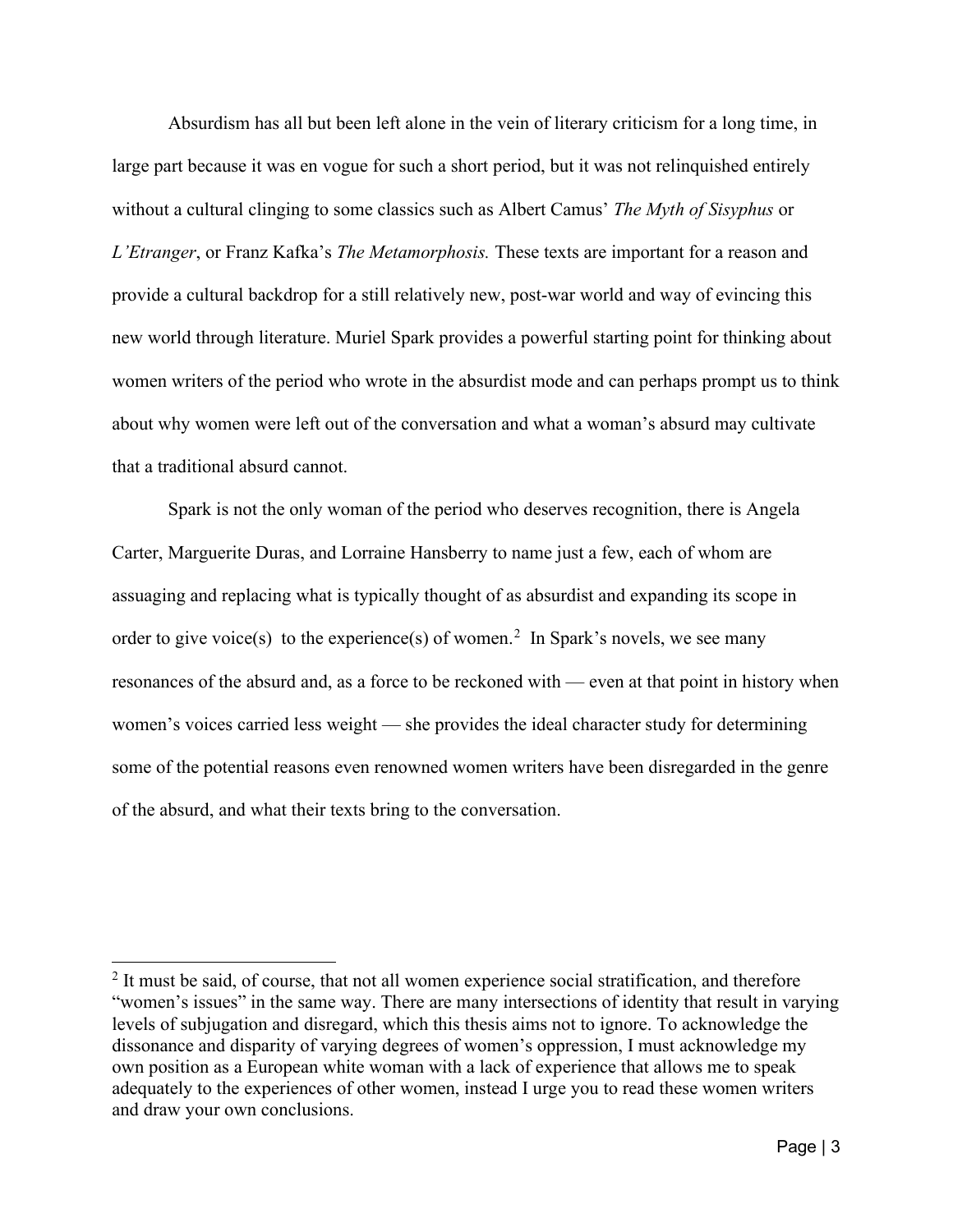Spark has a vast portfolio of twenty-two novels, as well as an autobiography, *Curriculum*  Vitae, a large collection of short stories,<sup>[3](#page-8-0)</sup> seventy-three poems, as well as a substantive volume of essays spanning a wide-arching spectrum of subject matter, and multiple biographies of her contemporaries and predecessors. By using a selection of her texts, this discussion will explore themes that resemble those of traditional absurdist literature, but which rightfully build upon preexisting notions of the absurd to present something more elaborate and robust than the typical way one construes what 'the absurd' means. Through Spark, this thesis will begin to determine how absurdism pertains to women and why this is important. The conversation to follow on a woman's absurd aptly demonstrate why Spark belongs in the ongoing conversations first presented by the traditional absurd and hopefully expanded upon by neo-absurdists in years to come.

Spark as a woman absurdist writes with a broad audience in mind. She does not pander or weaken any part of her impact to please or appease. She writes on sex, death, and sickness of the mind and body. She has a wicked mind and a sharp tongue, both of which come alive on the page in a kaleidoscopic experience. Her writing shocks — and means to do so — but it also lures and keeps her far-reaching readership wanting more. Her name rarely comes up in popular culture anymore, but if someone knows her writing, they *will* have feelings about it. A woman's absurd, insofar as one can be conceived through discussing one singular author, shines through in Spark's form, her style, her content, and her embodiment. What makes Spark's writing seem timeless unlike her male contemporaries', though, is a daring boldness to write what she pleased without regard for the opinion of others. She never cared to be liked, and this is what makes her an excellent experimental candidate for reconstruing the absurd through a woman's eyes.

<span id="page-8-0"></span><sup>&</sup>lt;sup>3</sup> The short story, "The Seraph and the Zambesi," won a contest and consequently launched her professional writing career.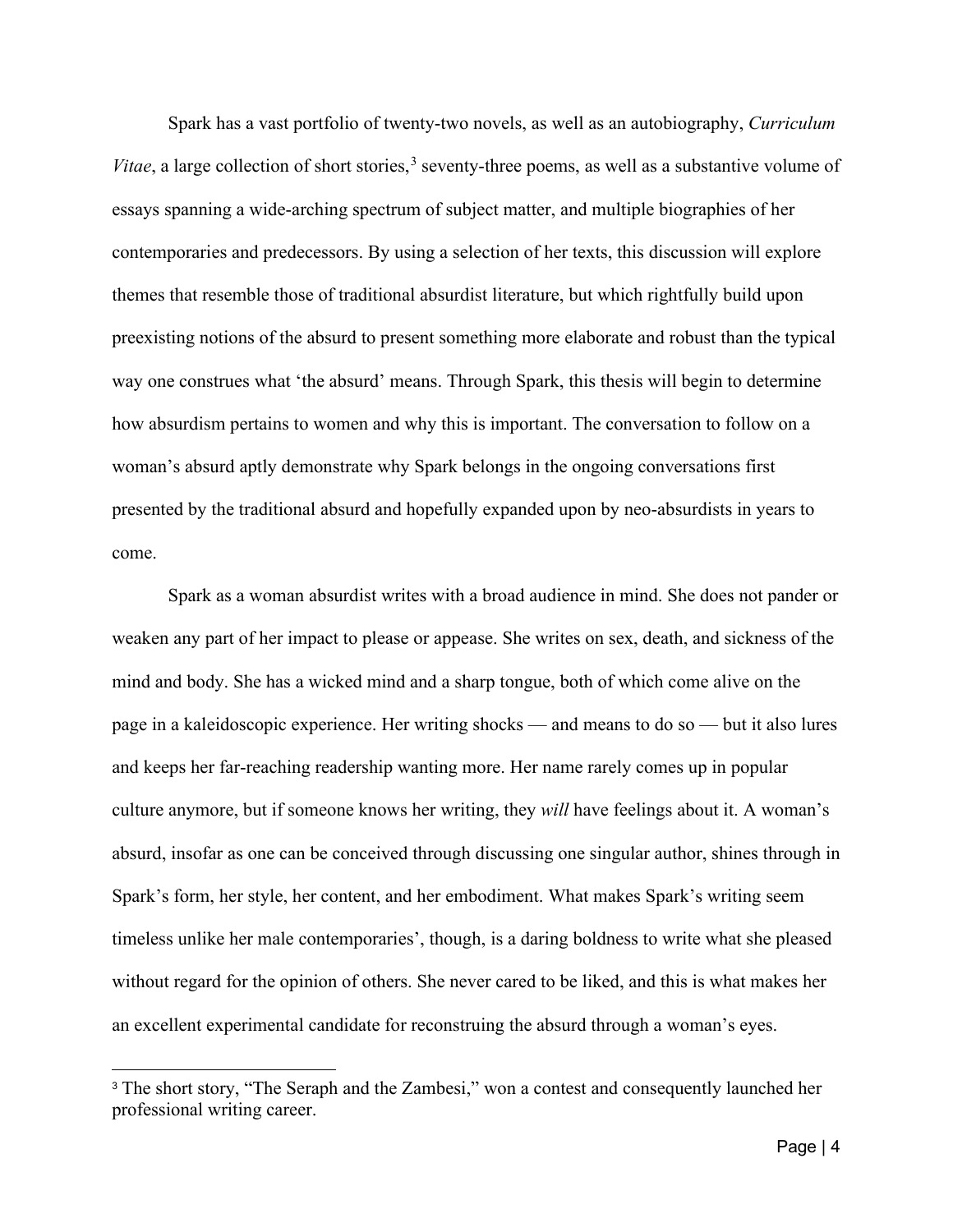Approaching the essential questions that allow us to posit and examine a woman's absurd is contingent upon an understanding of the layering of interlaced themes that absurdist literature — and certainly, Muriel Spark — practices. The overarching theme binding the texts in this study is the question of death as an end to suffering from life's essential meaninglessness. Death and meaninglessness are then linked to the seeming lack of logic inhered in elemental and formal devices Spark uses. This lack of logic — lack of reality — ultimately promotes subjective agency<sup>[4](#page-9-0)</sup> through a freedom that comes only with conceding to one's position within a meaningless world and finding one's own way to achieve joy and hope. Finally, undergirding the whole project of ascertaining whether Spark is a woman absurdist is her use of humor. Spark's writing leverages dissonant plot with subtle moments of ease in the search for meaning to promote catharsis, empower and liberate its female characters, and provide comic relief to readers amidst the discomfort the text presents, resulting in an ultimately enjoyable — if unsettling — reading experience.

This thesis is comprised of two major analysis sections, each categorized by a theme that has origins in the traditional absurd, and with which Spark demarcates a woman's absurd. The first section discusses Spark's purposeful diminishment of reality and subversion of realism in her texts as a means of promoting agency in her women characters through themes of lucidity and sex. The second section is concerned with play and humor. This section covers conceding to the absurd existence through playing life like a game in order to assuage the futile experience of living with the woman's absurd condition, alongside the use of humor in Spark's writing as a

<span id="page-9-0"></span><sup>4</sup> "Agency," can be defined as the idea that one can move through the world as 'free' and extricable from one's surroundings, and to be principally in charge of one's own thoughts and actions (Gallagher 16).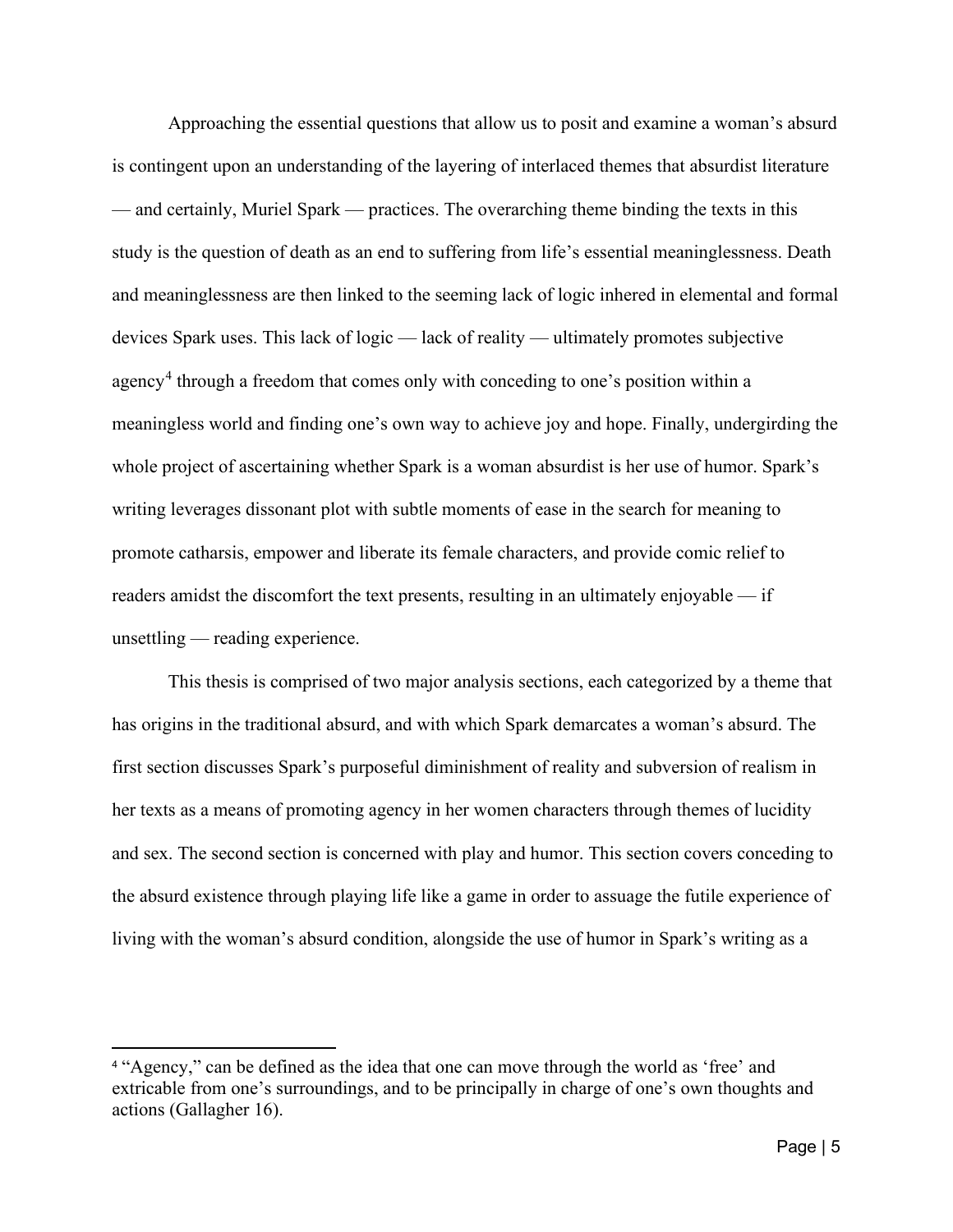means of catharsis for the reader, revealed both by the levity held therein, and through the emancipation from male subordination that a woman's absurd enables.

I consider these issues through the novella, *The Driver's Seat*, [5](#page-10-0) a novel, *Memento Mori*, and one of Spark's short stories, "The Portobello Road". These texts, aside from the variance in genre, provide different narrative contexts for thinking about Spark's work as absurd, and this allows for a more robust argument in favor of Spark as presenting the project of a woman's absurd. Each text is richly packed with arguably empowering arcs that works to restore the women protagonists' sense of authority and autonomy, while leaving no direct answers to the questions it generates leading the reader directly into the sense that life is essentially meaningless but still, perhaps, not without value.

In *The Driver's Seat*, we meet Lise, a highly emotive young woman who takes a vacation to an unnamed Western European country from an unnamed Scandinavian country where she will seek out a man — the perfect man — to execute her murder (I will refer to this as a suicideby-proxy throughout the discussion). Lise behaves erratically throughout and the reader is forced to doubt her reliability and stability as the story proceeds. This text sets up sexual repulsion and desire for death as two of the most salient themes in the text, and, for Lise, the two go hand-inhand. In this psychological thriller, readers are left wondering: *why, though?* right up until the end, and they are left somewhere between satisfied and dizzied. Lise finds her special person: someone who is resistant to her charm — the only male character who isn't pursuing her until she forcefully pursues him and weakens his resolve — at which point he strips away any sense of control Lise thought she had over her final plan. This novella is fundamentally about control and regaining one's sense of agency. It is also about repudiation, desire, and is fraught with an all-

<span id="page-10-0"></span><sup>5</sup> Whenever asked, Spark has expressed invariably that she felt *The Driver's Seat* was her best work.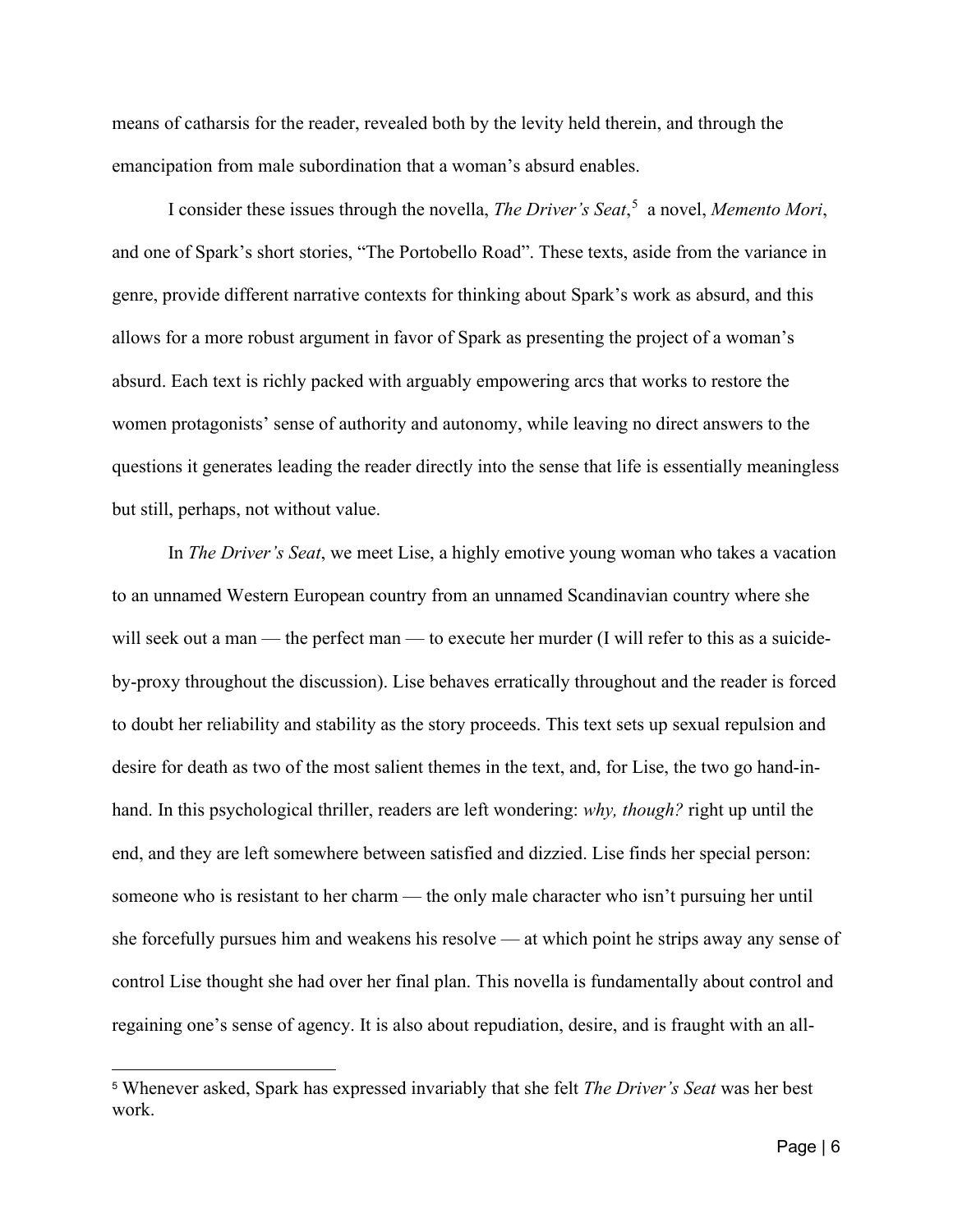consuming tension. Throughout this strange and thought-provoking story, the woman's absurd is hanging in the air like static electricity. Through use of negative associations with the sexual desire of men, and Lise's attempt and subsequent failure to overturn that narrative, the futility of trying to fulfill one's desires and purpose becomes prevalent, leading the reader into a nihilistic melancholy that Lise didn't get the perfect murder she had imagined for herself.

While *The Driver's Seat* deals with themes of ostensible mental illness, death and sexual violence, *Memento Mori* deals with aging, losing one's faculties, and again uses pernicious male characters to drive forward the plot. The premise for *Memento Mori* is that Dame Lettie, the character we are introduced to in the first line of the book, has been getting telephone calls from a mysterious man who says only, "Remember you must die" (7). She gets these calls frequently and soon her whole community and the whole cast of characters that we meet are receiving calls with this same refrain. What sets *Memento Mori* apart is its treatment of aging and how it gives agency to the elderly through the inherent senselessness and incongruity associated with growing older and becoming more and more remote from oneself as death encroaches. This text uses humor in a particularly adroit way, especially in the context of a woman's absurd. In spite of the overbearing feeling that anybody could die at any given time, Spark offers the reader an opportunity to genuinely enjoy the company of the women in this story who are funny both in wholesome and condemning ways, sometimes at once. The men, however, are distinctly unlikeable, and this element promotes absurd humor as a means of liberating and distancing the women characters from their male counterparts, making space for levity among the particularly troubling aspects of the story.

This thesis also examines Spark's short story "The Portobello Road" which offers equal reason to argue that Spark belongs firmly rooted within the woman's absurd. Like *Memento*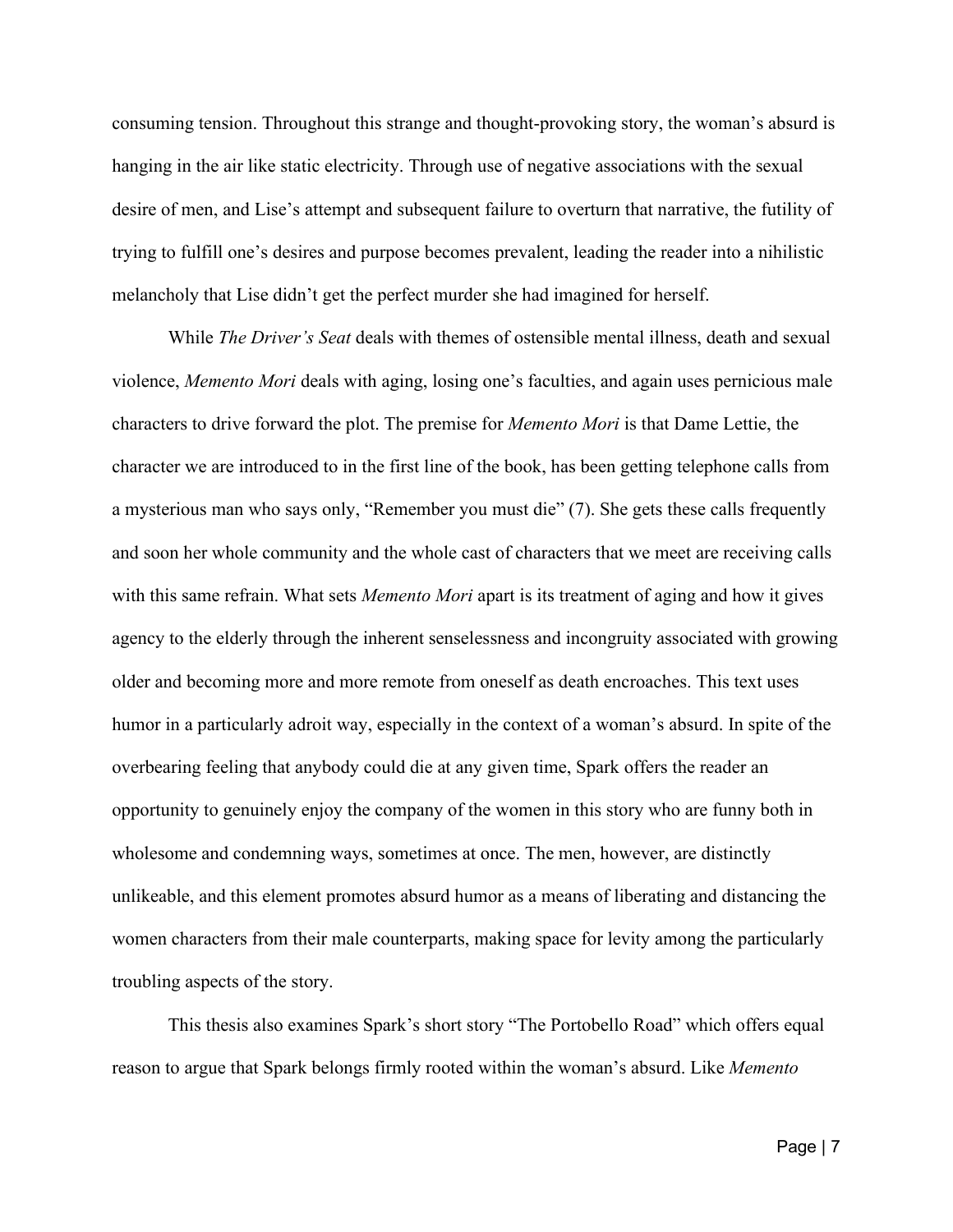*Mori* and *The Driver's Seat*, this story deals with death and a thin grip on logic, points to the mundanity and meaninglessness of life, and is oddly funny in parts. With the story narrated by Needle, the reader learns about the banality of her existence (an existence she seemed to quite enjoy) when she was younger and alive. We witness her escapades with three friends in childhood and we watch her and her best friend, Kathleen, grow up as they frequently traipse around the marketplace at the Portobello Road in London. The reader then learns that Needle was killed five years ago by George, one of the friend group for threatening to stand in the way of his engagement to Kathleen. The premise of the story is that Needle, appearing before him as a specter when he is walking down the Portobello Road alongside Kathleen, drives George steadily toward insanity.<sup>[6](#page-12-0)</sup> The narrative style and form of this text are what lend themselves to the absurd. Through melding a wavering sense of reality with monotonal narration and toying with cyclicality in the telling of the story, Spark solidifies her position in the reader's mind as qualified to play a part in representing a woman's absurd.<sup>[7](#page-12-1)</sup>

<span id="page-12-0"></span> $6$  A caveat to this text is that it is incredibly colonial and racist language and typecasting is used, something we see a lot less often in her texts set outside of an African context.

<span id="page-12-1"></span><sup>7</sup> While this thesis defines and describes specific issues, scenes, and lines of inquiry within the texts that may disregard that, likely, much of the readership have not read these texts, the content of the texts is compelling enough that one may be enticed into reading them despite knowing all that this thesis might teach you in advance. This is a study in the specificities and minutiae of the discussed texts, but this should not deter those who have not read them from either reading ahead *or* picking up the literature afterwards. I hope I leave enough to the imagination to make this allowable.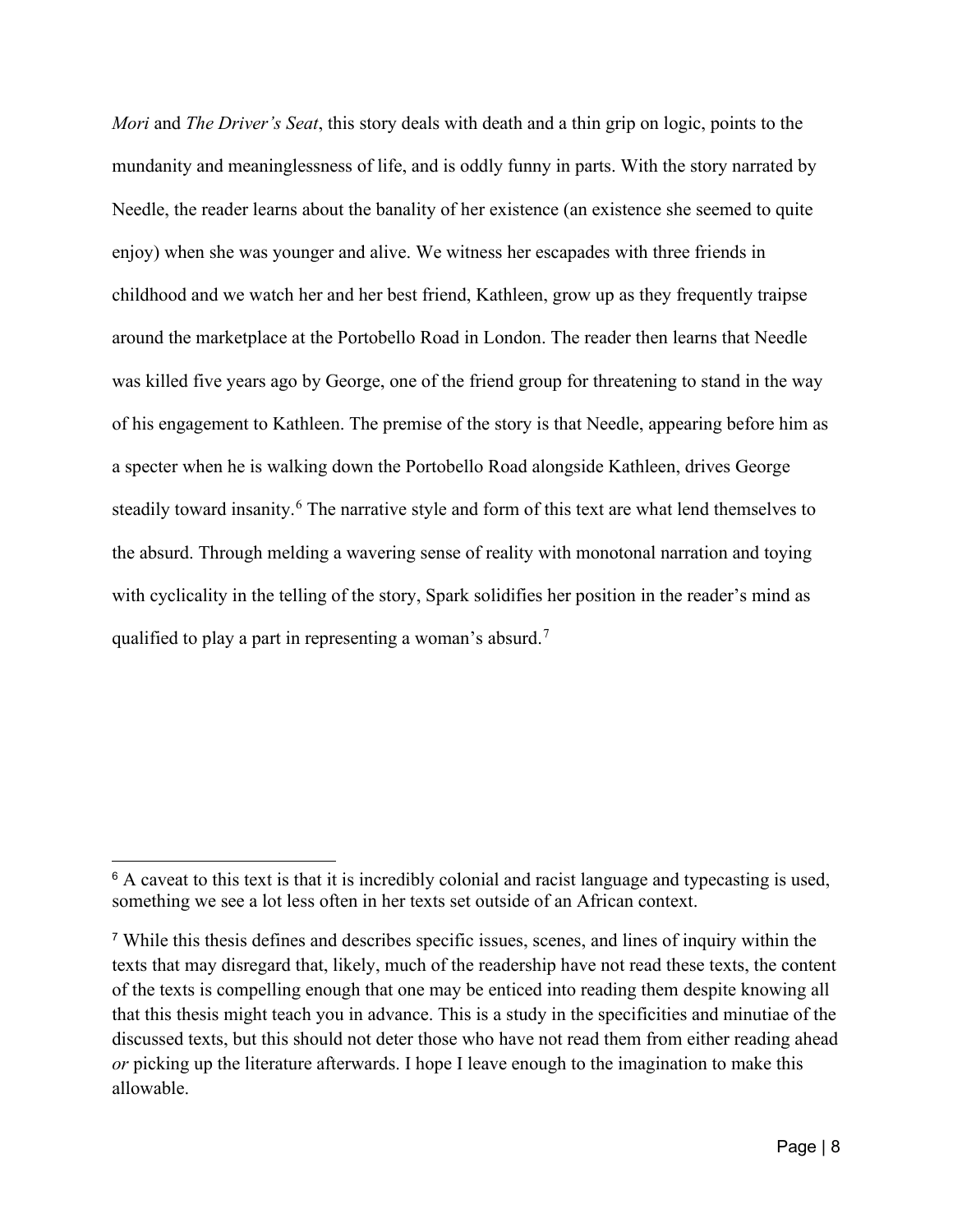### <span id="page-13-0"></span>Defining the Absurd

The literary absurd (also known as absurdist literature; closely associated with the theatre of the absurd) is a vein of literature wherein the texts toy with the metaphysical quandaries of life and living, usually in an incredibly funny or darkly amusing way. The absurd is, pointedly, not a movement. The writers of this time who were characterized as absurdists did not conjure this label for themselves. Martin Esslin, in his 1961 book, *The Theatre of the Absurd,* which was the first commentary on the still new phenomenon, arbitrarily ascribed this label to a series of playwrights who were writing in the mode of what we now call the absurd, and set up some parameters for absurdist theater, basically, as he saw fit (Bennett 1). This is how the likes of Beckett and Pinter are now synonymous with the epithet "absurdist" and also why a woman's absurd must be proffered: Esslin did not care to include any women in his analysis and rare few people have tried to rectify this in the sixty years since.

The dictionary definition of "absurd" is "out of harmony with reason or propriety" (Hinchliffe 1), and we can consider this definition a powerful tool for thinking about absurdist literature in a meaningful way. Often, absurdist texts unsettle their readers. The disharmony, often manifesting in a lack of order or an inherent malaise, presents a specific problem for readers of absurdist texts. The problem is concerned with what to do about the absurd as readers or theorists begin comprehending and trying to reconcile what this disharmony means in the context of unsettling and destabilizing literature. In other words, *what role does absurdist literature fulfill?* There may be many answers to this, of course, but it seems to me that any singular understanding of the absurd is necessarily deficient. More than anything, absurdism can be considered a phenomenon — philosophy as expressed through literature — which pertinently and aptly helps us understand the reticence of considering absurdist writers a "school" since the boundaries that mark a text absurd were somewhat arbitrarily drawn by Esslin.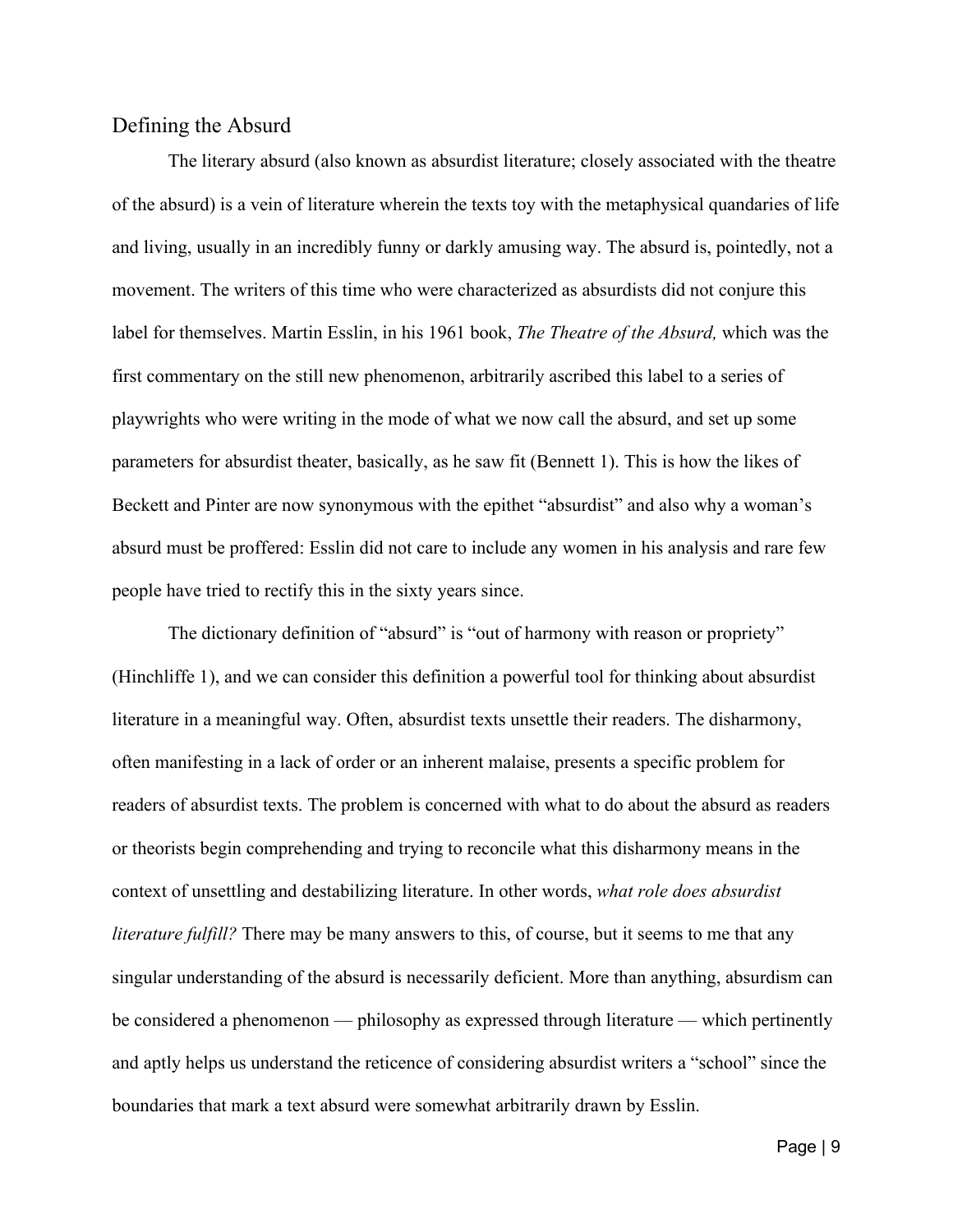Absurdists never considered themselves part of a movement, either (Bennett 4-5, Gavins 62, Hinchliffe 1). They instead saw themselves as individual writers, who simply pondered the world in their writings without much of an ecosystem of genre to lean on. While many people were writing in the same mode during the midcentury, which is generally considered the time at which the absurd was most prevalent, it seems that it was undertaken as an individual plight. This is interesting primarily because of the subject matter of absurdist literature — pondering questions that center around the essential meaninglessness of life must get lonely and believing further that one is writing from an entirely individualistic standpoint cannot help this matter.

Absurdist literature is heavily influenced by existentialist philosophy and is associated with other avant-garde art and literature movements that arose during the fifties and sixties such as surrealism and the nouveau roman. The simultaneous rise of these similar schools demonstrates the unprecedented times the world was witnessing: the new wave of artistic and cultural movements, all nested under the umbrella of postmodernism, were a reaction culminating from a painful realization that, much like its precursor, modernism,<sup>[8](#page-14-0)</sup> the world would never be the same as it was following the global suffering inflicted by World War II.

Thought to be rooted in nineteenth- and twentieth century philosophy, absurdism comes from the same tradition as existentialism, and is most often firstly associated with Christian philosopher, Søren Kierkegaard. In his 1843 novel, *Fear and Trembling*, Kierkegaard explores the absurdity of God asking Abraham to demonstrate his allegiance to the Christian faith by sacrificing his son (Gavins 63). However, it has been postulated that Descartes can be credited with facilitating the onset of absurdist and other nihilistic philosophy in the sixteenth century (Sherman 26). This is because Descartes is the first philosopher to suggest a "philosophy of

<span id="page-14-0"></span><sup>&</sup>lt;sup>8</sup> Modernism can itself be considered a response to the industrialization of the Western world and subsequently to the Great War.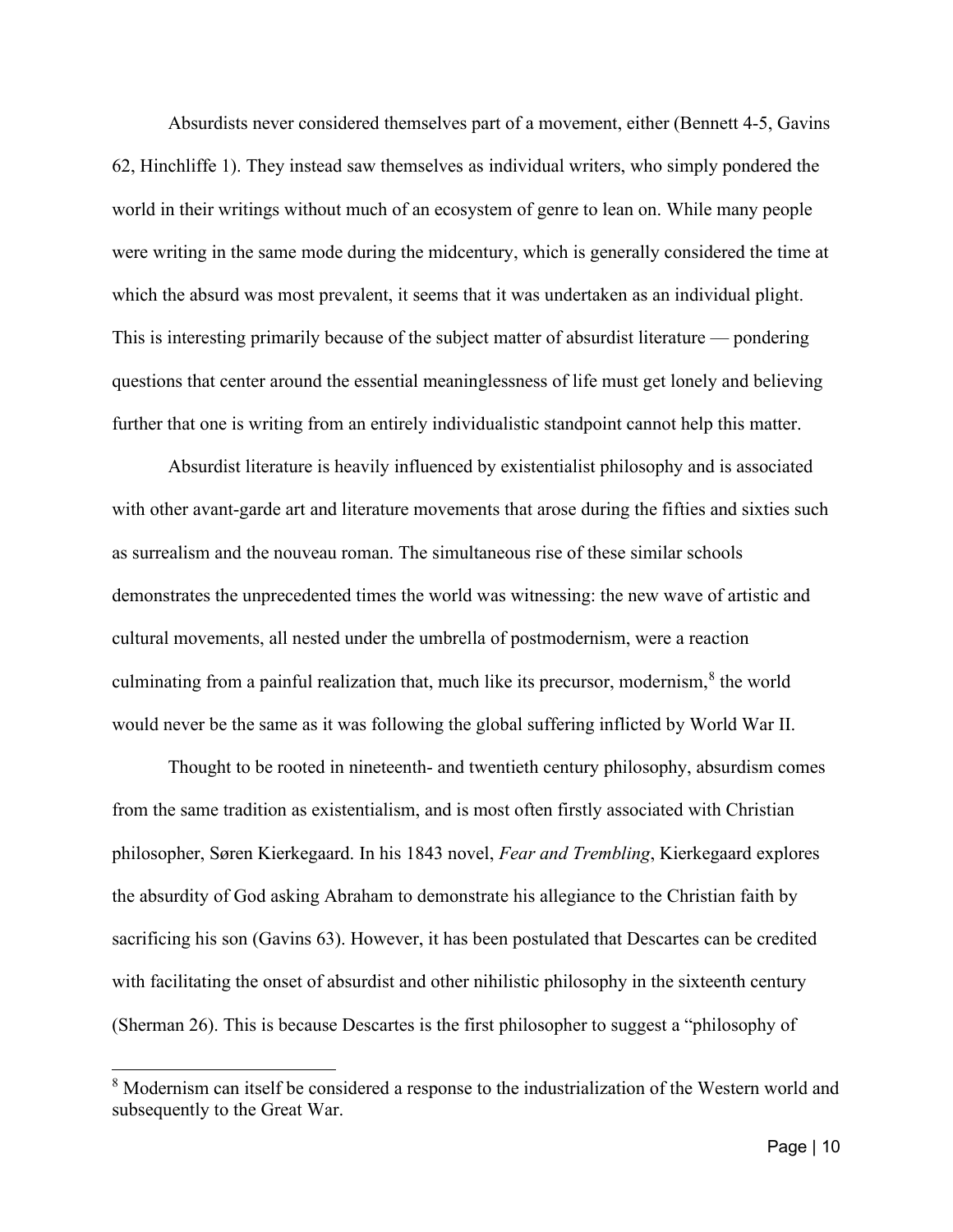subjectivity" (Sherman 26), and thus propels a shift toward a "godless" way of thinking that relies on individual knowledge of one's own truth. This means that it becomes easier to stray from a sense of purpose and harder to find intrinsic meaning in oneself and one's life due to the very nature of the individualism of agnostic philosophy.

The likes of Jean-Paul Sartre, Albert Camus, Samuel Beckett, and Eugène Ionesco are the individuals most closely associated with the literary absurd. Sartre and Camus, each of whom were extremely well-respected as existentialist philosophers and absurdist writers,<sup>[9](#page-15-0)</sup> have especially been known to disagree and digress in a multitude of ways. Their political era was fraught with Communism, war, and pervasive threats of grand-scale violence, issues that raised the question of freedom and justice among the Existentialists. Camus and Sartre disagree on how to achieve freedom: while Sartre believes that violence may be a gateway to freedom, Camus asserts in *The Rebel* that freedom is achieved only through "lucid[ly]" accepting one's subject position in a meaningless world  $(19)$ .<sup>[10](#page-15-1)</sup> A fundamental way that Camus and Sartre's belief systems are married is in their shared concession that capitalism is symbolically violent<sup>[11](#page-15-2)</sup> and inflicts arduous harm onto the proletariat. However, while Sartre quickly joins the Communist efforts in France and in Europe more broadly, Camus is more concerned with a sort of symbolic revolt*.* 

<span id="page-15-0"></span> $9$  Sartre and Camus were really considered two of the foremost thinkers in history during this period so their political disputation wracked the foundations of contemporary philosophy and the fissure in their relationship may be responsible for the sometimes-antagonistic relationship between existentialism and absurdism (Aronson 302).

<span id="page-15-1"></span> $10$  The acceptance of one's subject position does not imply that one accepts oppression. This radical acceptance should be a revolt and ostensibly would occur on the interior as a means of reckoning with the institutions that have shaped the absurdity of one's condition.

<span id="page-15-2"></span><sup>&</sup>lt;sup>11</sup> "Symbolic violence" is a term coined by Pierre Bourdieu to describe a sort of metaphysical violence that results from the subordination of one class of people to another (Bourdieu 21).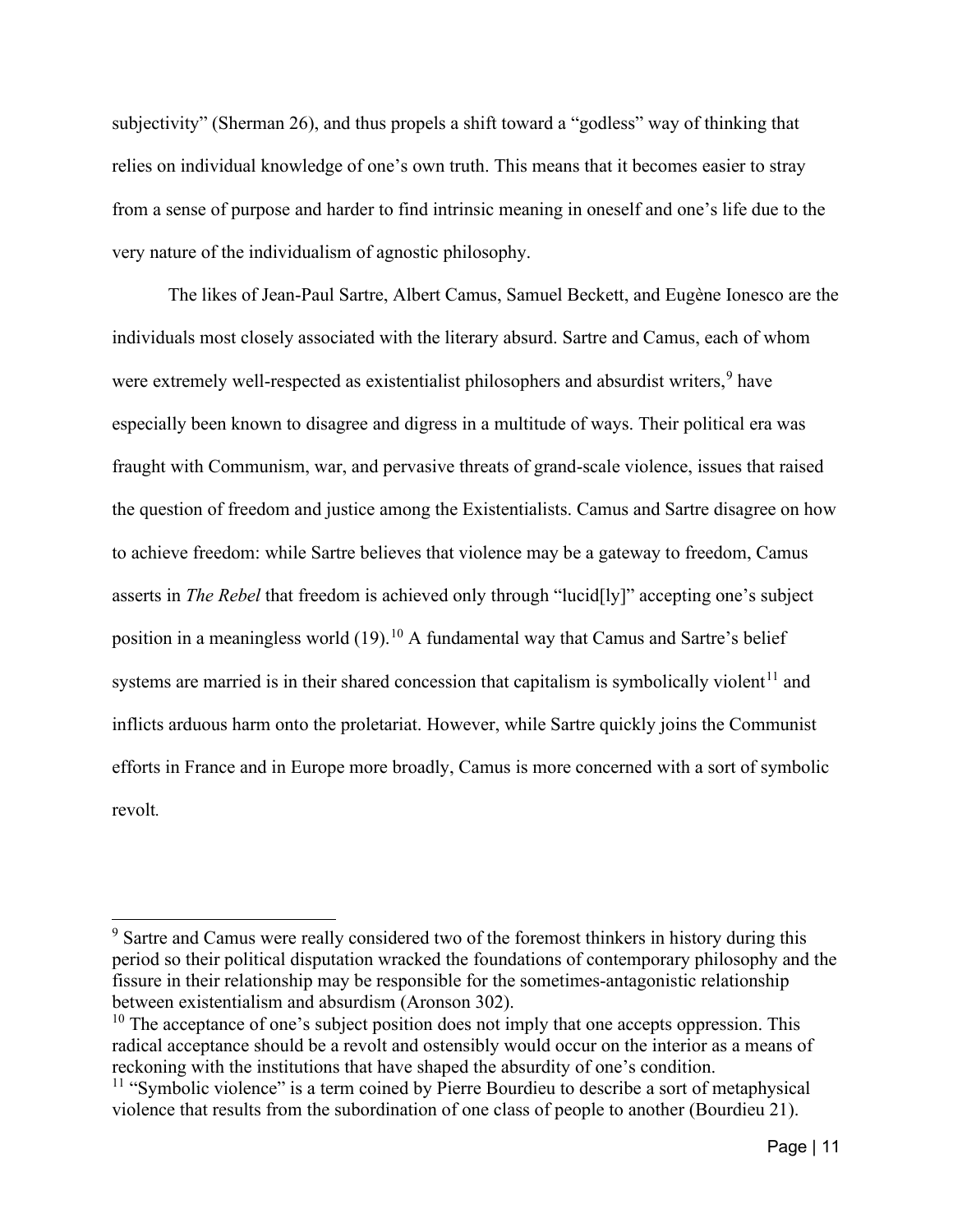In *The Myth of Sisyphus*, Camus says that "one must imagine Sisyphus happy" (123). Reading Camus might be inspiring if his writing didn't reflect such a diseased world. Still, Camus' peaceful and leveled approach to conceptualizing freedom is an interesting one that illustrates the absurd as something hopeful, something that transcends the senselessness of humanity and allows one to, like Camus' imagined Sisyphus, make peace with their circumstances and find comfort in the acts that they pursue, rather than any desired outcome of hope for change.

In complete opposition to this sense that one must concede to a meaningless existence, Sartre argues that the superior approach to thinking about the absurdity of the human condition is to rail against that meaninglessness with fervor. He believes that the Communist project does exactly that, achieving both freedom and justice through force. This argument is complex but ultimately stems from the tension between systemic violence (perceived by Sartre as being inflicted by capitalism) and revolutionary violence (perceived by Camus as being inflicted by the Communist regime), resulting in a dissonance between the two men and their divergent viewpoints that was not — and in many ways, still isn't — able to be resolved (Aronson 303). Though Camus and Sartre began as friends, as their rivalry swelled over time so did the differences in their relationship to Existentialism, culminating in their irreconcilable and disharmonious understanding of what constitutes living with the absurdity of existing in an oppressive world.

### *The Absurd in the Current Moment*

Invariably hard to categorize or qualify, given the absurd's cultural conception, it's clear that the moment from which it arose was incredibly powerful for creation and dissemination of art and literature. This also means there is a lot of overlap between movements and it becomes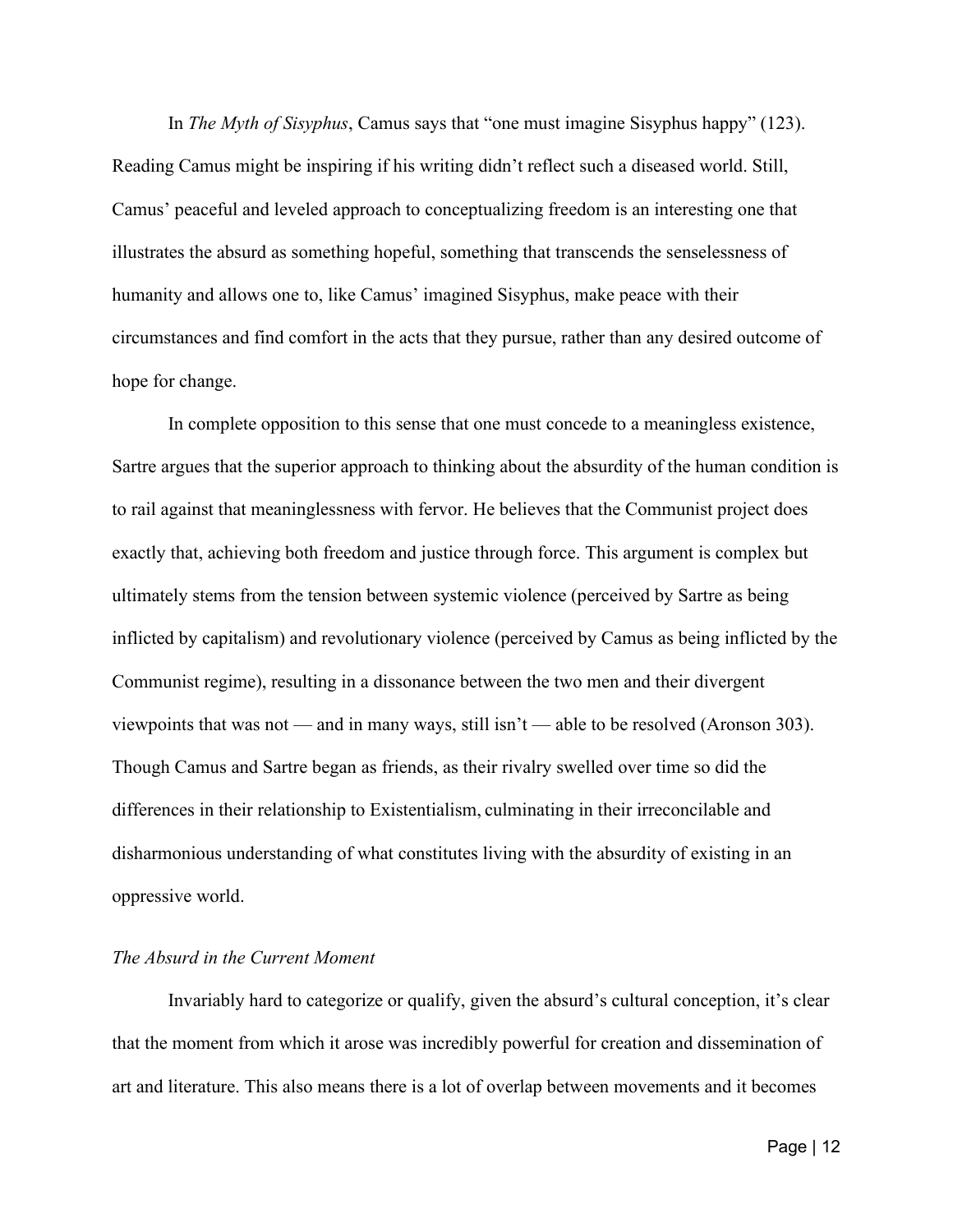difficult to identify clearly demarcated differences. Absurdism is often described by literary critics as "nebulous" (Gavins 62). Although people often don't know how to define or characterize it, one thing critics do agree on is the absurd being a "literary expression of human beings' inability to find inherent meaning in their existence" (Gavins 62). My discussion of Muriel Spark and the absurd is primarily concerned with absurdism's blatant defiance of genre and its wide-arching — and often contending — authorship.

Despite its nebulosity, absurdism is typically and canonically confined to and reserved for white, central- and western-European men who are necessarily restricted in the scope of what they can convey in their writing because of the homogeneity of the experiences they bring to absurdist literature. What I hope to argue is that the 'typical' lens through which we view absurdism can and should be expanded since it currently only formally has credence among, and only represents experience of, white men. Here, I hope to discuss the influence and benefit of the perspective given by women writers of the literary absurd. Muriel Spark herself is a white woman who was born, raised, and spent the majority of her life in central and western Europe. However, what I hope to do is initiate a conversation that imparts an understanding that the current considerations of the absurd are bereft of many different voices, and women's issues particularly those most pressing to white women — are merely scratching the surface of what we should be paying attention to — that is, the many perspectives and interests beyond the white cisgendered male — in the incredibly pertinent questions that are raised within the realm of the literary absurd.

Contention has arisen among certain scholars surrounding whether the absurd, as it is conceived, deserves the power critics and readers on a wider scale give it. Bennett, in his 2011 book, *Reassessing the Theatre of the Absurd*, argues against Esslin, who wrote the original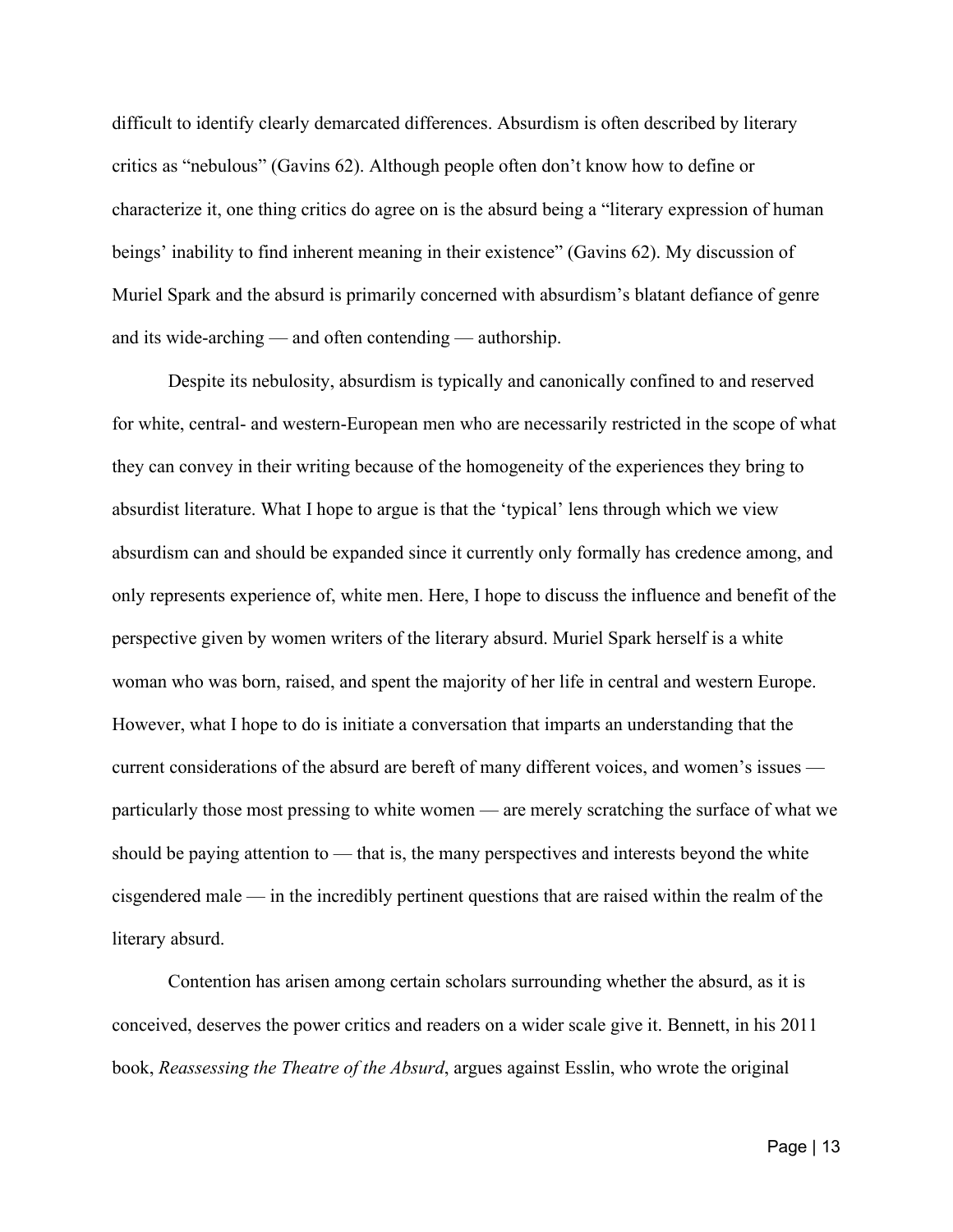'blueprint' to the theatre of the absurd in his book of the same name. Bennett says, "Esslin posits that the theater of the absurd contemplates the 'metaphysical anguish of the absurdity of the of the human condition.' I will suggest, instead, that these texts, rather, revolt against existentialism and are ethical parables about force the audience to make life meaningful" (2). With this, Bennett forces scholars of the absurd to question why they subscribe to Esslin's theories about the absurd, or at least to justify their perspective. Esslin is not my main source of theory and information regarding the absurd — especially given that I am writing on an alternative absurd, as Bennett is. However, one cannot disregard the historical foundations upon which this scholarly work has been built, and Bennett argues that no one has ever ventured to do what he is doing. I disagree with this.

While Bennett construes a "Female Absurd" and I am construing the absurd also through the lens of gender, that is where our commonalities diverge. Bennett argues that Esslin is wrong about the absurd based on two basic claims, neither of which he substantiates: 1) that Esslin mistranslated and miscontextualized a quote by Ionesco, and 2) that he misread Camus as an existentialist (*Reassessing* 2). When I try to follow these threads to the endnotes, Bennett cites only conferences he attended where he spoke on the subject more thoroughly. On the basic premise that Bennett's analysis is hard to substantiate, and regarding his disregard for the work that has been done before him, it's hard to agree — or disagree — with his basic argument. Instead, we can bear in mind that there are veins of thought that absurdist literature is, in fact, a parody of itself, and should be taken as such. There is some evidence to suggest that Spark felt the same way about her own writing, and so this may be pertinent to our discussion in places.

What is widely agreed upon within scholarship of absurdist literature in  $-$  at least  $-$  the twenty-first century is that current conceptions and criticisms are not expansive enough. Joanna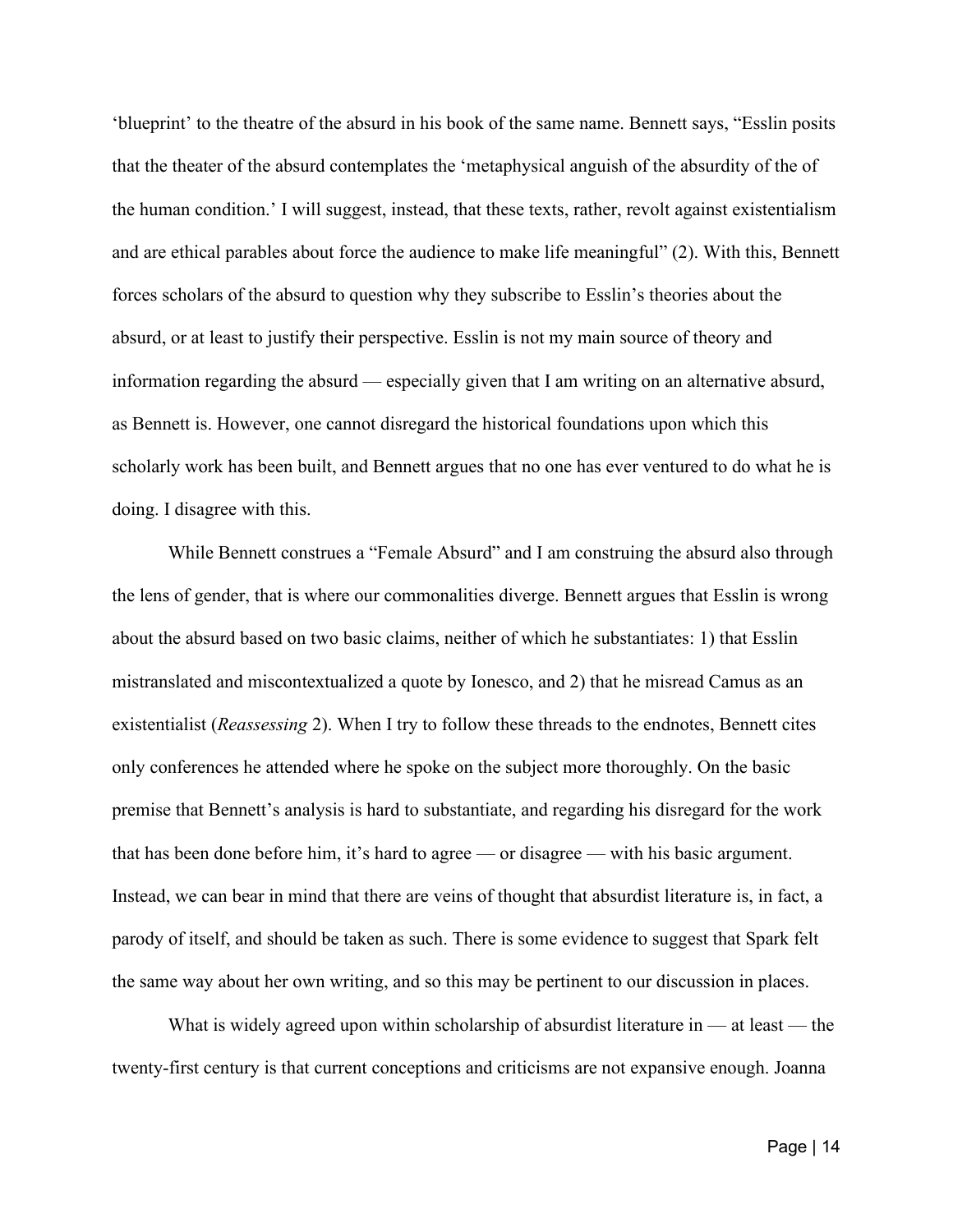Gavins, for example, discusses that the state of criticism around the absurd today lacks "an adequate account of the discoursal features which connect these texts over centuries and genres" (67). In other words, we must look to the rhetorical components of texts that are considered absurdist to understand them as such. Thus, the four basic components that are most often present in absurdist literature discussed in this thesis include: 1) concern with death and dying, 2) use of nonsense and incongruity in plot, 3) operate using a framework of life's essential meaninglessness, and 4) writing that is satirical — outwardly funny, even. By focusing on these components, it is my hope to illustrate how an absurdist text takes its shape, and how Spark navigates these facets of the absurd to construe a woman's absurd as something that is important to today's critical conversation.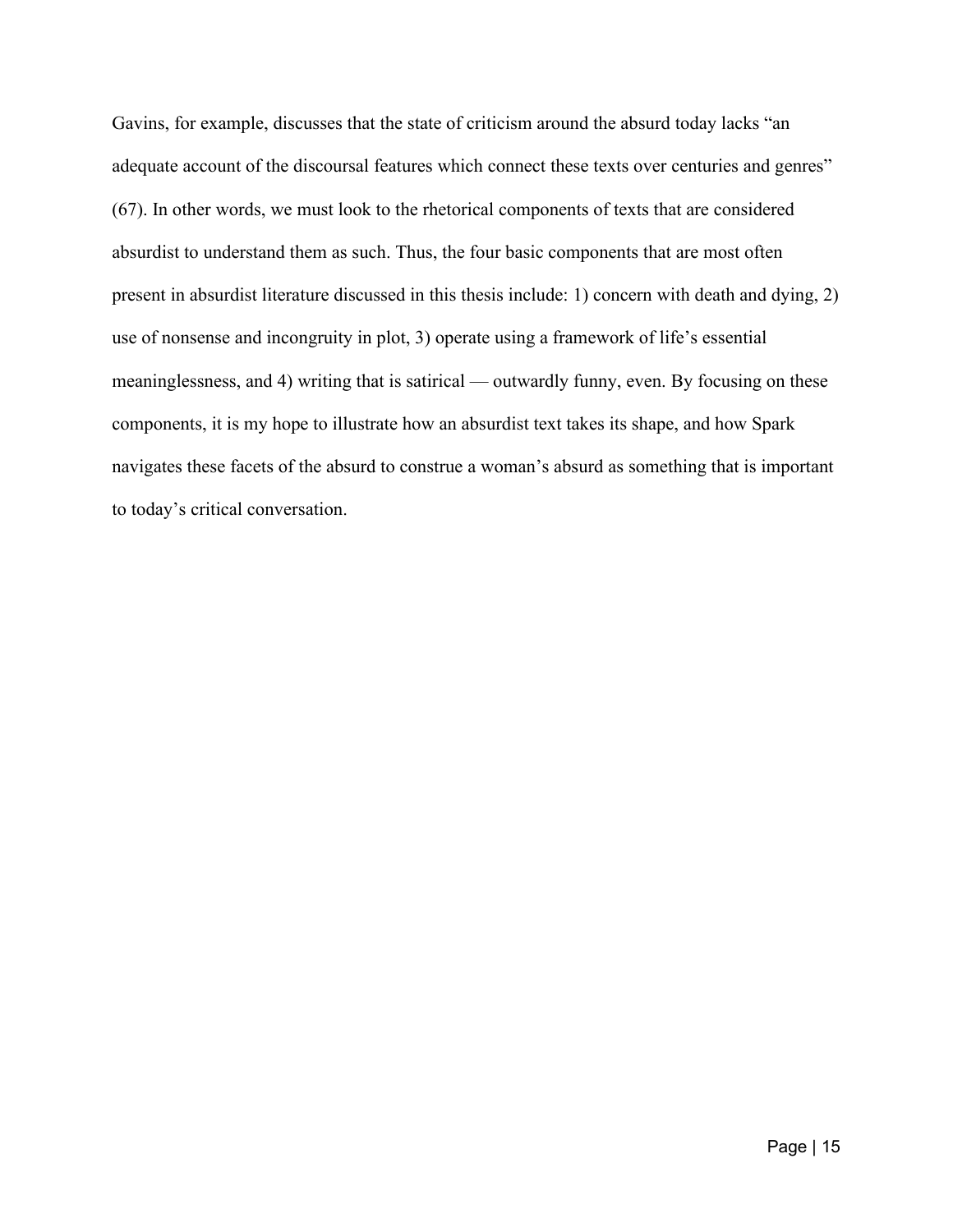### <span id="page-20-0"></span>Muriel Spark as Prototype

To posit that someone belongs to a group of writers (of which they were never considered a part) requires a thorough justification. One such justification can be found in the lecture Muriel Spark delivered in 1970 to the Blashfield Foundation in New York. She titled this lecture, "The Desegregation of Art,"<sup>[12](#page-20-1)</sup> and in it details her feelings about the "victim-oppressor complex" (Cheyette 132). She says that "'the victim-oppressor complex' isn't achieving its end," and, further, "a more effective technique should be cultivated" (qtd. in Cheyette 117). Spark's 'solution' to this would be to dispense with sentiment and emotion in literature and art, and instead lean into "satire and ridicule" (Cheyette 118). Spark divulges more in an interview conducted in 1970, reprinted in *The Hothouse by the East River* (1973); she says that she does "not believe in 'good and evil' so much anymore but in 'absurdity and intelligence'" (Cheyette 119). Spark's commitment to 'fuzziness' surrounding morality and order allows the reader a way in to understand the broader project of the absurd: to destabilize the reading experience and to help one form their own conclusions about a parabolic text such as a work of absurdism.

From here, one can begin building a strong case for Muriel Spark as absurdist. Letting her texts speak for themselves is what this thesis aims to do; however, it's clear that Spark's philosophy — alongside her writing — is aligned with a woman's absurd since her drive towards "satire and ridicule," and "absurdity and intelligence," subtly underscores that these 'rational' notions that are typically associated with the masculine, can be coopted and reappropriated by women to broaden the definition of absurdism in literature to open up a new space for a woman's enunciation of the absurd. The model of the absurd as construed through a woman's eyes, then, is one that is still concerned with revolt against violence but also one that uses nuance to

<span id="page-20-1"></span><sup>12</sup> This lecture was later published as an essay in Spark's collection: *The Golden Fleece*.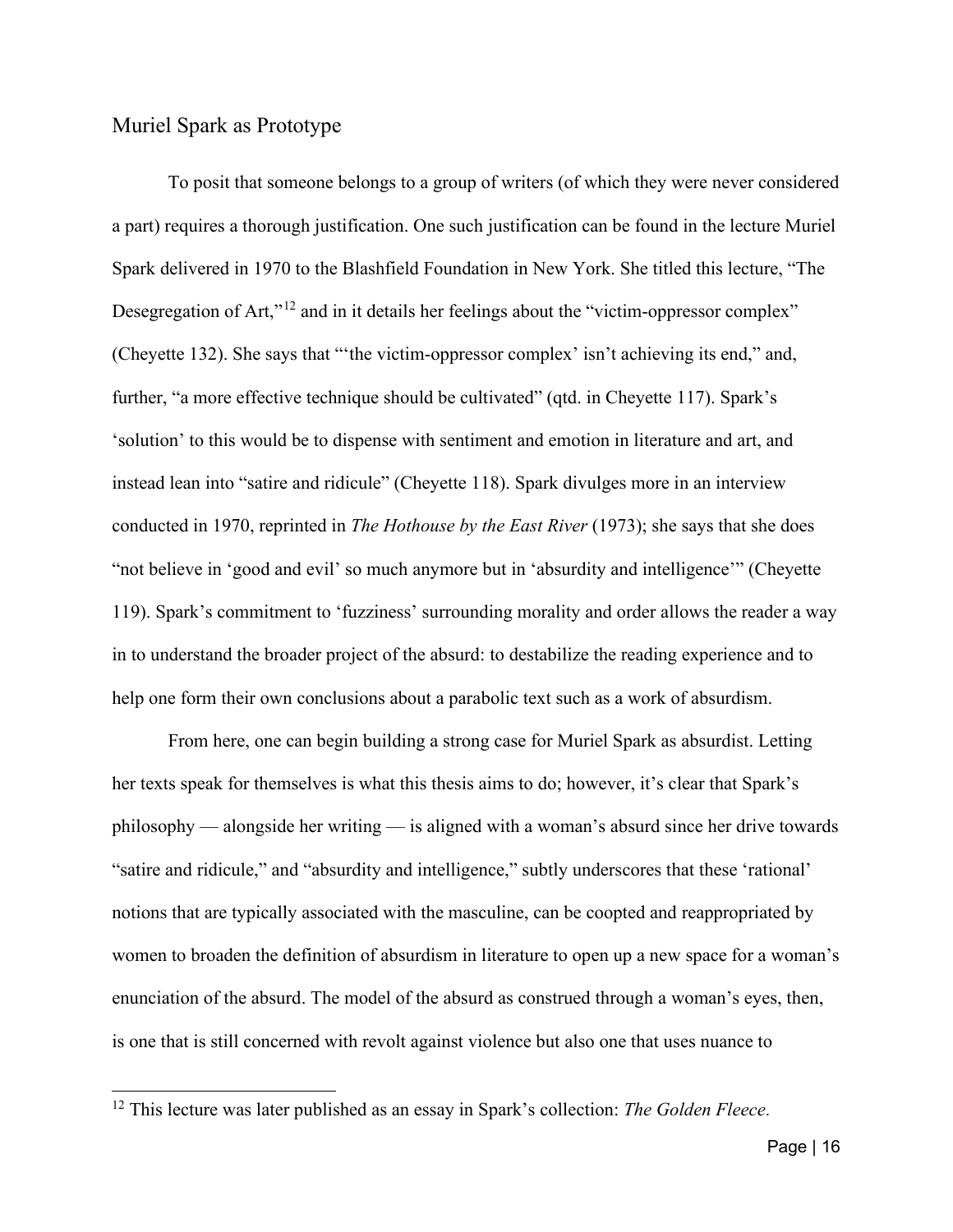decipher that violence is not universally distributed in the same way and culminates in a clearer understanding for the reader of what to expect from the absurd generally as well as a woman's absurd, and an expansion of the scope of the absurd beyond this one branch of identity-based distinction.

Spark is an enigmatic figure. She has been written on extensively, including in biographies by the writers and theorists such as Martin Stannard and Frank Kermode. [13](#page-21-0) The public in general, however, still doesn't know much about her. A poet, novelist, essayist, storyteller, Spark worked extremely hard to let her texts be at the fore of her public image, rather than the goings-on of her personal life. Despite this, Spark kept an incredibly detailed and intricate record of her daily life. The National Library of Scotland houses her papers, of which there are hundreds of thousands. In *Curriculum Vitae*, Spark writes that "[s]ince 1949 onwards, I have thrown away practically nothing on paper" (130). It is clear that the relationship between private and public was extremely fraught for Spark and she worked to toe the line of preserving and sharing her documents that give us a window into her quotidian, while creating a comfortable level of distance from public scrutiny in her personal life.

While speculation on Spark's personal philosophy is an exercise in extrapolation, we can assert, unequivocally, that she is funny, imaginative, dryly and deliberately monotone, and poetic when appropriate. All of these are features of her writing. It's easy to tease out what is so alluring about her writing when its qualities are put forth in this way; Spark encourages us to

<span id="page-21-0"></span><sup>&</sup>lt;sup>13</sup> Spark was immensely and deliberately private about many aspects of her personal life. In her autobiography, *Curriculum Vitae*, she makes a point of recording aspects of her life in a much more intimate way than ever before in order to both defend herself against speculative and fictitious accounts of her life, and also to serve as documentation to supplement her own memory (*CV* 5). This thorough rendering of specific issues and moments in her life is an artifact that gives a voice back to Spark, much in the style of what I'm trying to demonstrate about a woman's absurd.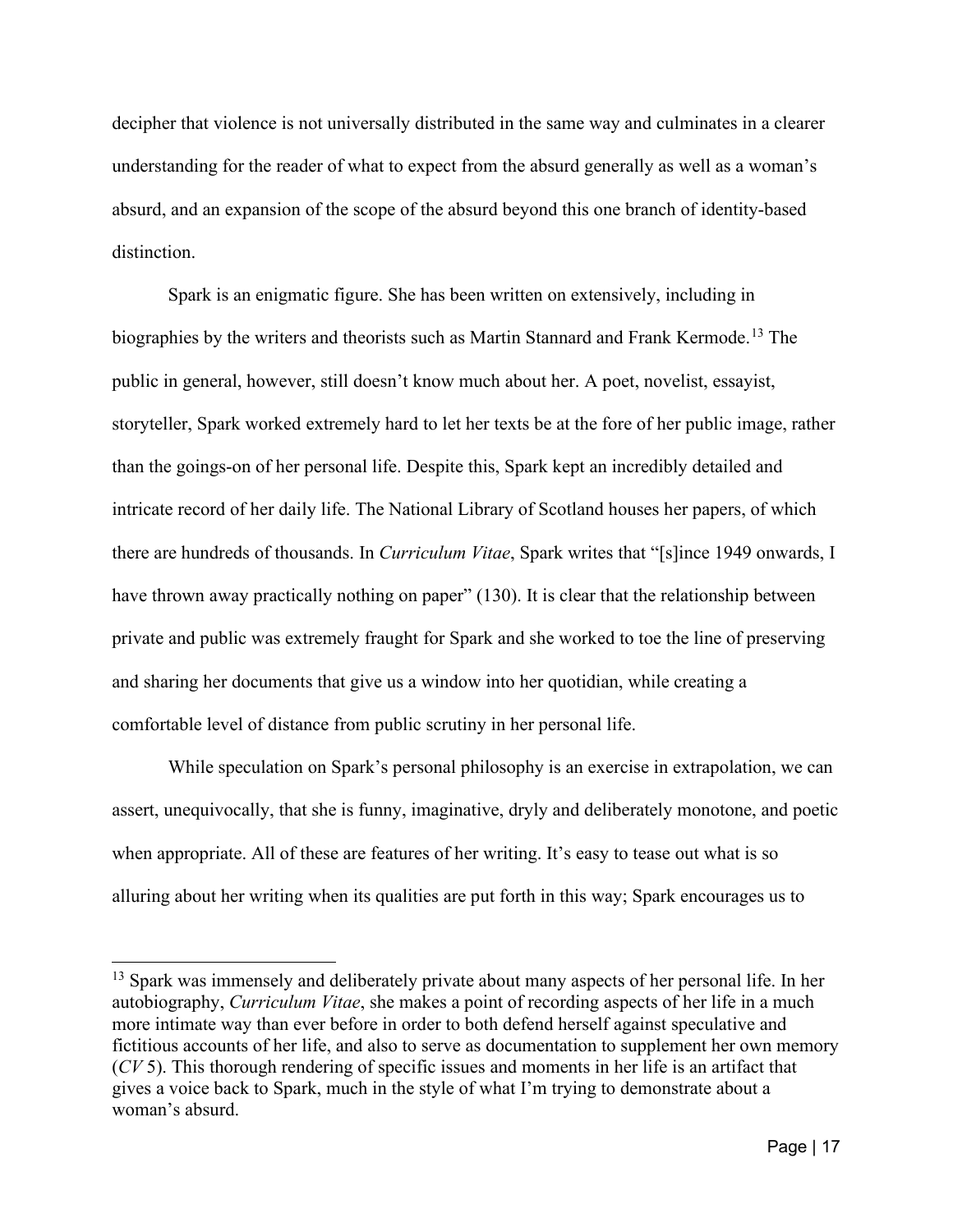read below the surface — to engage with her texts in a way that makes us laugh, but also in a way that makes us question, and perhaps more importantly, in a way that makes us sit with deep discomfort. While we can certainly make a case for Spark as absurdist in her philosophy, this thesis focuses on her literary texts. Each of the three texts chosen for this thesis has been carefully considered as exemplary of Spark's style which oscillates somewhat across genres, but which is reliably and remarkably absurd.

Spark as a writer has been thought of as many things. Her narrative style has been called "eccentric" and "aversive" and one critic posits that Spark can be found comfortably "in the company of modernists and mystery alike" (Gardner 40). The coupling of these two seemingly dissonant readerly experiences can exist as much because of her experimental style as because of the form of the writing. Her narrative voice is eerily distinctive: descriptive yet detached; one gets the sense that this monotonous affect in conjunction with the simultaneous mundanity and horror of her plotlines allows the reader to meld the subjectivity associated with modernism with the ominous aspect associated with a mystery. What's more, Spark has great mastery over writing in a way that is at once disjointed and labyrinthine, which has the disconcerting effect of disorienting the reader. Evocative and funny, Spark's writing attempts to parody itself in a way that refuses to educate and embraces entertainment and we get the impression that she doesn't want us to make too much sense of her writing. That's not to say her writing isn't *meaningful*, more that her writing is callous, dark, and dreadfully funny, in a way that leaves us, against our better judgment, on the edge of our seats: wanting more. As I hope to uncover, her writing is meant to evoke feelings surrounding being a *woman* in a senseless world, rather than the oblique "intrinsic meaningless of life" that is so often used without consideration for gender-based difference within definitions of the absurd.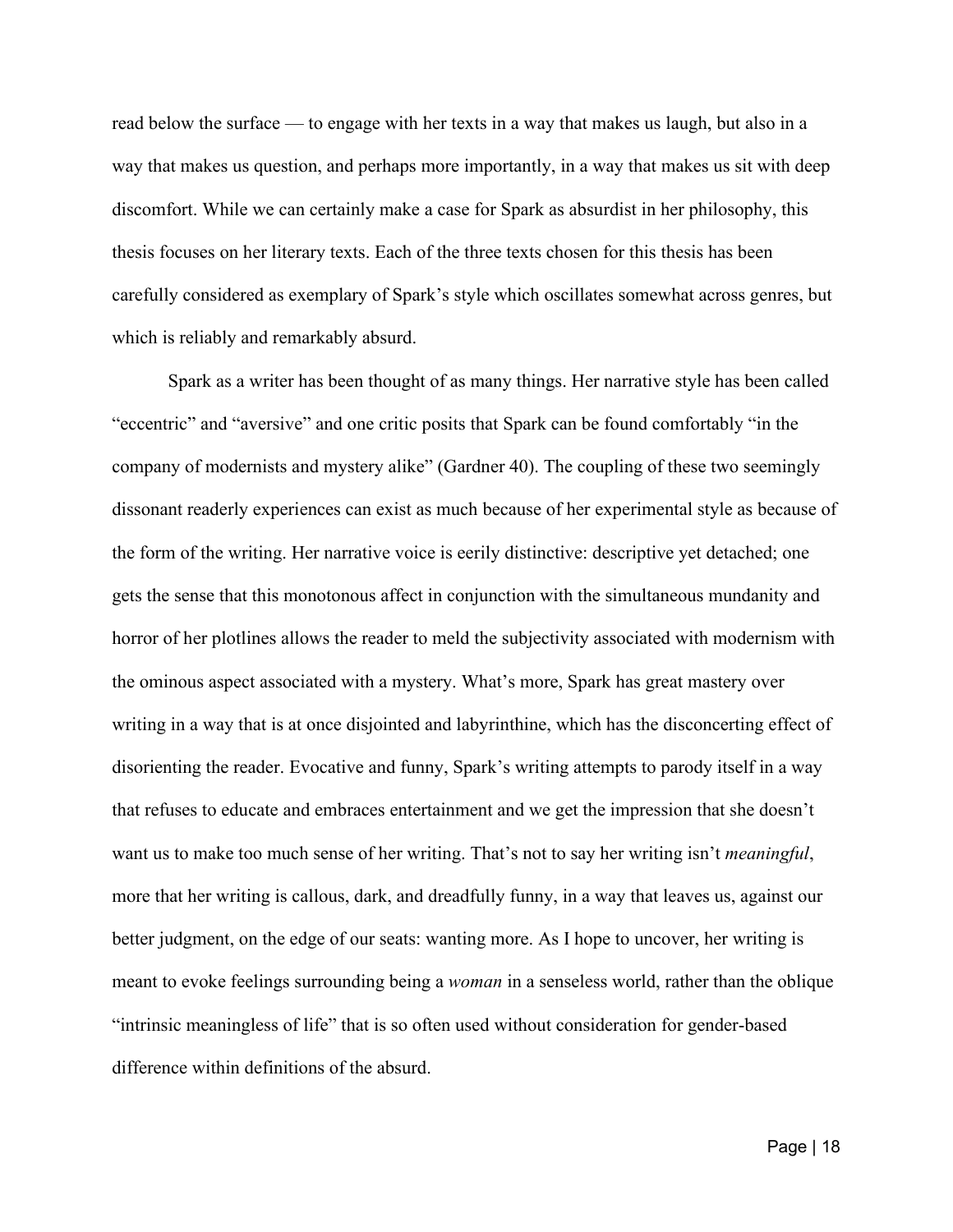Similar arguments have been made to the one we are trying to demonstrate here about Spark and the absurd, or Spark *as* absurd. One such argument vies for Spark as a writer of the *nouveau roman*. The sticky and difficult to define nature of the absurd is also characteristic of the nouveau roman, which also emerged in 1950s Europe. Routinely called the 'anti-novel', the nouveau roman is defined vaguely and somewhat arbitrarily around the terms of a novel that defies genre- or form-specific aspects of the traditional novel. It uses aesthetic and rhetorical devices that destabilize the reading experience, and, in effect and in theory, a writer of the nouveau roman produces a new style every time. While it, too, destabilizes, the absurd is situated within a very specific philosophy, and while theorists tend not to agree on how to approach the existential questions raised by the absurd, they do largely depend on the premise that the absurd arises from the metaphysical ideal that life is inherently meaningless. This means that while, perhaps, Spark was writing in various styles and appealing to different sensibilities, those who argue for Spark as embedded in the tradition of the nouveau roman are arguing something decidedly different to the argument of this thesis.

I am not the first person to make the argument that Muriel Spark's writing is experimental. Conceiving of her writing as absurdist, however, seems not to have been done, at least in such a conspicuous way. The likes of James Bailey, Allan Beveridge, and Alan Bold have, in recent years, mentioned notions they recognize in Spark's work that are pertinent to the absurd, but have not yet closed the gap on that connection. This thesis aims to contribute to this pool of scholarship in a way that allows us to marvel at Spark, to hold her — and ourselves accountable to the changing times, and to continue to understand her work as subversive and transgressive in a way that, somewhat counterintuitively, instills hope.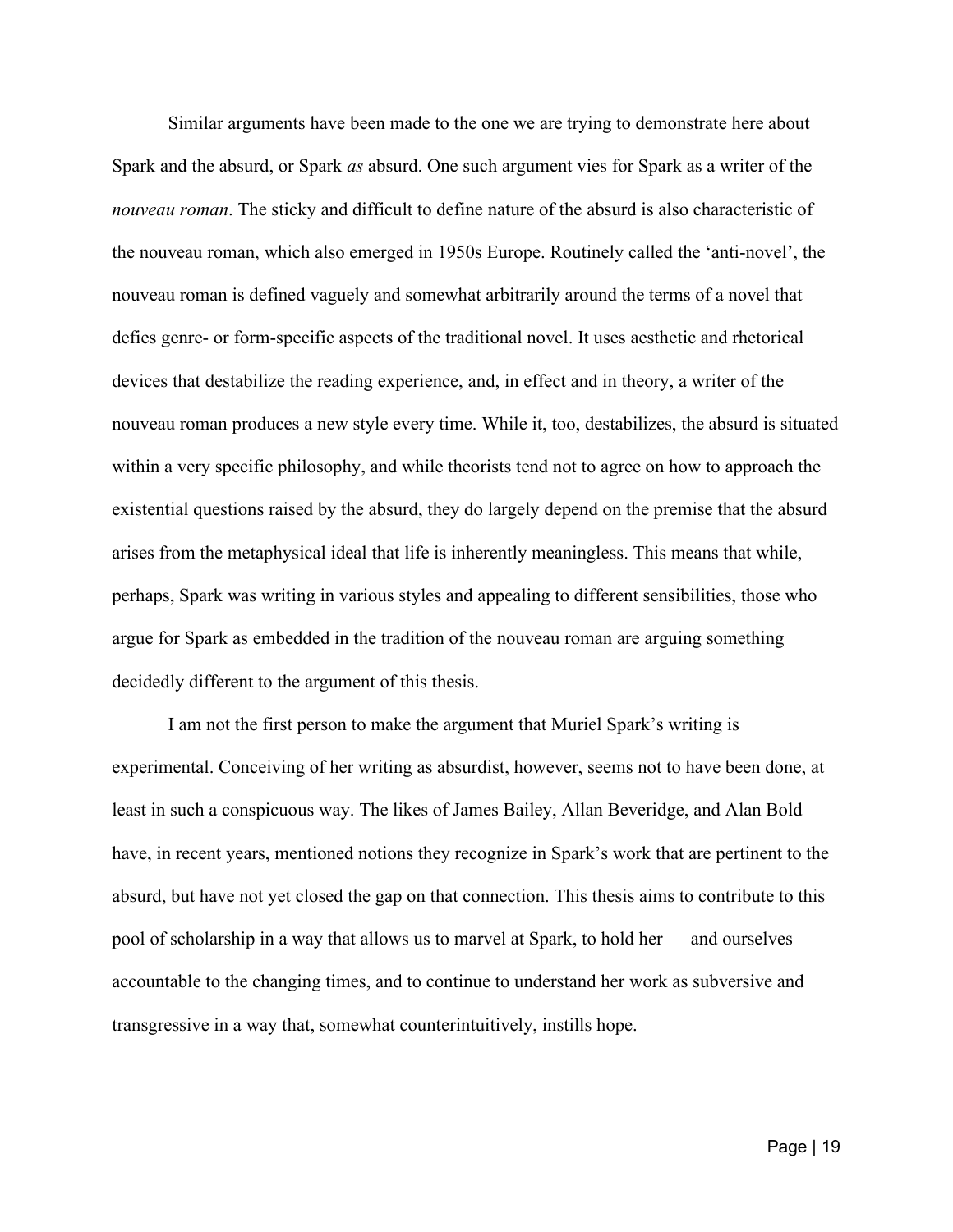<span id="page-24-0"></span>Part II: Exploring a Woman's Absurd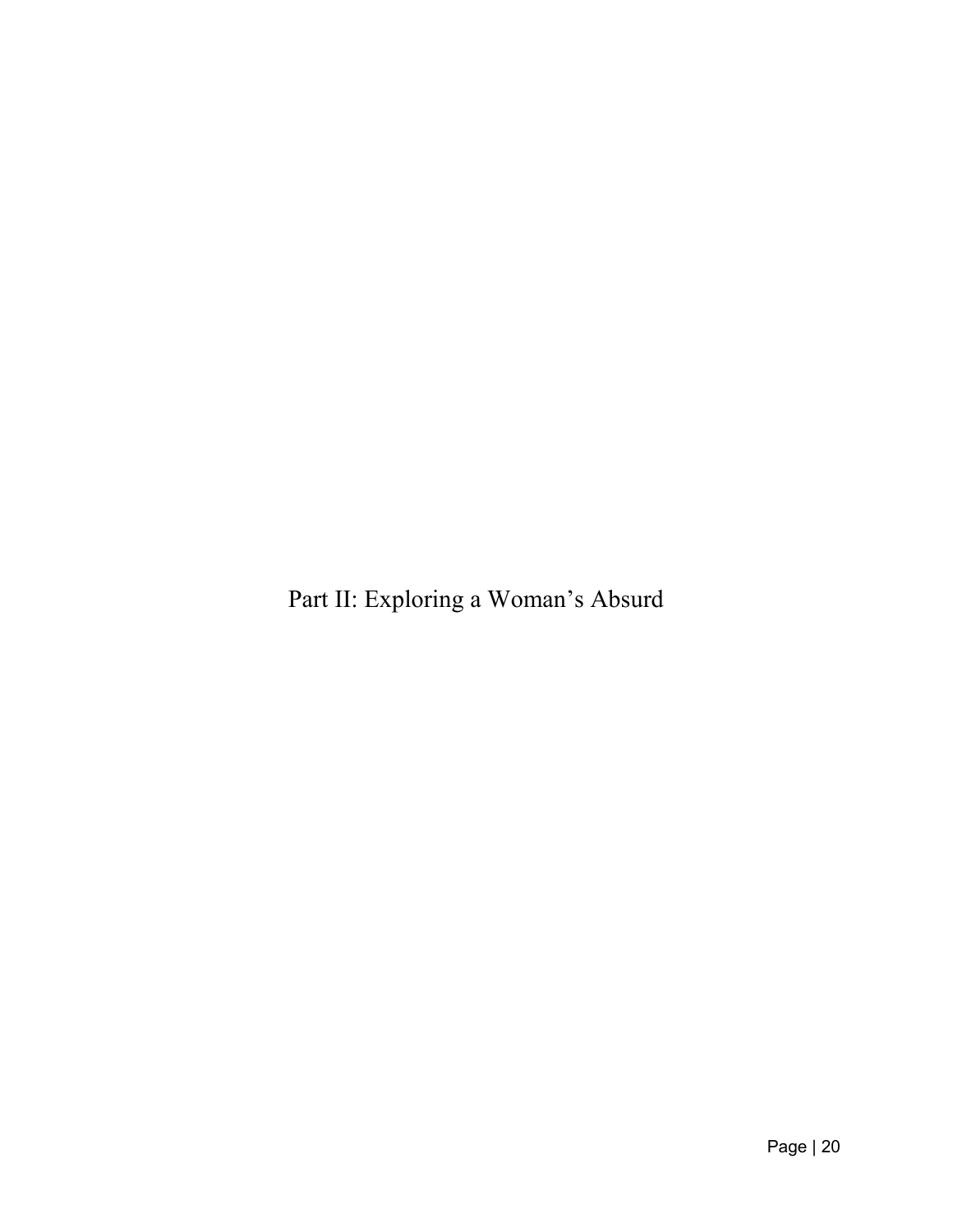### <span id="page-25-0"></span>Toying with Reality

To adequately explore what a woman's absurd might look like, it's important to consider the themes that undergird the traditional absurd. One such theme is an unconventional presentation of reality. Absurdism makes use of discrepant logic — verging on nonsense — as a campaign for understanding the senselessness of the human condition<sup>[14](#page-25-1)</sup> in an essentially meaningless existence and the discordance that marries the condition of the human experience with the meaning (or lack thereof) that one can construct from the surrounding world. The discordance here denotes a form of synesthetic experience that is metaphysical rather than cognitive — the two aspects of a person's existence want to work in tandem, but there is a disconnect. The decomposition of logic in absurdist literature, namely, the use of unreal<sup>[15](#page-25-2)</sup> elements, serves the purpose of highlighting the degenerative nature of trying to make sense out of an inherently meaningless existence. Absurdist texts force us to suspend disbelief and, through this suspension of what we think should happen, allows new ways of thinking about the text's ontological implications without the impediment of strict frameworks that are typically imposed on more conventional reading experiences. Through exploring the implications of unreality in a woman's absurd, this section works to uncover how varying degrees of reality are used in Spark's texts to destabilize the reading experience and make room for heavy topics to be discussed.

<span id="page-25-1"></span><sup>&</sup>lt;sup>14</sup> The human condition can be loosely understood as all the components that make us human that cannot be explained away by scientific concepts. In lieu of an adequate explanation through science, we can turn to philosophy to better understand the visceral consciousness that pervades human existence (Crowell).

<span id="page-25-2"></span><sup>15</sup> 'Unreal' gives a sense of aspects of a text that are not in accordance with what is known from the subjective, but collectively understood relative reality of human experience. These aspects may be possible but unlikely within the given context, or out of the realm of imagination. I might be found referring to a concept of 'unreality' which I define as devices in a text that are out of sync with the generalized, collective sense of human experience.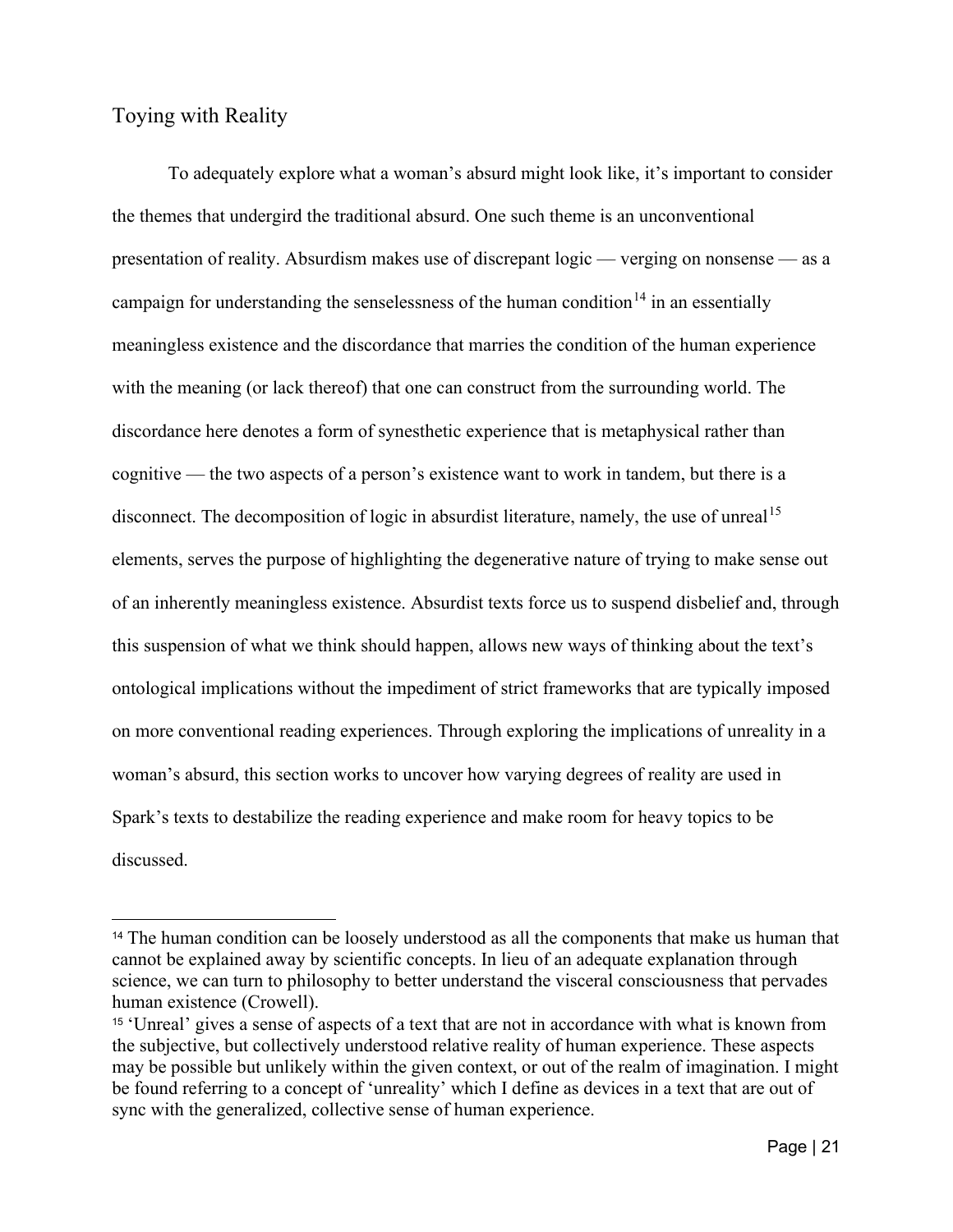In a woman's absurd, the use of unreality is effective in conveying the synesthesia of human experience since it reckons with culturally problematized issues such as sexual violence and mental illness in a way that does not make it easy for a reader to digest. Instead, the issues depicted are made starker by the way they do and do not resemble the collective reality. The suspension of disbelief in this context empowers the woman absurdist writer to depict gruesome aspects of woman's experience, which allows her to develop the women characters with agency because the sense of unreality subverts the usual narrative that women are powerless in these situations. Equally important, the use of unreal elements enables these texts to rail against compulsory performances of feminine virtue<sup>[16](#page-26-0)</sup> by creating contexts in which the need for the ideal woman is assuaged.

These two crucial features of a woman's absurd aid these texts in addressing issues such as women ostensibly taking control,  $17$  men facing the consequences of their actions, and expressing uncertainty surrounding what it means to be free or constrained, which is exactly what drove Sartre and Camus' interest in the absurd to begin with. The agency granted to women characters is made possible not because they have control over their fate or their circumstances, but because the text highlights, through its disorienting content and form, that no one else has control either. This mode of mapping agency onto the women characters stimulates the reader to consider how surviving within the absurdity of the woman's condition may be accomplished: through removing any semblance or illusion of control and destabilizing the idea that these characters need to conform to restrictive ideals of feminine virtue, Spark gifts her woman

<span id="page-26-0"></span><sup>16</sup> With "compulsory performance of feminine virtue," I draw from Judith Butler on gender performativity to highlight the ways Spark disrupts our expectations of woman-coded characters' behavior and presentation being in line with what are generally thought of as acceptable and appropriate behavior and presentation for women. This can be seen as interchangeable with "ideal womanhood".

<span id="page-26-1"></span><sup>&</sup>lt;sup>17</sup> "Control," for my purposes, can be defined as exerting power over oneself or others, or aspects of one's life or that of others.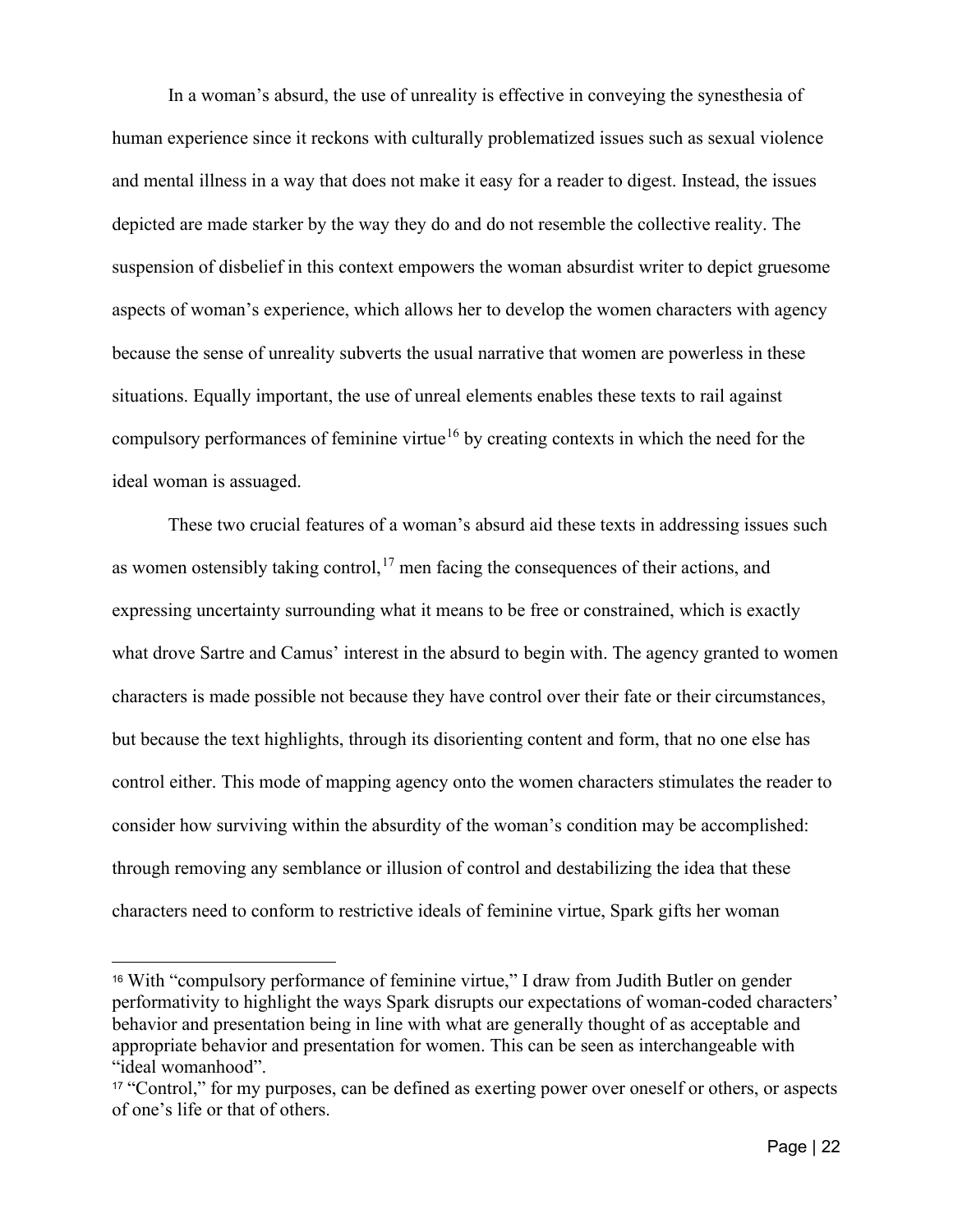characters agency and, in turn, this representation of agency permits the women to act uninhibitedly in ways that are in accordance with their desires. To understand how Spark accomplishes constructing her women characters in an absurdist fashion, this section will explore two main themes: lucidity and subversions of sex and death. The discussion of characters' relative lucidity in Spark's texts highlights a confusing correlation between a character's grip on reality and relative agency. Meanwhile, the purposeful subversion of sex and death sets the wheels in motion for understanding how disorienting and discomfiting women's relationships to men can often be. Each of these subsections highlight ways that compulsory performances of feminine virtue can be diminished as a means of equipping women characters with agency over their circumstances and relationships to male characters.

### *Lucidity*

In looking at *The Driver's Seat* and lucidity*,* this thesis hopes to illuminate how Lise's ostensible mental illness creates a sense of discomfort for the reader and show how her insatiable need for control ultimately stunts her ability to find agency. However, Lise's unorthodox presentation and precarious sense of stability make way for Spark to thwart the "ideal woman" trope, and thus, leaves Lise's relative sense of agency more open to interpretation. *The Driver's Seat* insistently subverts our expectations of reality. This can be seen in Lise's inconsistent and volatile reactions to seemingly inane interactions. Towards the beginning of the novella, her boss tells her (on the subject of some inconsequential work), "It can wait till you get back," before she "begins to laugh hysterically," then, abruptly stopping, "started crying all in a flood, while a flurry at the other desks, the jerky backward movements of her little fat superior, conveyed to her that she had done again what she had not done for five years" (7). Upon first reading, one might think this is a disproportionate or inappropriate reaction. Of course, the premise for this outburst is that she is not intending to come back, but the ominous assertion of what she "had done again"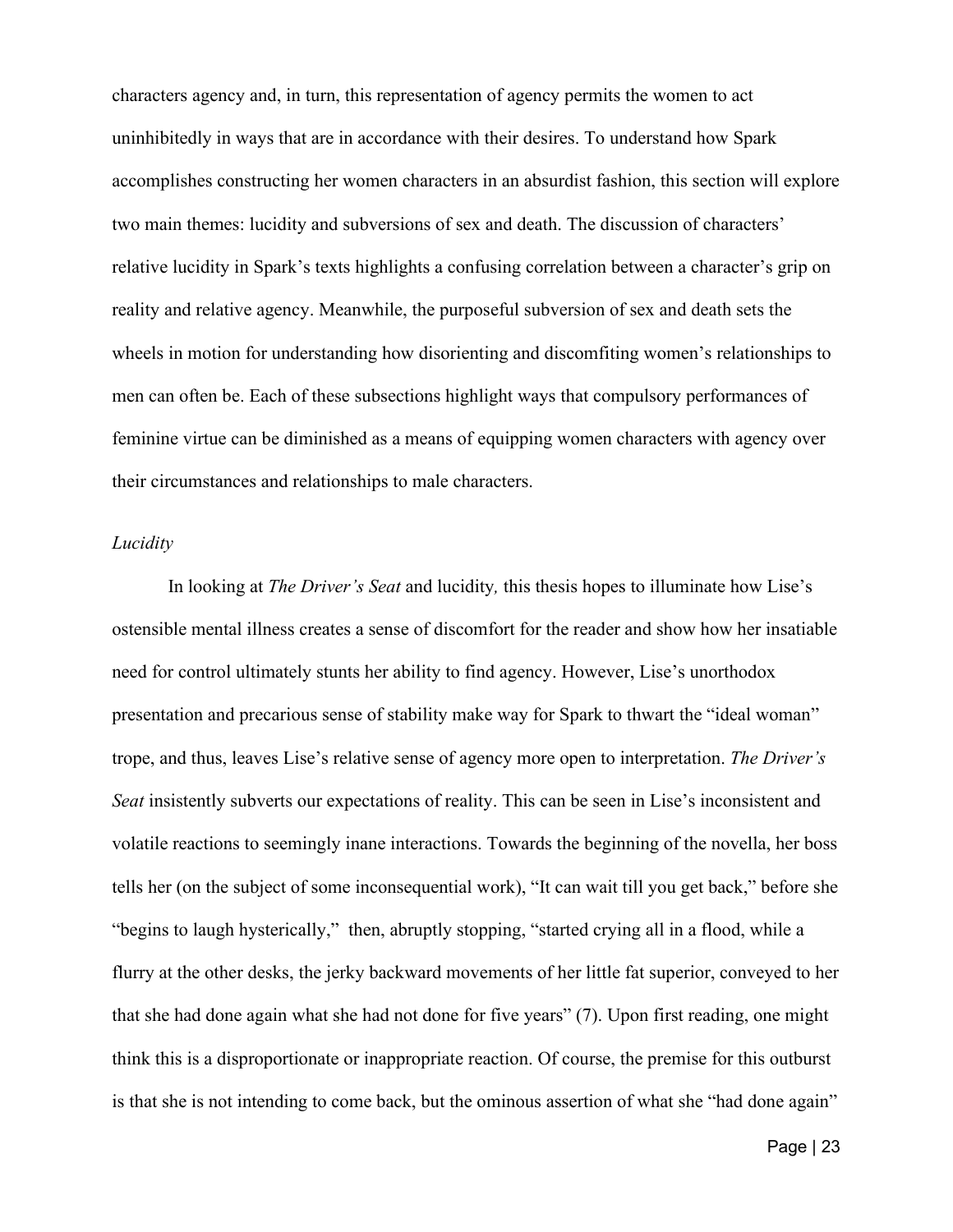alerts us to what we think we already know: Lise is apparently prone to mental health crises. The ambiguity of not knowing whether Lise is incredibly lucid and simply emotional given the circumstances, or somewhere on the spectrum of manic and delusional breeds the reader's growing concern and leaves them mal at ease. Her emotional outburst also highlights her lack of control over her emotions, and therefore adds to the feeling that Lise's sense of agency is up for debate since her urge to manipulate her life and death underscores that she can't cope with the inherently chaotic and illegible nature of life.

In coalition with Spark's complication of the "ideal woman" trope, she performs a reclamation of the hysterical woman<sup>[18](#page-28-0)</sup> by portraying Lise, who appears to be in the throes of a mental health crisis, as a complicated figure. With this implication of mental illness in the text, the reader naturally conjures the trope of the hysterical woman. What Spark does by making Lise a strong and decisive woman character, then, is distort the reader's relationship to womanhood as it is typically represented in literature. Spark doesn't shy away from mental illness to shield women from scrutiny, instead she creates a text that toys with varying degrees of realism and unreality with a powerful character who is multifaceted *and* may struggle with mental illness. If we are constructing the absurd through a woman's eyes, Spark fulfills her role of adorning her characters with agency because they are constructed as simultaneously flawed and credible.<sup>[19](#page-28-1)</sup> The successful execution of the woman's absurd in the context of the workplace scene derives from Spark's reclamation of the hysterical woman, as Lise is postured in this story in a way that overrides her need to present as the ideal woman. This is made permissible by the disordered and chaotic nature of her circumstance. When considering Lise's relative sense of agency as it relates

<span id="page-28-0"></span><sup>&</sup>lt;sup>18</sup> This trope has historically been, and continues to be, used to discount and disenfranchise women, both those who do and do not suffer with mental illness.

<span id="page-28-1"></span><sup>19</sup> They are credible in the sense that we believe *in* them, not necessarily that we believe their accounts of 'truth'.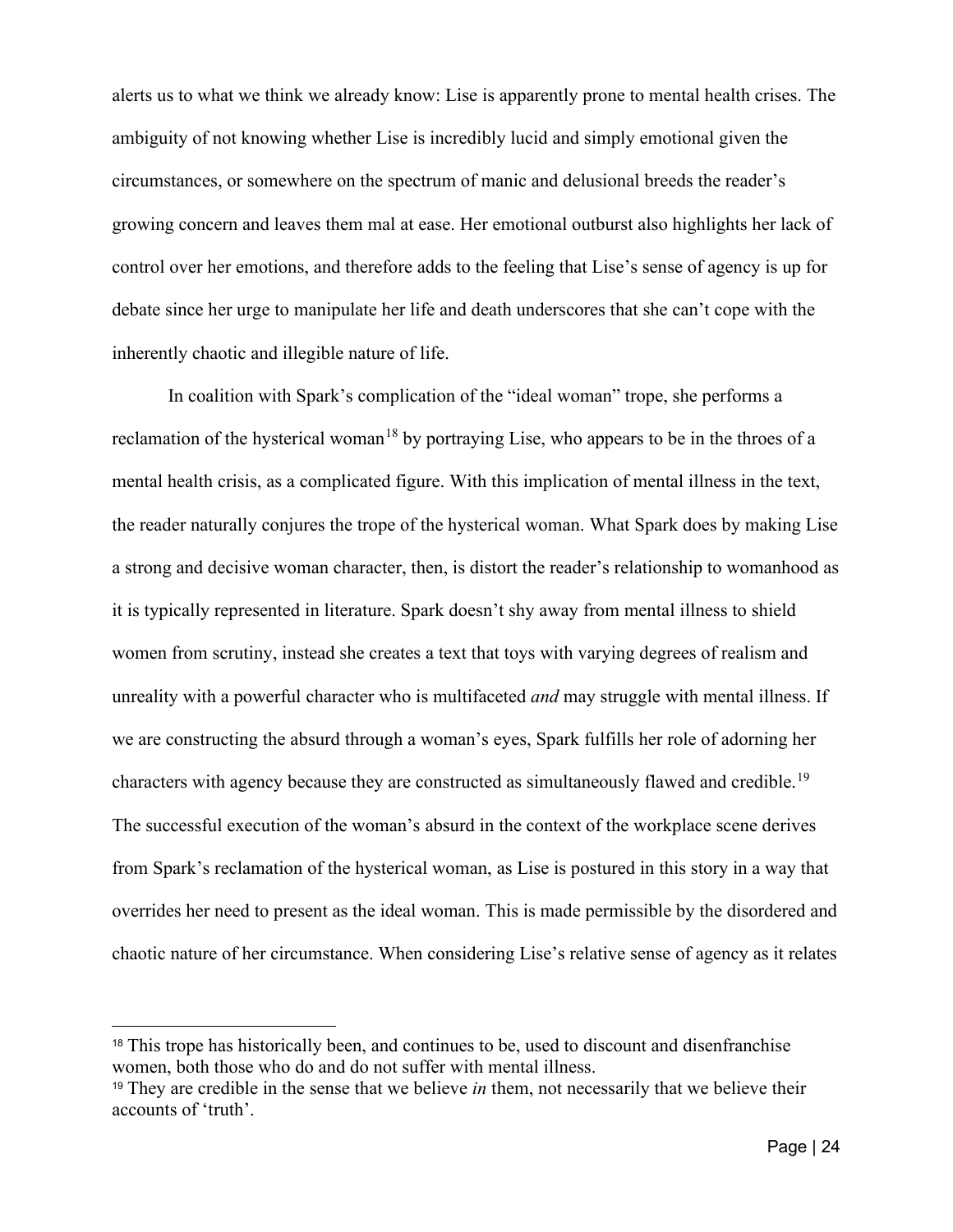to her mental illness, one can surmise that she is in a state of disarray and her relationship to agency is fraught. However, although her relationship to agency is fraught, she still is empowered to act upon her compulsion to end her life in response to the meaningless and chaotic nature of existence. Spark, here, is toying with the nuance of what it means to have agency over one's life and actions when there is effectively no controlling the current of an essentially meaningless existence. By Lise's "begin[ning] to laugh hysterically" and then the swift shift to "crying all in a flood," the reader can see how the volatility of her emotions is indicative of the hysterical woman trope; and still, through her persistent decisiveness surrounding the suicide-byproxy, Spark demonstrates how Lise is an example of how one can reclaim the hysterical woman.

By the end of this same episode, Lise is in a fully escalated state, but her intentions are still clear: she will go on this trip, she will find her murderer, and she will conduct her suicideby-proxy. What this demonstrates is a clearcut differentiation between Lise's emotional state and her mental clarity. After we hear that her colleagues are "somehow or other [trying] to help her," they tell her "You need a good holiday, Lise. You need your vacation" (Ibid.). She replies, "'I'm going to have it . . . 'I'm going to have the time of my life'" (Ibid.). By the point in the text that the reader realizes the 'time of her life' entails hunting down an eligible bachelor to conduct her suicide-by-proxy, they are transported back to this scene and are enlightened to her intent to conduct this plan from the start. This scene is pertinent to the larger absurdist project of the text because it represents Lise as deranged on the surface and collected and sure of what she needs to do underneath her disorganized and chaotic exterior, thus entitling her to a certain degree of agency through her acceptance of the chaos as a necessary byproduct of her plan's execution. When she says, "I'm going to have the time of my life," the reader understands that, for Lise, dying — or, more accurately, being killed — is the ultimate answer to a meaningless life.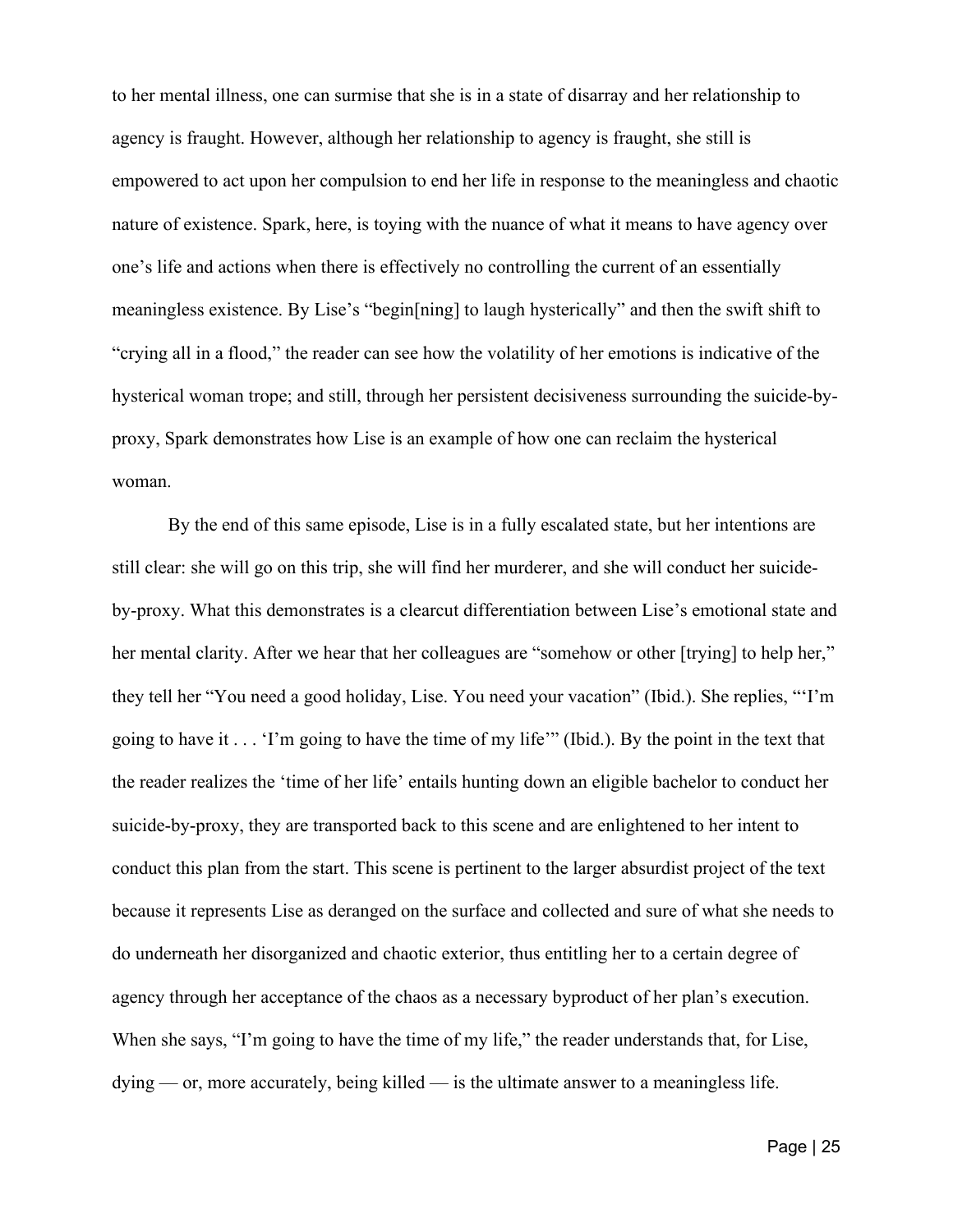To realize her goal of being killed, Lise works methodically to ensure everything that she perceives to be within her control goes to plan. Yet, the reader gleans that control is a fraught issue for Lise in terms of her emotional world. Emotional reactions such as the outburst in her workplace are not uncharacteristic of Lise, and we see more of the same all throughout the text. In the beginning of the novella, in the instance where she is attempting to buy a dress for her trip, the clerk tells her that the dress she is trying on is stain repellent; Lise screams in return: "'Do you think I spill things on my clothes? . . . Do I look, as if I don't eat properly?' (*The Driver's Seat* 6). Her disproportionate response to the clerk's unassuming, albeit, strange, attempt to sell her the dress can perhaps be interpreted as a strong-willed and unruly reaction that is dominated by Lise's apparent precarious mental health. However, as the narrative uncoils, we see a pattern emerge of Lise making sure to make herself memorable to every person she meets. For example, after she buys a different dress and coat that "clash,"[20](#page-30-0) a detail we learn from passers-by, she is delighted that she is impressing herself on those around her. When she is leaving the store and the clerk gossips about her outfit choice, Lise "stops abruptly at the top of the escalator and looks back, then smiles as if she sees and hears what she had expected" (*The Driver's Seat* 8). We can only infer that she is deliberately making various lasting impressions because she wants to be identified when her body is found the next day. These moments in the text can be attributed, in terms of a woman's absurd, in part to Spark's attempt to construct a confounding character who at once lucidly and meticulously plans within the chaos that unfurls in her life and who is unpredictable in her interactions, forcing the reader to contend with whether she can be construed as lucid.

<span id="page-30-0"></span><sup>20</sup> Spark's satirization of femininity through Lise's fashion choice and demeanor is another aspect of what is going on here. In her work of destabilizing notions of the ideal woman, Spark whether intentionally or not — constructs Lise as a character who turns the trope of ideal womanhood on its head by presenting her as distasteful and unpleasant, and through making her behave in unexpected and alarming ways throughout.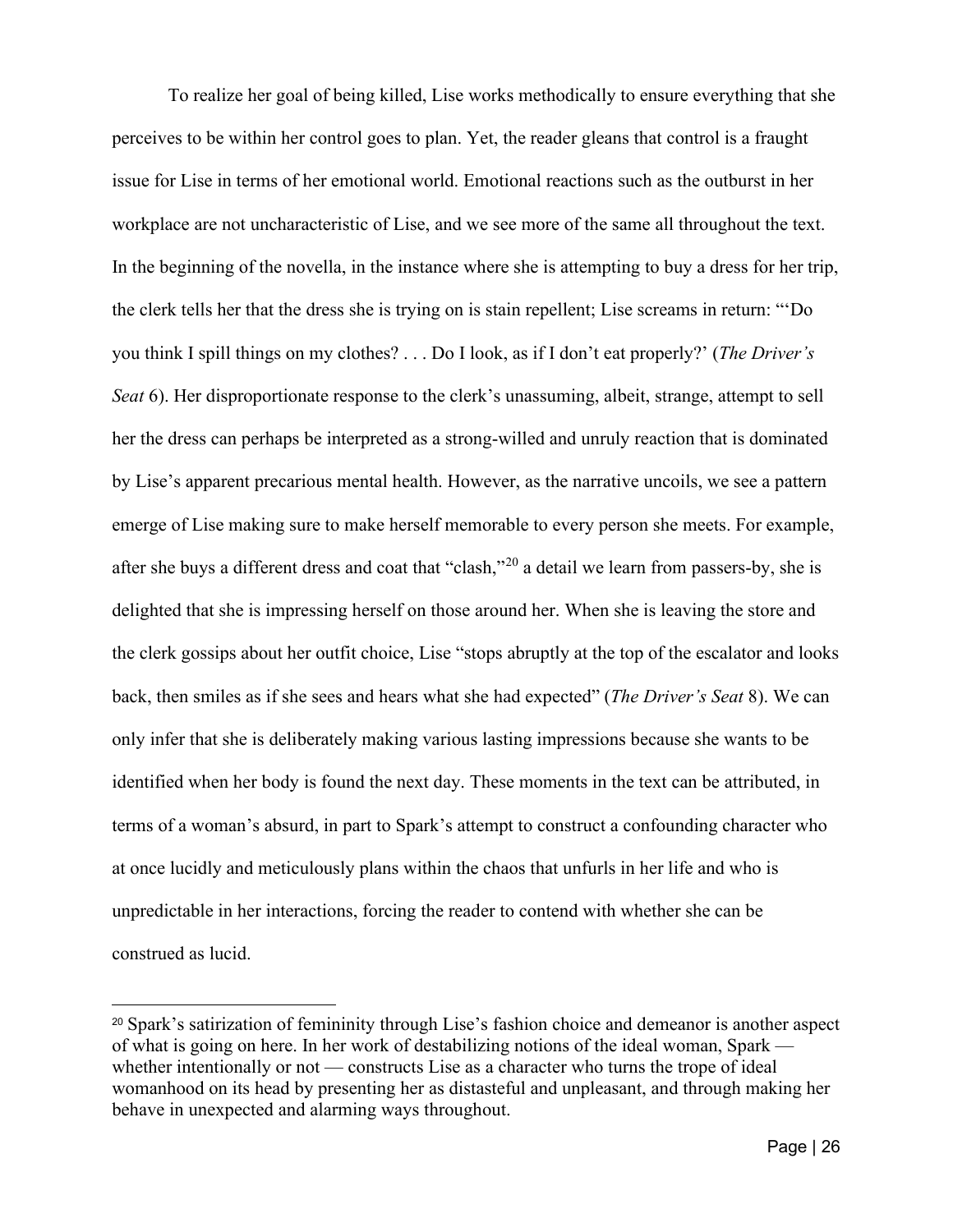When thinking about the dress scene, the woman's absurd offers an explanation with regards to Lise's incessant need to exercise control. The sense I get from the treatment of Lise's need for control is that she is looking to finally realize agency in this endeavor of committing suicide-by-proxy to redeem a life where she has been stagnant for years. A close reading of the text shows how she orchestrates the whole "whydunnit"<sup>[21](#page-31-0)</sup> from start to finish, apart from Richard raping her before executing the murder just as she had instructed: "'I don't want any sex,' she shouts. 'You can have it afterwards. Tie my feet and kill, that's all . . . All the same, he plunges into her, with the knife poised high" (*The Driver's Seat* 88). It is notable that he had the "knife poised high," and on display, because had that detail not been added, it may have been left too ambiguous whether he had "plunged into her" with the knife instead of raping her, and thus whether Lise's purpose has been realized would be left far too open to speculation. Spark insinuates that her purpose has not been fulfilled. The rape was not part of the plan, and ruins Lise's facade of control, despite the rest of the execution seeming to go perfectly — down to the detail of the murder being printed in newspapers of the four different languages and multiple witnesses coming forth to say they saw her in random contexts the previous day. Lise is meticulously orchestrating every detail of her suicide-by-proxy to gain control of her death, since she has had no control over her life. Through Lise's emotional reactivity and erratic behavior

<span id="page-31-0"></span><sup>&</sup>lt;sup>21</sup> Spark coins the term "whydunnit" — a play on the type of detective novel, commonly called a "whodunnit" — within *The Driver's Seat* to describe a book that Lise picks up in the airport and describes to the porter at her hotel as a "whydunnit in q-sharp minor" (*The Driver's Seat* 83). This term has been widely acknowledged as a means of talking about *The Driver's Seat* itself (*The New Yorker*). Note that q-sharp minor is not an actual musical note; however, the sharp note directs a musician to sound a pitch half a tone higher ("What Is a Sharp Note?"), and I personally imagine this as Lise indicating to the porter — and inadvertently, to the reader — that there is an urgency, or a franticness associated with this "whydunnit". She then leaves the book with him, saying that she doesn't need it anymore, and giving him what seems like nonsensical advice, before ushering away Richard, a man the reader is seeing for the first time but whom she immediately recognizes and selects as her murderer.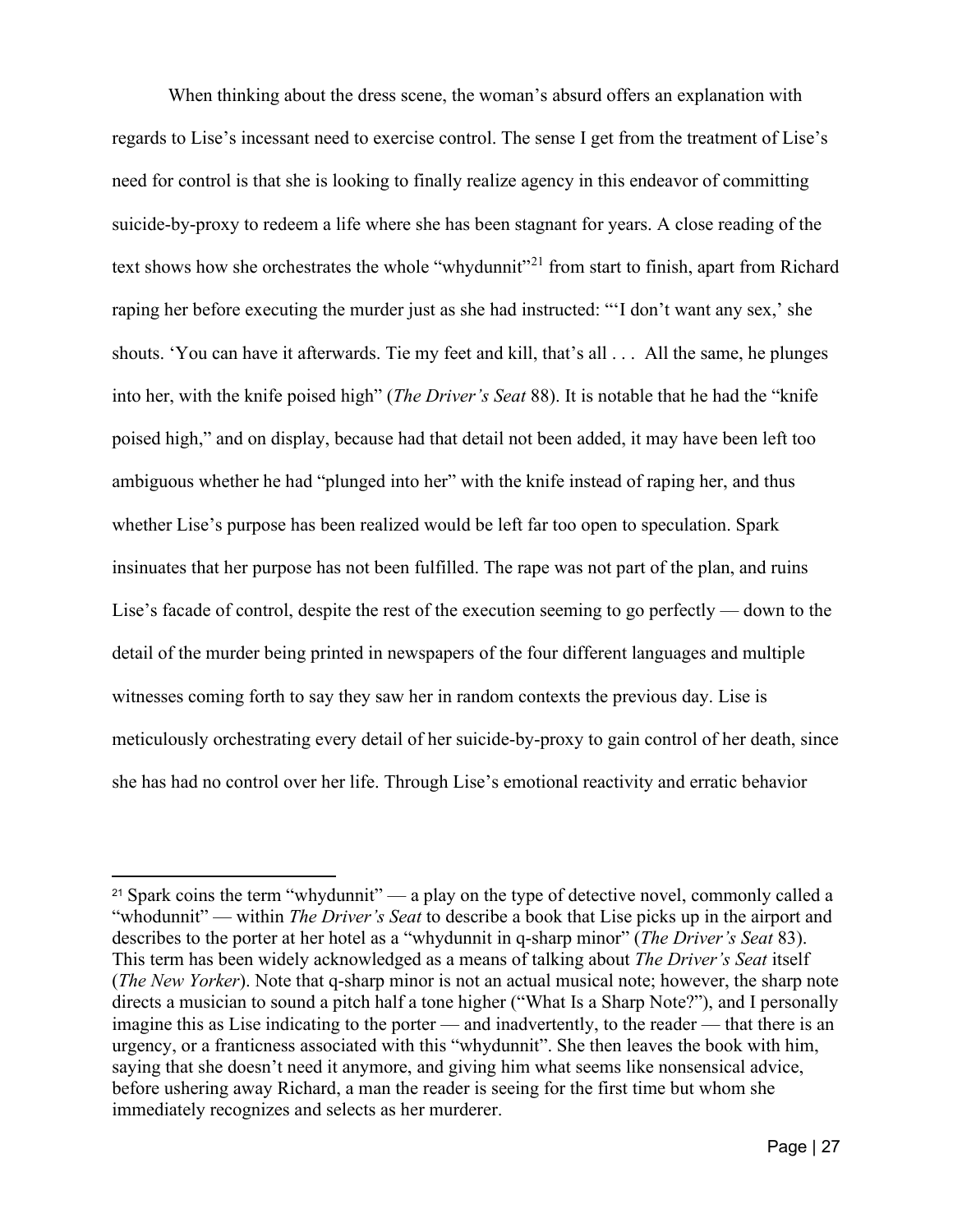towards strangers, Spark conveys that Lise's clinging to control is not something to aspire towards and is, we learn, unattainable.

This book is constantly teetering between leveled (eerie, even) calm and complete chaos. The line is extremely fine. The delicacy of this balance does much of the heavy lifting in creating the sense of absurd incongruity that pervades the narration. Lise, as a device, is instructive in terms of a woman's absurd. Her fixation on gaining control over her situation does not prevent things from going horribly wrong; *The Driver's Seat* indicates to its readership that for Lise agency is, perhaps, not attained since she could not comprehend that clinging to false notions of control would not liberate her. Importantly, the reader does not often have access to Lise's interiority. This is important because the reader then is prevented from uncovering the 'reality' of Lise's situation: is she insane? Alternatively, she is in a state incomprehensible to the reader because the ontological reality of the text in which she exists is implausible, and therefore, the reader cannot fathom the sense of lucidity verging on transcendence Lise may experience when she is on the cusp of executing her own murder. What sets *The Driver's Seat* apart is its adherence to nothing in particular besides Lise's unpredictability and the eventuality of her own death. Here, we see what is perhaps a descent into madness and otherwise a study in absolute lucidity. Lise is commanding, and attempting to maintain control over her situation, something that she struggles to achieve throughout the text, and ultimately confirms for the reader that the pursuit of control is fruitless. Spark, I think, understands this frustration the reader feels at wanting to comprehend Lise's state of mind to get closer to the 'truth' of the story. And, in fact, she doesn't care. Spark and other absurdists are tasked with aggravating their readers as a means of destabilizing their reading experience through depriving them of any one concrete answer to their questions.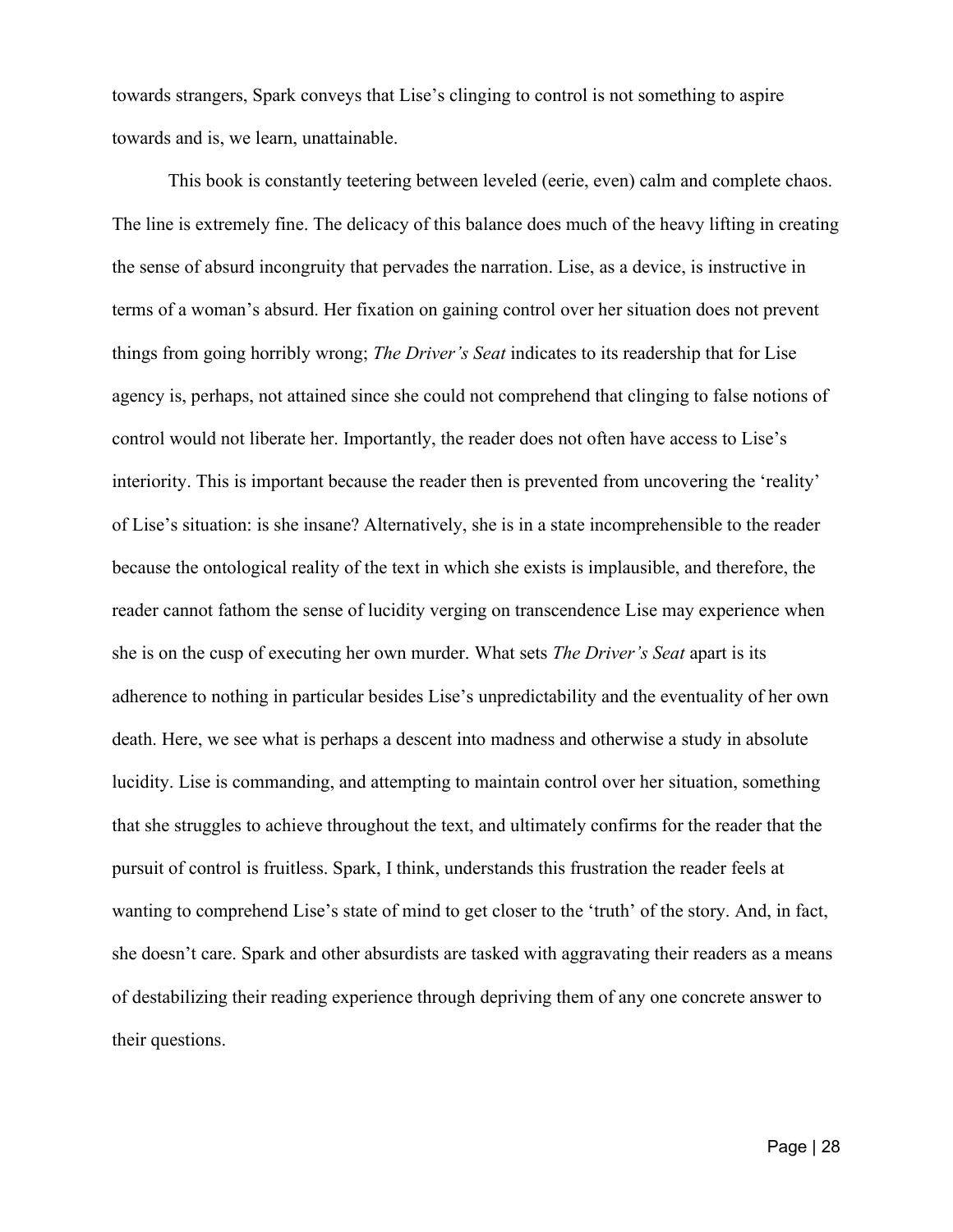*Memento Mori*, like *The Driver's Seat*, subverts our expectations of reality and toys with unreality to accomplish stirring readerly questions with regards to characters' sense of agency. One of the most compelling and subversive characters in this text, Charmian, is someone who enjoyed great success as a novelist and who now suffers cognitive decline following a stroke. She is entirely lucid at times, but we see the subverted expectations of reality most at play among other characters such as her husband, Godfrey and his sister, Dame Lettie, in the way they treat her. The subversion occurs because Charmian (in a more 'real' version of events) would be the one expected to inspire discomfort surrounding sanity, logic, and reality, when more often than not, any discomfort the reader feels is far more prescient among other actors in the novel who are personally affronted by Charmian's decline following from her illness. The way she inspires discomfort in other characters, as well as her arguably surprising moments of lucidity, can help the reader see agency as an unstable phenomenon since Charmian is so entangled in other people's treatment of and feeling towards her due to her reliance on them.

When we are first introduced to Charmian, she is putting her thoughts into alphabetical order, "which Godfrey had told her was better than no order at all" (*Memento Mori* 7). This introduction to their spousal dynamic is representative of Godfrey's impatience with Charmian in the years since the onset of her illness; it continues this way throughout the novel. Following a maddening conversation between the two when Godfrey gets heated because Charmian can't tell the difference between the present and events that happened five years prior, Godfrey scolds himself: "'Why can't one be kind to her?' he asked himself as he drove to Lettie's house in Hampstead. 'Why can't one be more gentle?' He himself was eighty-seven, and in charge of all his faculties" (*Memento Mori* 9). This telling internal monologue demonstrates his complex feelings about his wife's condition. He concludes this train of thought by saying, "One has one's difficulties with Charmian" (Ibid.), further solidifying that the two have a historically terse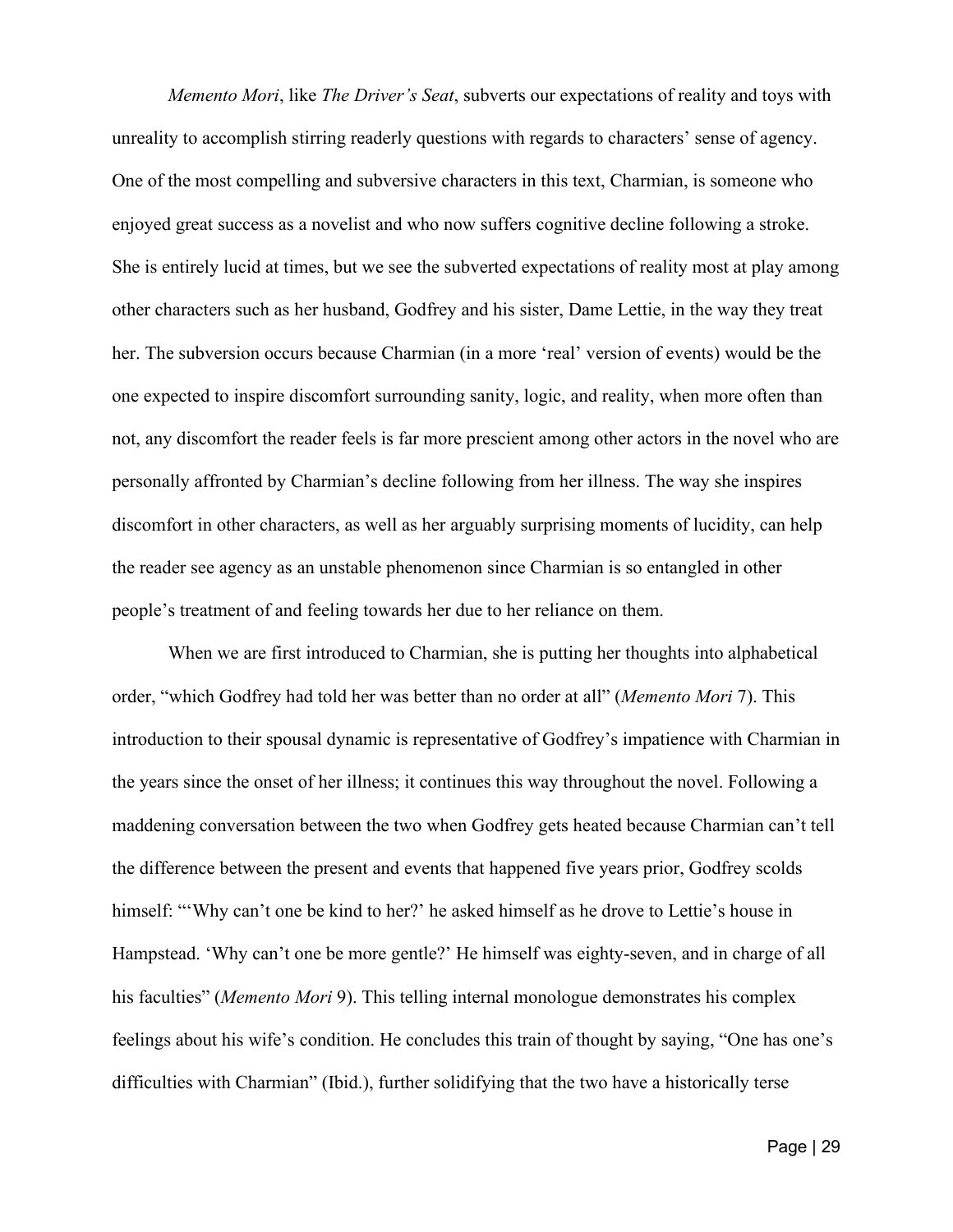marriage. In this same scene, Dame Lettie retorts to her brother's condescension towards her with, "And don't talk to me as if I were Charmian" (Ibid.), indicating that Charmian is commonly infantilized and treated with disdain.

When Charmian manages to face her circumstances head-on in some increasingly frequent moments of lucidity, she opts to move into a private nursing home where she feels she will be treated much better. She experiences complete serenity — and, from what I can tell, complete lucidity — in her new space, even stating that she "feels free from Original Sin" (*Memento Mori* 186). That is, her peace is undisturbed until three weeks into her stay when Godfrey comes to visit. In an eerily similar scene to the one described in reference to Lise's emotional outburst in her workplace, the reader can see the hysterical woman trope perpetuated and affirmed through Charmian and Godfrey's relationship. When he comes to visit her for the first time, he is residually gleeful from learning from Jean Taylor (with Alec Warner, an amateur social scientist and friend of the family, as conduit) that Charmian, like himself, had an extended affair in their younger days. The two briefly discuss the matter and then, the conversation is abruptly ended when Godfrey mentions that Alec Warner is "losing control of his faculties" (*Memento Mori* 205). He explains to her that Alec wanted to take his pulse and temperature as reasoning for this, which Charmian happens to know is an occurrence well-within the norm. In response to the irony of Godfrey misunderstanding the situation while accusing others of being mentally incapacitated, "Charmian began to laugh, and could not stop, and eventually had to be put to bed, while Godfrey was taken away and given a soft-boiled egg with thin bread and butter, and sent off home" (Ibid*.*). Of course, the irony is then underscored by Charmian being perceived as over-excited, with the overtone being that she had worked herself into hysteria, indicated by "could not stop". This ultimately results in Godfrey appearing more credible to other characters, even though Charmian's response, while maybe disproportionate, is in alignment with the text's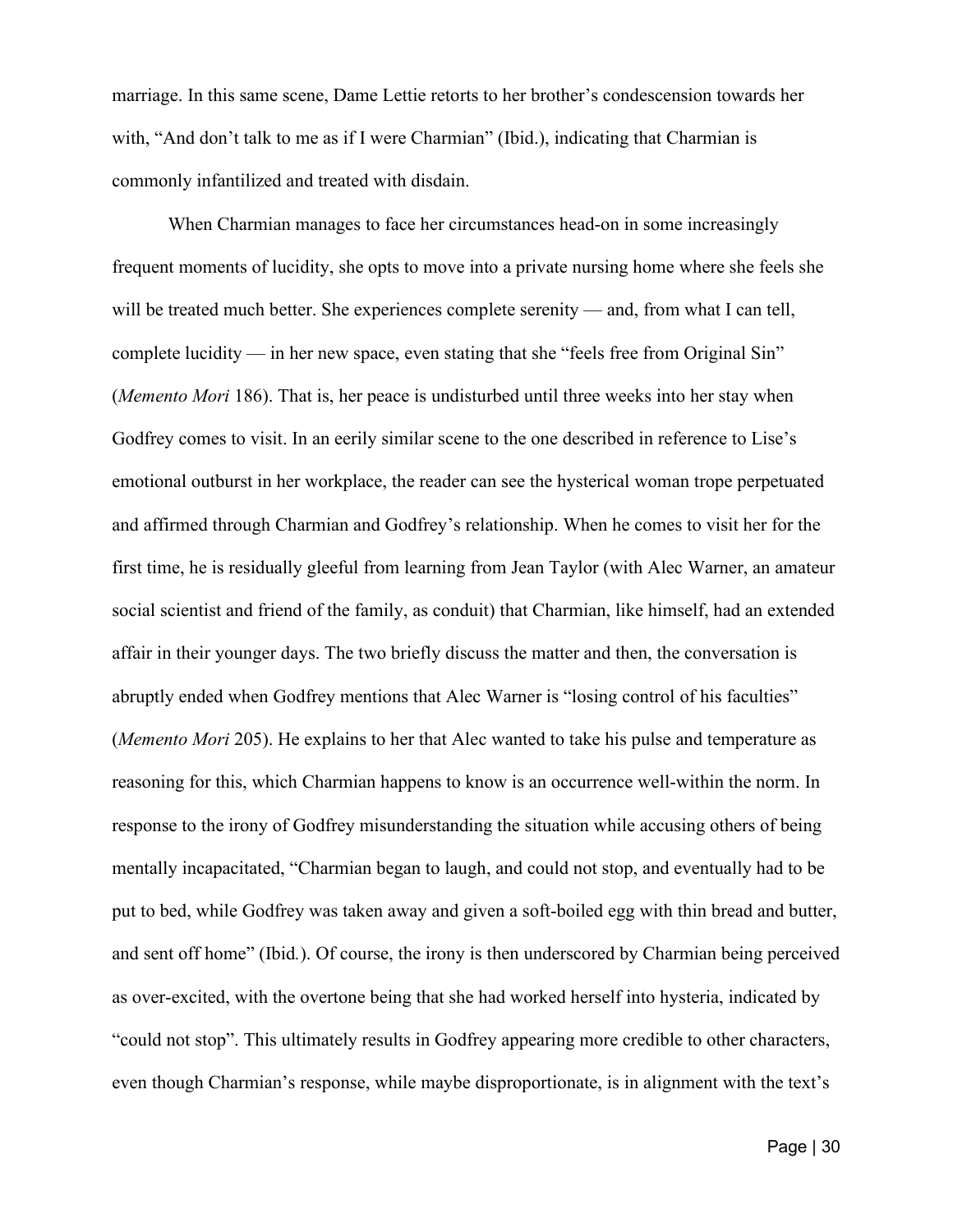rational aspect. Spark utilizes the trope of the hysterical woman in a way that seems to indicate she is hinting at the banality of existing with the absurdity of the woman's condition. In a world where man's experience is privileged over woman's, where his voice counts for more than hers, and where his actions have negative ramifications for her life, it is clear that there is a painful disparity that can only be overcome by one's realization that the desire for control is a fruitless one and should be treated with wariness.

Through Jean Taylor*,* Spark shows how there is one singular character through whose eyes the reader can see the happenings in the text and the behavior of other characters lucidly, allowing for a redemptive reading of an otherwise bleak text. Taylor, who was once Charmian's "companion-maid"[22](#page-35-0) and who now resides in a nursing home (*Memento Mori* 13), is one of the only characters who has an affinity for Charmian and is empathetic towards her. Taylor philosophizes often, especially about the condition of aging, and she provides some of the only moments of lucidity and rationality in this text. When we meet her, she is considering the ways in which people age differently; she reflects:

Why do some people lose their memories, some their hearing? Why do some talk of their youth and others of their wills? She thought of Dame Lettie Colston who had all her senses intact, and yet played a real will-game, attempting to keep the two nephews in suspense, enemies of each other. And Charmian . . . Poor Charmian, since her stroke. How muddled she was about most things, and yet perfectly sensible when she discussed

<span id="page-35-0"></span><sup>22</sup> In the introduction to *The Cambridge Companion to Queer Studies*, Siobhan Somerville writes on "queer companionship" and the idea that 'companion' first refers to a state of being in habituation with someone else, but it can also refer to being on a physical journey with someone (11). The implication of "companion-maid," then, is that Jean Taylor and Charmian have a complex relationship of co-habitation and also hierarchy in both temporal and spatial terms. With this in mind, Taylor's fondness for Charmian is all the more pertinent since it transcends the boundaries of hierarchy, space, and time.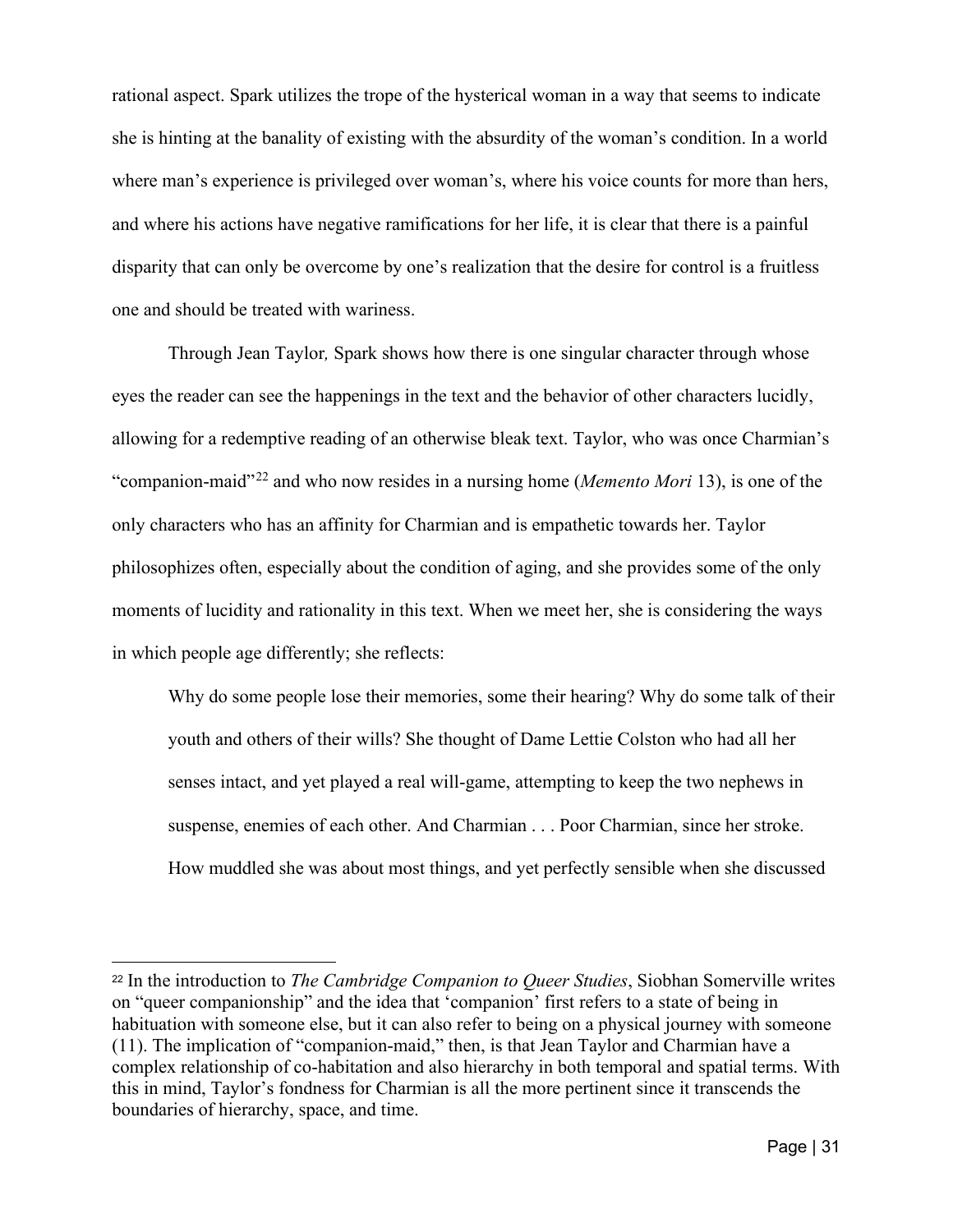the books she had written. Quite clear on just that one thing, the subject of her books.

Firstly, when the reader sees how Taylor speaks of Dame Lettie, it's clear that her disdain is motivated by different slants on the issues in the text than other characters. While Godfrey is disdainful of people getting older and losing their cognitive function, and while Dame Lettie holds characters in distrust if they don't align themselves with her judgments, Jean Taylor feels contempt for those who do not behave kindly. Given that she is by far the most clear-headed and pensive character in the book, the reader tends to have confidence in her judgments. Her reflection on Charmian's condition, then, gives a more nuanced understanding of the position Charmian is in: this is the first moment the reader learns that Charmian is capable of remembering and experiencing a semblance of reality. This initially permits her automatic agency with the reader since she is cast in the light of potentially being capable. She is multifaceted, which Taylor reinforces, and which Godfrey and Dame Lettie fail to acknowledge or accept. Taylor's role contributes to a more positive spin on a woman's absurd then. The reader learns that, while the relationship between aging and agency is fraught and often debilitating, there is some solace in the recognition that whether Charmian is lucid or not, she is deserving of dignity and, since Taylor is the most reliable character in this text and also is the one who asserts Charmian's dignity, a degree of trust in the ability for one to survive amidst the absurdity of the woman's condition is restored.

While there is a dire need for the restoration of faith that the woman's condition is not an entirely damning concept, this does not come from the men in *Memento Mori*. Again, through the male characters' insistent need to render their female counterparts feeble and inadequate, Spark demonstrates the role of a woman's absurd in highlighting the way that men attempt to strip women of any semblance of agency, especially women in a vulnerable social position, such

<sup>(</sup>*Memento Mori* 14)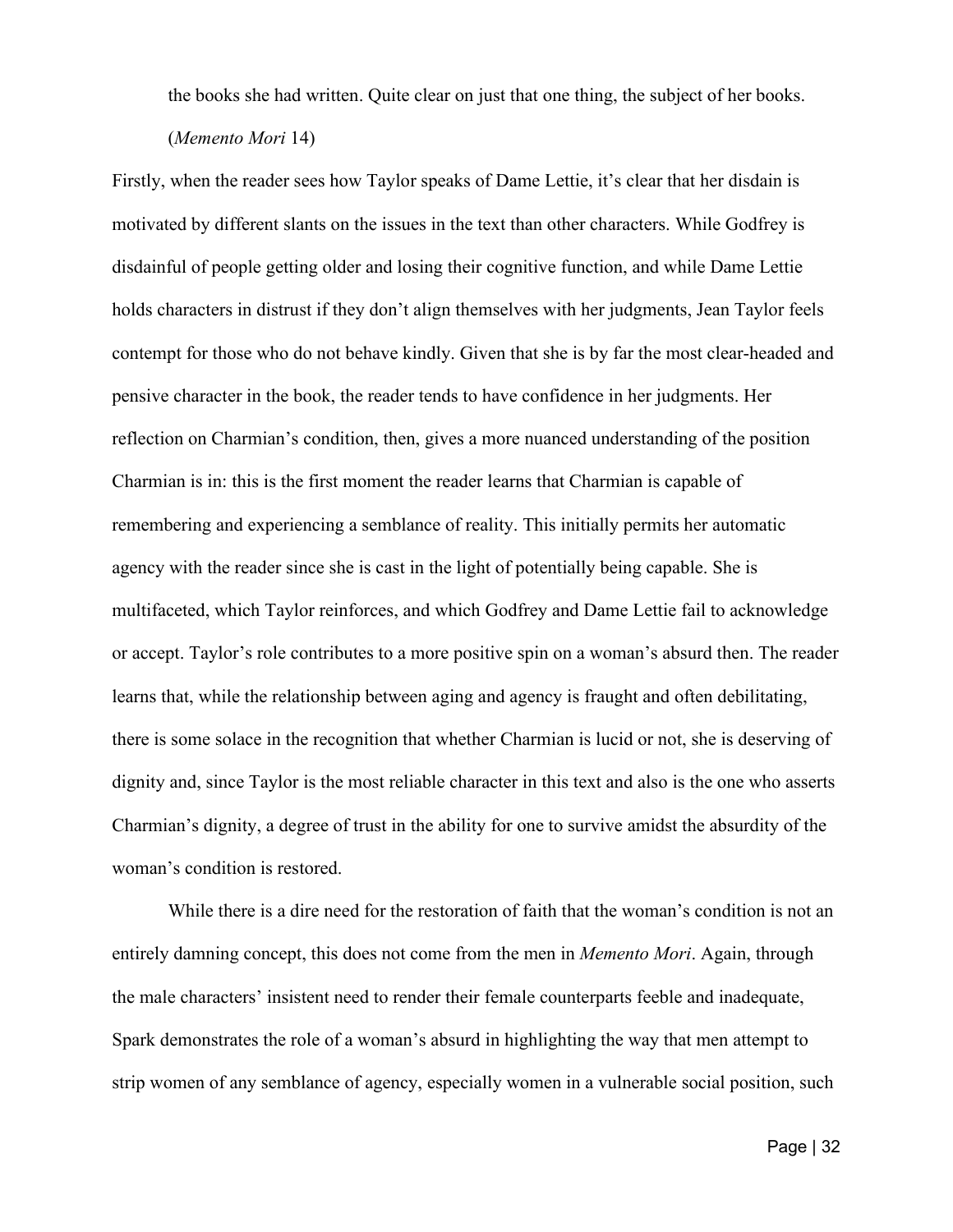as those who are aging. During one of many visits to Taylor, Alec Warner slips into a thoughtpattern that is reminiscent of Godfrey's fixation on loss of cognitive faculty, and one cannot help but wonder why it is only men in this text who imply a tenuous relationship between other characters (primarily women characters) and their relative grip on reality. On this occasion, Taylor asks Alec — who the reader learns was once Taylor's lover — if he is making the telephone calls that are wracking the community. He doesn't respond straight away, and dodges the question but "the thought crossed his mind, among other thoughts, that Jean's brain might be undergoing a softening process" (*Memento Mori* 67). As Alec studies Taylor, trying to discern whether she is present or not, he notices that she is, in fact, extremely lucid: "[he] looked carefully at her eyes and saw the grey ring round the edge of the cornea, the arcus senilis.<sup>[23](#page-37-0)</sup> Nevertheless, it surrounded the main thing, a continuing intelligence amongst the ruins" (ibid.). Alec knows Jean has her faculties, judging by the use of "the main thing" ascribed to the part of her eye that is stand-in for her intelligence. While Alec, we know, is not the purported individual threatening the community, his avoidance is nonetheless troubling because, in conjunction with the fact that "[he] never spoke so to men" (68), it indicates his lack of patience for Taylor's questions, and notes of sexism are hinted at as the premise for his proclivity for discounting women, which he often does.

*Memento Mori* achieves and affirms a woman's absurd because it toys with the element of realism that would historically deem women who are in cognitive decline hysterical, and thus, endows the likes of Charmian and Taylor with a dubious sense of agency through the way they discomfit other — primarily male — characters who are chiefly concerned with loss of cognitive

<span id="page-37-0"></span><sup>23</sup> Here, Spark is enjoying some word play. The *Arcus Senilis* is the lipid filled tissue that proliferates around the iris, usually as one ages. The Latin translates roughly to "arc of the elderly," but one cannot help pausing over the connotation of the modern meaning of "senile" as Alec attempts to write Jean off as suffering with degenerating cognitive abilities.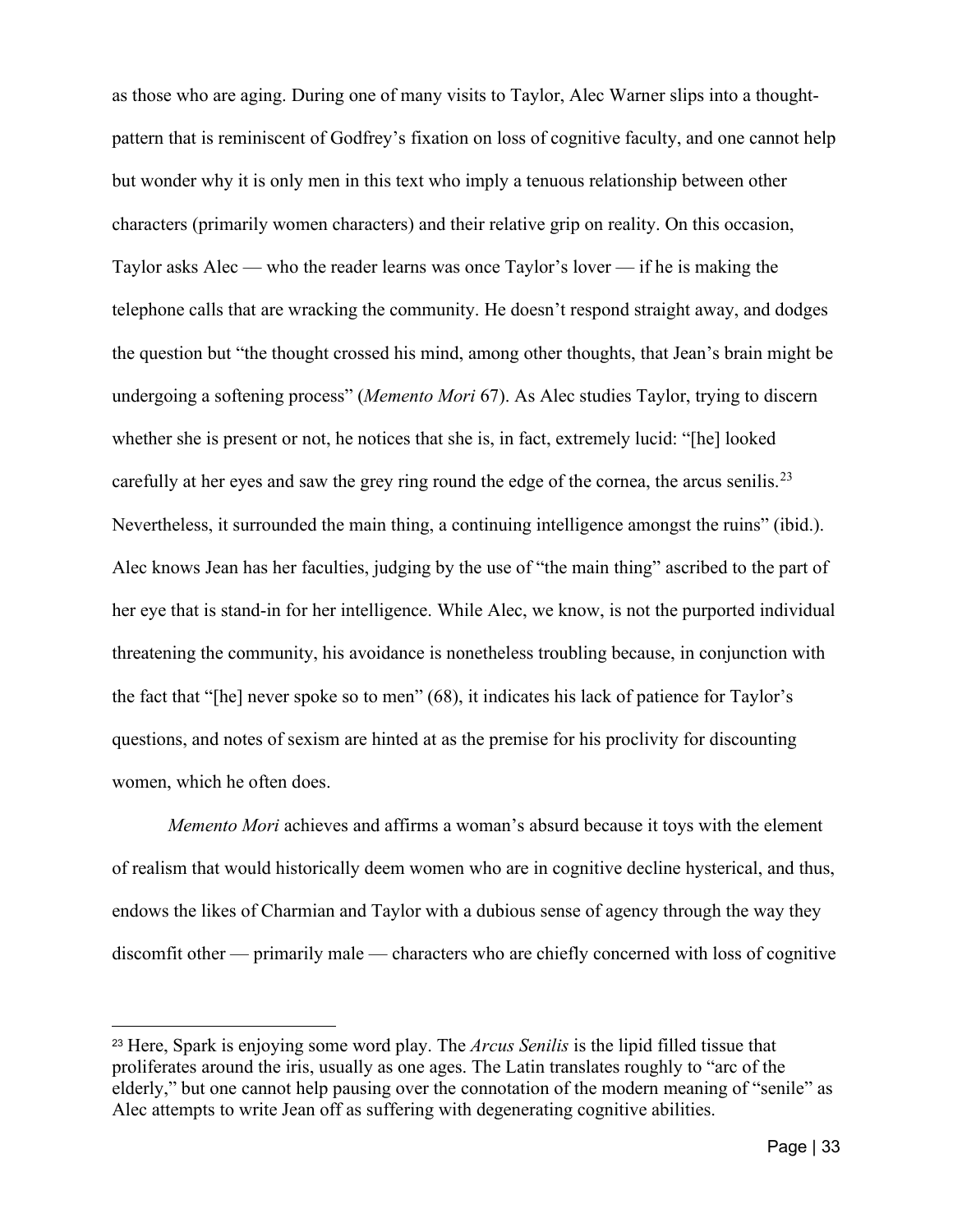faculty. Charmian's character demonstrates how unrealistic it is to be in a state of having control over one's life and body since sometimes she is lucid and others not. Spark portrays Charmian with a certain dignity and provides a more nuanced understanding of her illness and others like it than is typically represented in texts, leading to a more compassionate rendering and thus, a more sympathetic audience who will recognize Charmian as having greater degrees of agency than many of the other characters believe. Similarly, Taylor who is extremely lucid and self-aware is granted some agency through the reader's access to her interior experience despite the likes of Dame Lettie and Alec attempting to discount her position as the one character who provides great insight into the implications of the plot. In portraying Charmian and Taylor with certain degrees of agency through their relative levels of lucidity, and by posturing them in contrast with the likes of Alec and Godfrey, Spark uses an alteration of the hysterical woman trope to demonstrate the simultaneous injustice of the absurdity of the woman's condition and its ability to equip women characters with dignity through their rejection of the way they're treated.

### *Sex and Death*

The texts discussed in this thesis are ridden with anxieties that can primarily be considered as surrounding sex and surrounding death. Often the two blur each other's boundaries and instigate a distortion in the reader's understanding of what one means to the other. Ultimately, these anxieties underpinning the texts that can be distilled into the themes of sex and death are motivated by a desire for control, which has already been established as a thankless and inconsequential endeavor. Through navigating this relationship between sex and death in *The Driver's Seat*, *Memento Mori*, and "The Portobello Road," Spark initiates a discussion centered around how agency is either achieved or obfuscated by characters either fighting to gain control or accepting that this fight is futile, respectively. For a woman's absurd, this highlights the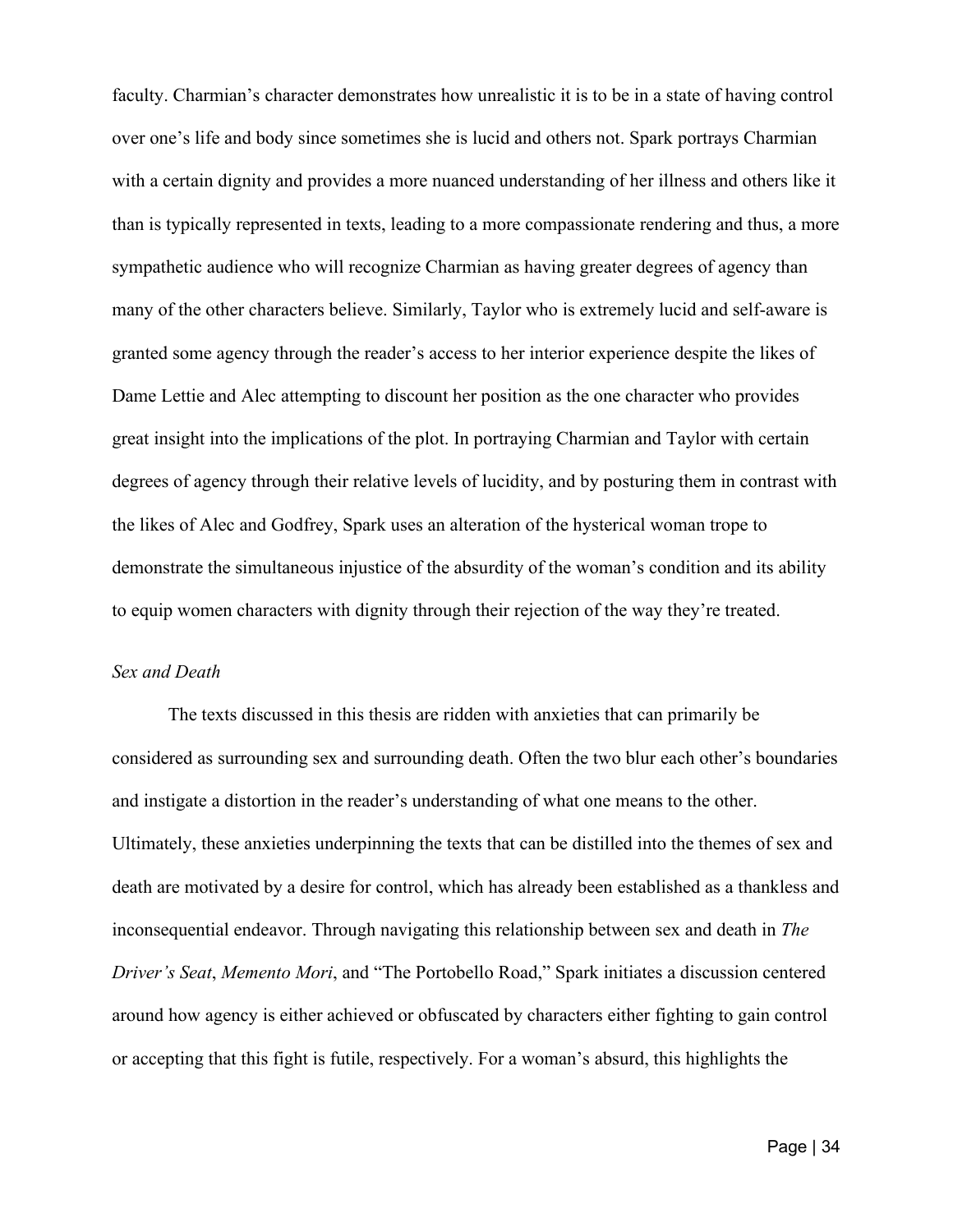struggle against sexual and physical violence from male aggressors, and the never-ending move towards attempting to gain control in a world where there is no such thing.

For Spark, being in the driver's seat is synonymous with being in control. To fully understand *The Driver's Seat*'s namesake motif for control, it is useful to draw upon the parts of the text in which Lise takes the literal driver's seat in order to gain the upper hand over the male aggressors in the story. This is the overarching metaphor for Lise's plot, and we see it happen three distinct times on a micro scale throughout. In the first instance, she gets in the driver's seat to run away from Carlo, then an almost identical situation with Bill, then also to drive Richard to the destination she chose for her place of death. The juxtaposition of these oppositional characters, and how Lise treats each situation, is an interesting one. In the scene with Carlo, he had insisted on driving her to her hotel and eventually did what Lise expected and tried to rape her, at which point she steals his car and drives away. Carlo's attempt to interfere with Lise's careful planning would've been the worst thing possible for Lise, and so in a panic, she forcefully regains authority. With Bill, she incorrectly sees him as the one to execute her suicideby-proxy and drives him to the Pavilion where she expects him to carry out the murder. When he seizes her to the ground after a struggle, claiming "that if he misses his daily orgasm he has to fit in two the next day. 'And it gives me indigestion,' he says, getting her down on the gravel behind the hedge and out of sight, 'two in one day. And it's got to be a girl'" (*The Driver's Seat* 85). Following from this, Lise is panicked as she is with Carlo, and then quickly regains a facade of composure, driving off in his car back to her hotel. With Richard, Lise's demeanor is entirely different: she is composed and purposeful; meanwhile, Richard is terror-stricken and unable to resist as she calmly drives them both to the Pavilion. The settings in which Lise finds herself driving a car are inherently tied to her need for control either through ensuring that sex is not on the cards or through planning and executing her suicide-by-proxy. This indicates that the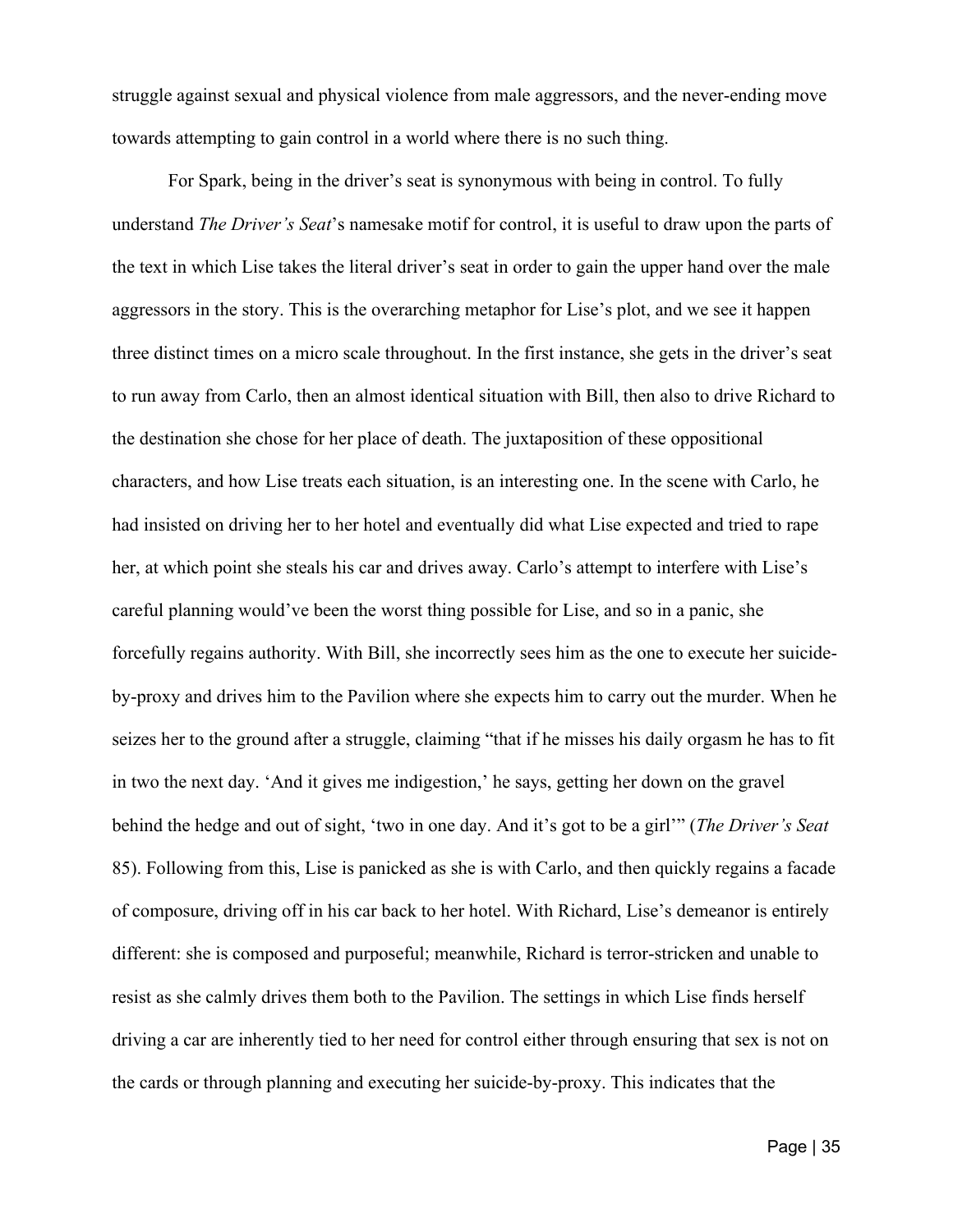absurdity of the woman's condition, as construed through Lise, is problematized by male aggressors' fixation on sex and sensuality, especially when the woman subject has already determined that death is her response to the absurd. Since Lise's search for agency is blighted by her inability to gain distance from her need for control, the desire to be in control only strengthens and ultimately proves tragic.

The reader gains more insight into Lise's relationship to sex and control in her interactions with the male aggressors where they are in anticipation of having sex with her. Her negative associations with sex pertain to her intense need to be in control – a man who wants to have sex with her ostensibly wants to dominate her, something that Lise could not handle. She has a conversation of this tenor when driving with Richard. When she tells him, "You're a sex maniac" (*The Driver's Seat* 85), as a way of intimidating him by astutely recognizing his character, he composes himself after some back and forth, "'You're afraid of sex,' he says, almost joyfully, as if sensing an opportunity to gain control" (Ibid.). This demonstrates succinctly that, just as men gain control through sex, Lise will attempt to gain control through the execution of her suicide-by-proxy*.* Moreover, this example serves as a stark reminder that pursuing control is ultimately futile in an absurd existence. If we are to channel Camus, we should reasonably infer that instead, we can pursue life with vigor and vividness. He stresses that "living is keeping the absurd alive" (*The Myth of Sisyphus* 54), and in this sense, Lise is misrecognizing the absurdist's point when face-to-face with the absurdity of her existence. She believes that the one true way to gain control is to commit suicide, and her plan, of course, is not made successful because of the unknown variables (i.e., the suitor's ability or desire to follow her instructions), which indicates how living with the absurd and relinquishing control voluntarily is the most viable path to fulfillment. The genre-blending that Spark does with the murder-mystery-come-romance-pursuit in *The Driver's* Seat seems to be a purposeful inversion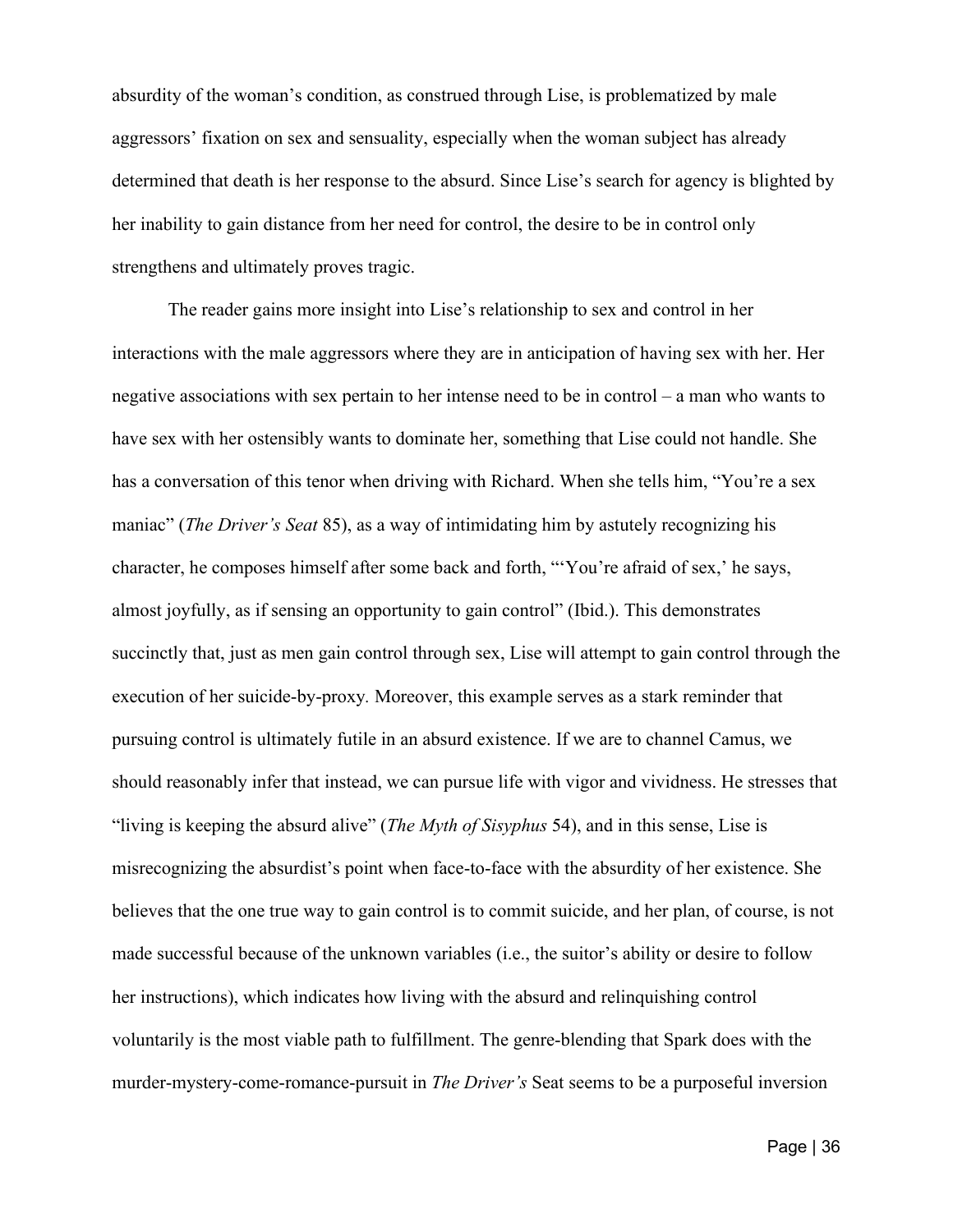of how we conceptualize sex and death in terms of pleasant or unpleasant phenomena. While we usually romanticize finding love, Spark intends for Lise's pursuit of death to be romantic, and the sexual themes to be impediments to the realization of that romantic ending, rather than a part of it. In this way, Lise dispenses with compulsory performances of feminine virtue through her refusal to bend to the men's will, and yet, she is still denied a sense of agency because she feels so vehemently that need for control that gets in the way of one's ability to situate themselves within the absurdity of life.

Another method that Spark uses to place sex and death in conversation is depicting death itself as erotic or sensual. *Memento Mori,* in a less obtuse way than *The Driver's Seat*, approaches death in relation to eroticism. Through depicting most of the characters as living in fear of death and in fear of the calls they've been receiving, Spark recognizes a sensuality related to death that allows the reader to understand how agency, control, and fear are related. As Spark demonstrates through characters such as Charmian and Jean Taylor — who are already established as having relatively more agency than other characters in the text — one's relationship to death is either obstructive to or aids in one's process of accepting the absurdity of life. While Charmian speaks of the telephone caller in a jovial way, stating that it is a "very civil young man" on numerous occasions (*Memento Mori* 144, 149, 187), Taylor discusses the voice in an extremely neutral way, and in fact asserts that the caller is "Death himself" (178). In a conversation with Dame Lettie, she states: "the author of the anonymous telephone calls is Death himself, as you might say. I don't see, Dame Lettie, what you can do about it. If you don't remember Death, Death reminds you to do so. And if you can't cope with the facts the next best thing is to go away for a holiday" (Ibid.). Lettie is the abject personification of how fear not only obstructs agency, but also how it is to one's own detriment, and by placing Lettie and Taylor in conversation like this, Spark shows how starkly the realistic perspective of Taylor is an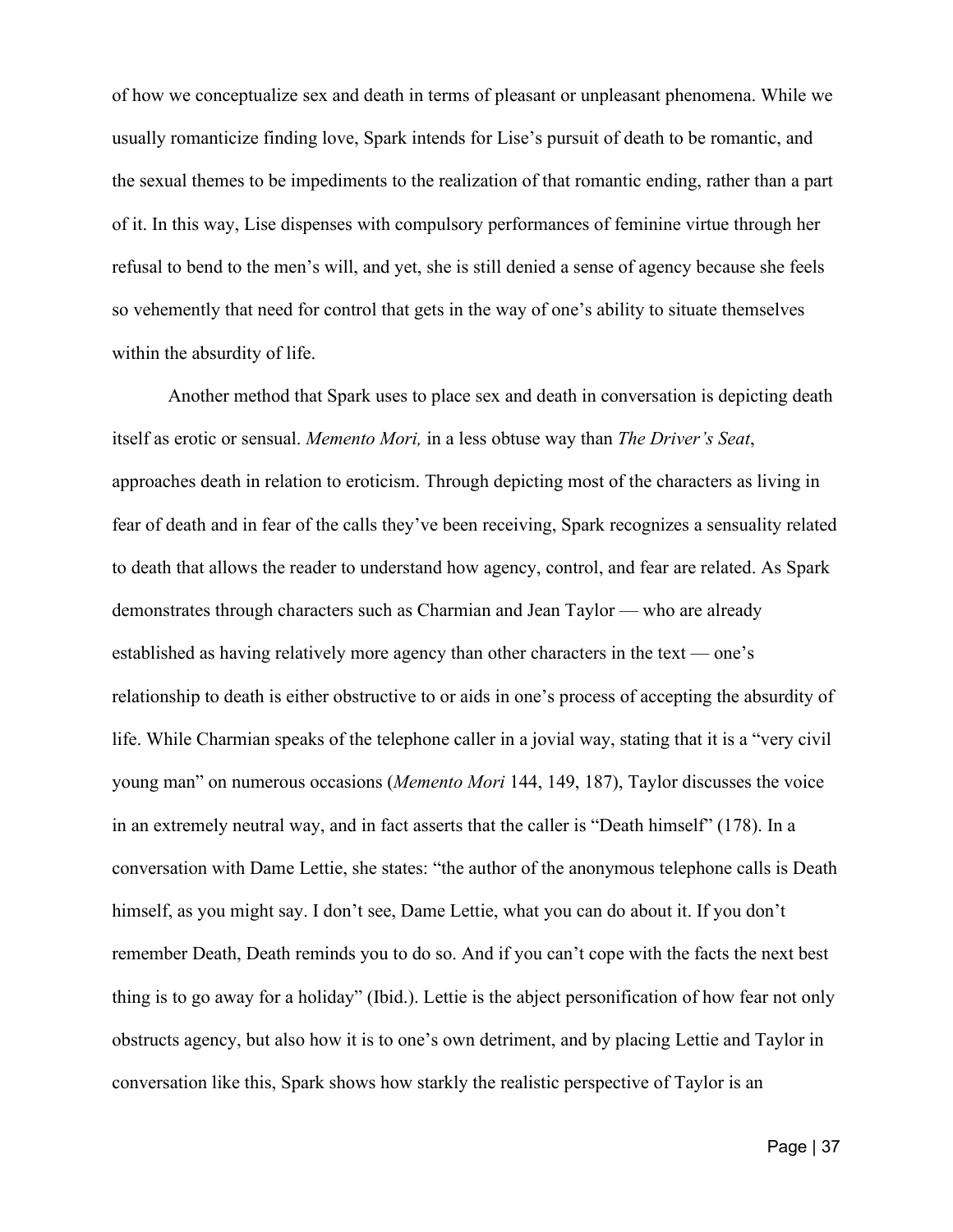improvement on the paranoid, controlling, and fearful perspective of Lettie. The relationship between control and fear, then, is that a need for control is motivated by fear of the unknown and an absurd existence, meanwhile fear and control prevent one from realizing any sense of agency because of the steadfast refusal to let go of the need for clearcut meaning is necessarily restrictive of one's ability to inhabit a space of reason and understand that Death is merely reminding the recipient that they "must die," which is an inevitable fact. The characters' personal insecurities get in the way of their ability to fashion their own meaning out of the calls and this ruptures their ability to see how death and a sensual, erotic experience can go hand-in-hand.

To tackle the issue of death as erotic in *Memento Mori*, I must first talk about the telephone. Twentieth century French thinker, Jacques Derrida was intent, as displayed in *H.C. for Life*, on the telephone as not just an intermediary, but as "thought itself" (Derrida 100). In her article, "Derrida on the Line," Sarah Jackson explores Derrida's position that the telephone is "thought itself": she says, "There's something about the phone that speaks to us in complex ways about presence and absence; its insistent ringing and its clamouring silence disrupt our metaphysical assumptions about proximity and distance, being and not-being" (143). Putting this in the context of *Memento Mori* and into the context of a woman's absurd is helpful for thinking about death — or reminders of death — as a means of embracing life. Use of the telephone, as presented by Derrida, is intimate and is as much an interaction with oneself as it is with the person on the end of the receiver. Apostolou, in their text *Seduction and Death in Muriel Spark's Fiction*, calls the relationship between caller and the characters an "embrace" that they are "seduced" into by the reminder of death itself (196).

The incessant voice at the end of the telephone in this novel, who teases, "remember you must die," is in some ways the principal character in this text, manifesting the characters' needs for control and desires to achieve agency amidst mysterious and ominous reminders from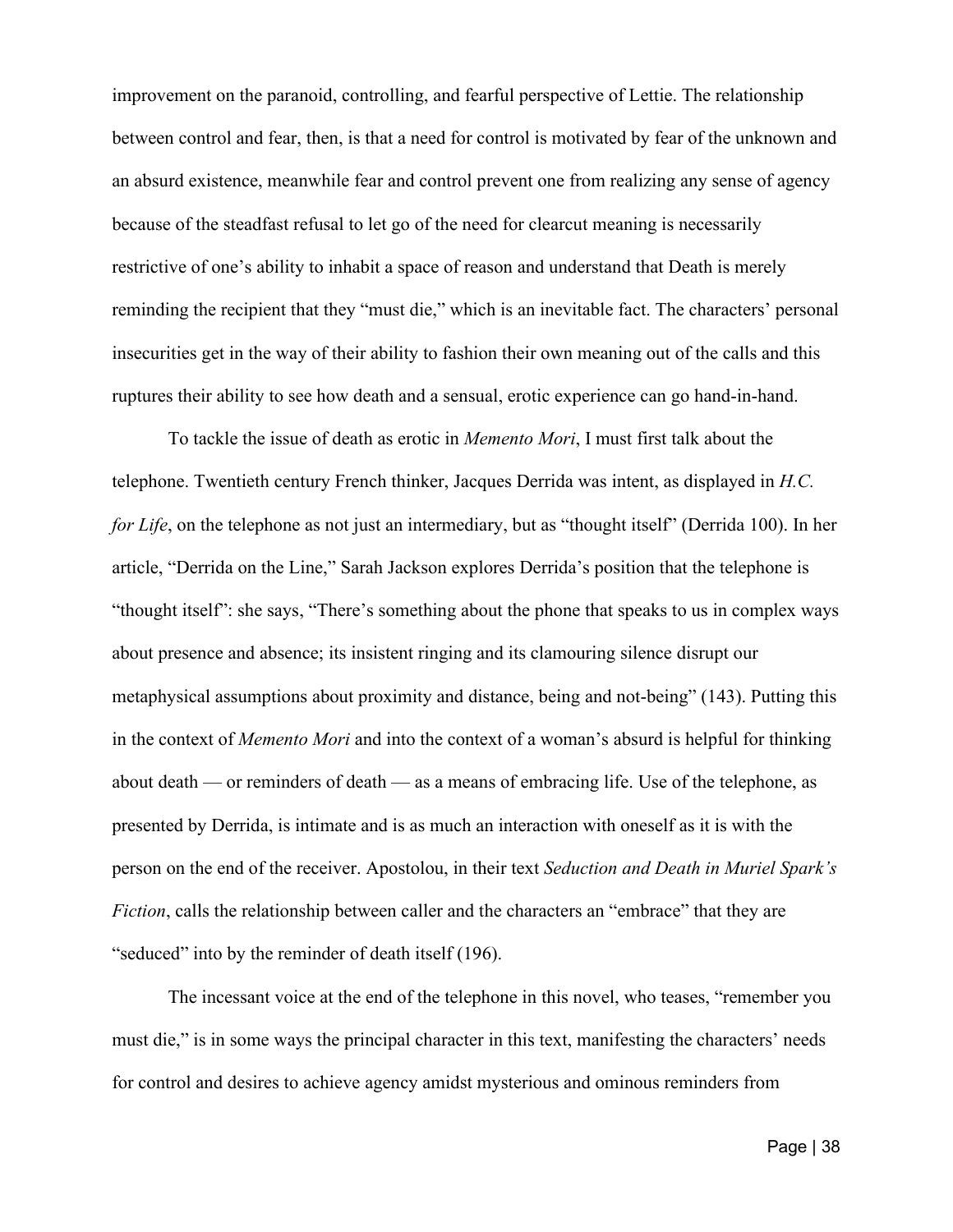unrecognizable disembodied voices. It is the absurd manifestation of the fears, hence the voice being specific and distinct to each character: the caller, who we can presume to refer to as Death, as suggested by Jean Taylor and in the narration at the end of the novel, reaches each character through their individualized deep-seated fears co-mingling with their deepest desires to convey the inevitable and immitigable. Death, or the caller, demands of each of the protagonists to recognize the importance of remembering to live, which can only be understood through the recognition that one must die. This is inherently sensualized because of the intimate nature of the call and the lack of plausibility — no one can be sure that anyone else is receiving the calls apart from them — and, ultimately, the intimate relationship they enter with Death is indicative of their deepest fears and deepest desires.

When Godfrey first receives a call from death, he immediately seeks comfort in Mrs. Pettigrew, who has become a beacon for him in whom to confide and from whom to derive sexual pleasure. The contrast between his horror and confusion at receiving the phone call and his detailed expression of Mrs. Pettigrew's appearance that unequivocally denotes his arousal is stunning. When the caller tells him, "Remember you must die," Godfrey protests, stating that Dame Lettie isn't here, and when assured the call is for him, the narrative moves into a description of his aging physical appearance as a means of making him seem enfeebled (*Memento Mori* 121). Then, when he looks to Mrs. Pettigrew for reassurance, he studies her closely in what must be the span of only a moment. His description of her indicates a complex relationship between his sexual attraction to her and his perception of her as aged:

She came back, spritely in her black dress and the new white-streaked lock of hair among the very black, sweeping from her brow. Her hair had been cut shorter. She had painted her nails pink and wore two large rings which gave an appearance of opulent ancient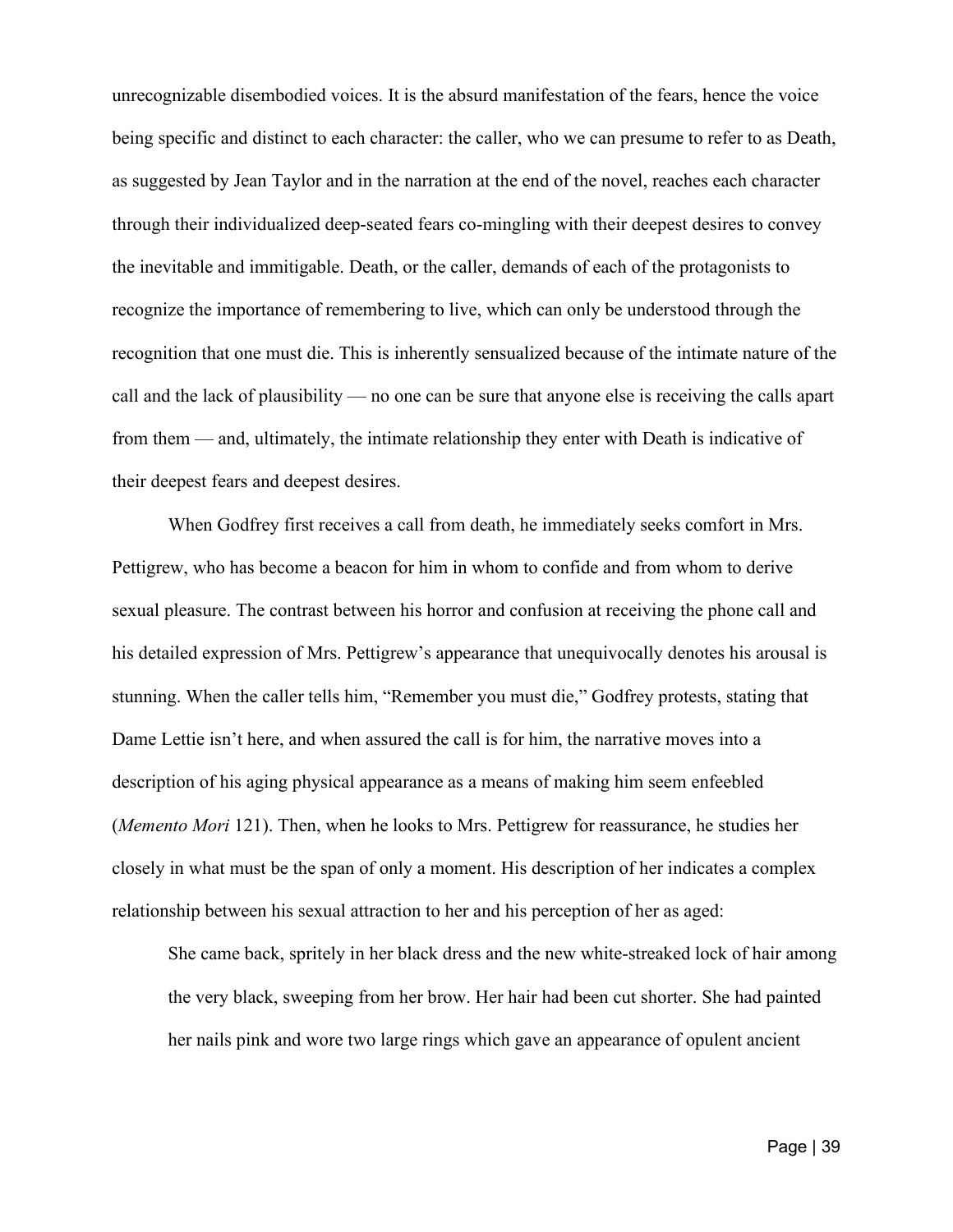majesty to the long wrinkled hand which held Godfrey's glass of brandy and soda.

While this description is matter-of-fact, the acuteness with which he observes her is unsettling. By juxtaposing this relationship with Mrs. Pettigrew — a relationship which the reader is already mildly perturbed by, owed to how his fixation on watching her mirrors his fixation with young Olive Mannering — with his proximity to death, Spark creates a subversive experience of the morbid sensuality in *Memento Mori* that is a quintessence of her writing.

Absurdity of the woman's condition is in juxtaposition with that of the man, but it is necessarily a diametric opposition. The corpus of the male-centered absurdist tradition is, in many ways, indistinguishable from the corpus of the subjugation of woman. This is true both because of the glorification of women's suffering in literature more generally, and also because of the overwhelming threat of male violence in women's experience. In the woman's absurd in Sparkian absurd — there is an overbearing presence of the male aggressor. In "The Portobello Road," for example, in a similar way to *The Driver's Seat*, the female protagonist gains agency through leveraging control over this menacing presence. For Needle, this occurs posthumously, and is conducted by Needle as narrator. In the beginning of the story, she reverses the role of intimidation, reflecting the menace back onto George with her addressing him in her spirit form. The main progression of the story is told in reverse; that is, Needle tells of this confrontation that occurs in a temporal space following the rest of the story, but which is told in the opening of the story. In any case, it is here we are introduced to George as a menacing presence: "I saw then who was with her. I had been half-conscious of the huge man following several paces behind her, and now I noticed him" (*All the Stories* 10). His looming body as the manifestation of the threat of male violence demonstrates a symbol of masculinity that pervades the woman's condition.

<sup>(</sup>*Memento Mori* 122)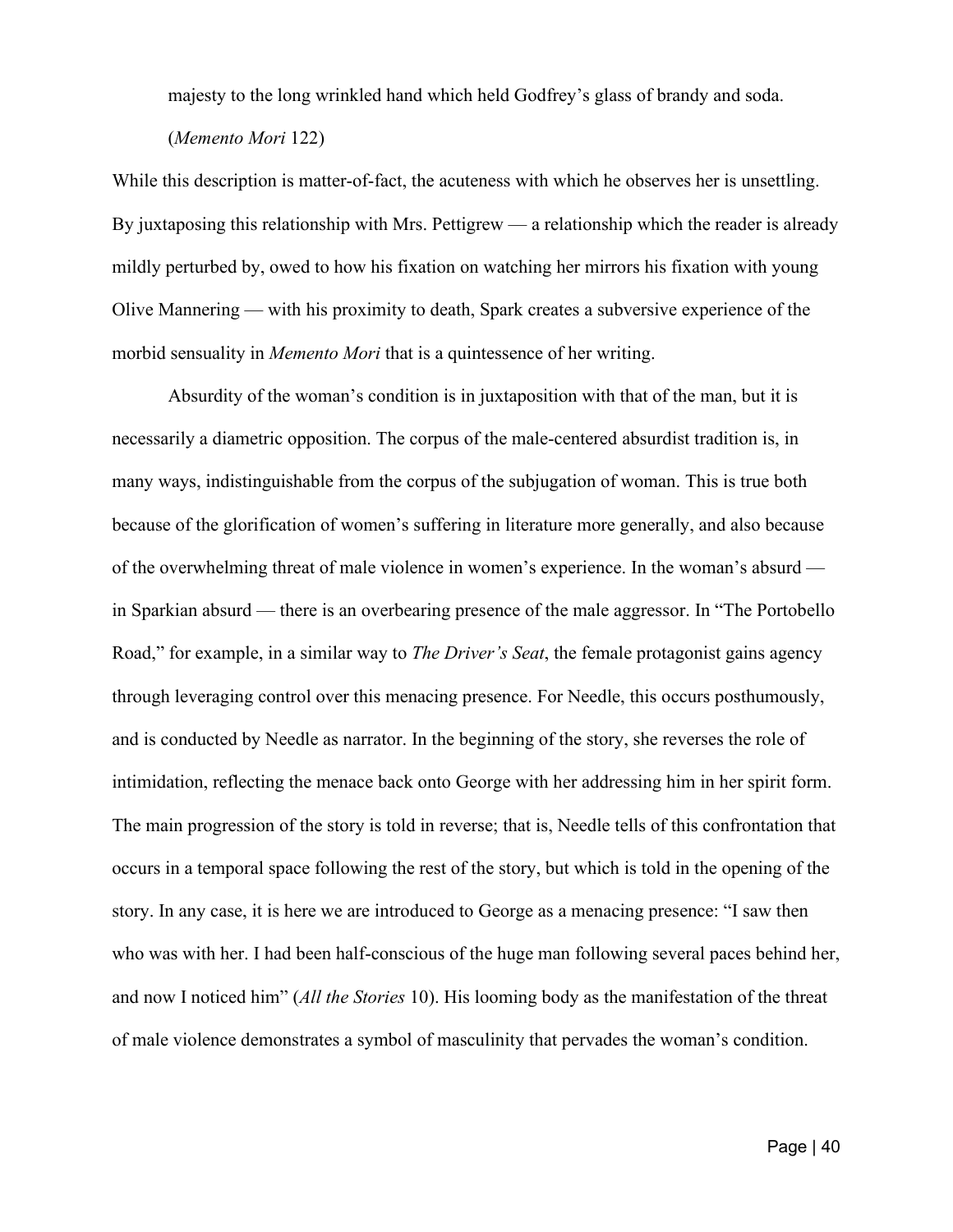The graphic and often erotic nature with which Spark describes death contributes to the understanding that she is writing towards a woman's absurd. One might get the impression in "The Portobello Road," that Needle's death comes at once to soon and perfectly on time. In other words, contrary to the other two texts, death is used in this book as a form of achieving agency for the protagonist since Needle is in the unique position as post-humous narrator. This subverts our understanding of death as completely unknown, coupled with her seeming leveled contentedness with the mundanity of her afterlife, "The Portobello Road" contradicts death as a fearful thing and depicts living with death incredibly ordinary. Needle seems to have only managed a reclamation of self in death. She appears happier, more sure of herself in death. The clarity she has gained inspires her to talk to George and this moment changes the narrative, rendering George fearful while Needle remains indifferent. This countervails the flimsiness of her character in life, which is trite and underdeveloped.

To understand the dynamic here more fully, let's first look to the violent nature of her death: "He looked as if he would murder me and he did. He stuffed hay into my mouth until it could hold no more, kneeling on my body to keep it still, holding both my wrists tight in his huge left hand. I saw the red full lines of his mouth and the white slit of his teeth last thing on earth" (*All the Stories* 30). Not only does this shed light on why the discordant feeling we had in the beginning of this text, it serves to accentuate, again, this toying with sensuality and death that Spark offers again and again. The "red full lines of his mouth," and the "white slit of his teeth" almost goads the reader into considering George as malicious in a sexual manner.

This, contrasted with how George receives post-humous Needle five years later, demonstrates how Needle came into herself only after her death. While she could be described as an assertive character when she was alive, she notes repeatedly that she didn't feel as "lucky" as other people considered her. The nomadic tendencies she held add to the pervasive chaos that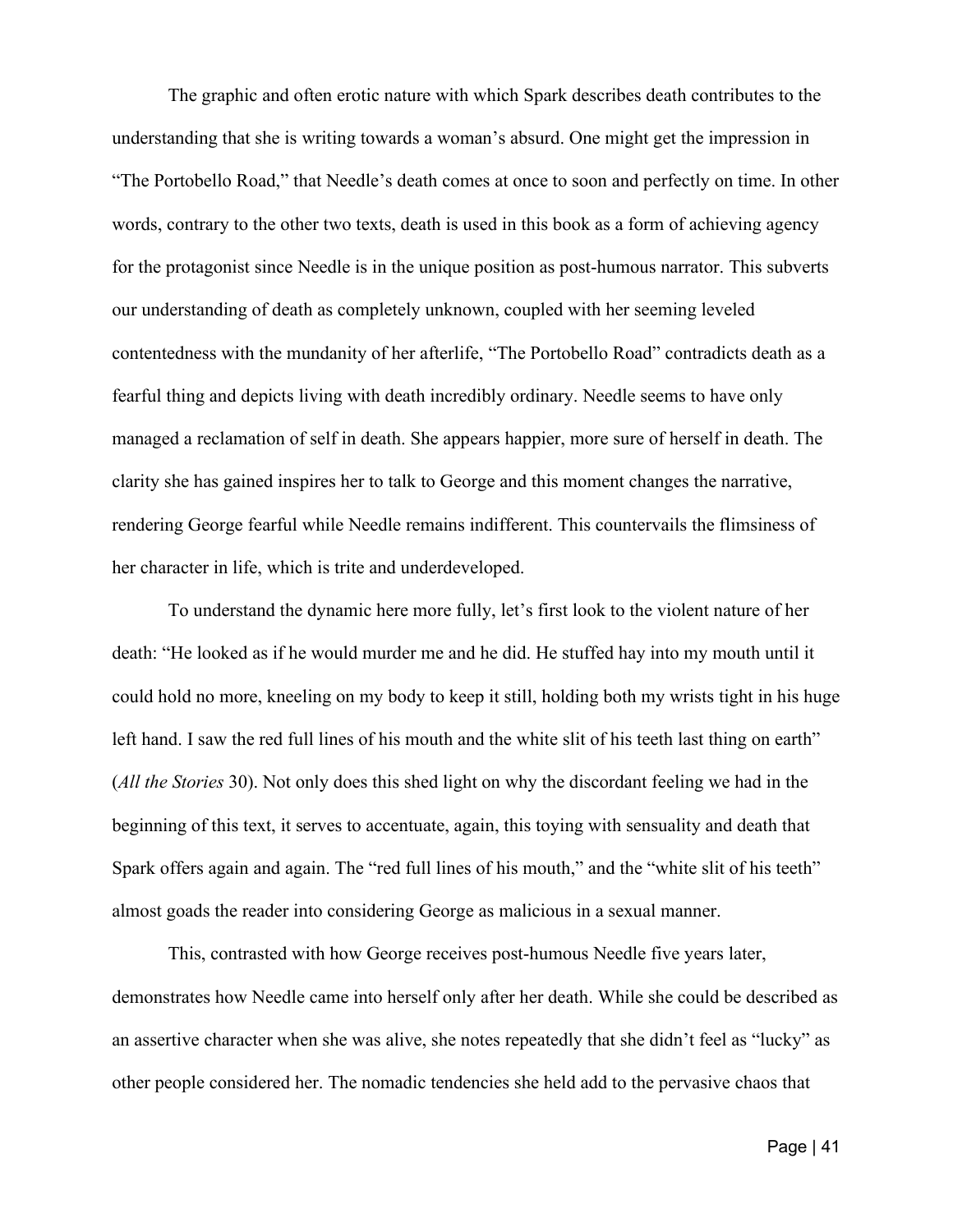this story lends itself to, and ultimately left her feeling unfulfilled. In the limbo of afterlife, Needle is more content: "There is a pleasurable spread of objects on the counters which I now perceive and exploit with a certain detachment, since it suits with my condition of life . . . I always liked them but far more now that I have no need of any" (*All the Stories* 11). Posthumously, it seems that she does the same as she always has, but this "certain detachment" allows her greater pleasure — she has less of a need for certainty. That's why her first posthumous interaction with George is such an ingenious role reversal.

Another component in the leveraging of control enacted by Needle is the patheticization of George. This occurs throughout the story, which adds both to the shock factor of the ending (causing a second reading that allows us to see the warning signs). Needle goes on, "It was her husband. The beard was unfamiliar, but I recognised beneath it his enormous mouth, the bright sensuous lips, the large brown eyes forever brimming with pathos" (10). Her description of him, of his "enormous mouth," "bright sensuous lips, "and the large brown eyes forever brimming with pathos," gives us permission to render him as an archetype with which women are acutely familiar. The victimhood of a guilty man masquerading as innocent is a common theme in this type of character study. The toying with sexuality and malice is something Spark does often, and it lends itself to a microcosmic depiction of the societal state of violence against women where the male aggressor is typified as the victim and the woman who accuses is vilified.

When the reader learns that, after murdering Needle, "George climbed down, took up his bottle of milk and went his way" (Ibid.). This is as disturbing as it is alluring: Needle ponders the contrast between this moment and the one five years later on the Portobello Road: "I suppose that was why he looked so unwell when I stood, nearly five years later, by the barrow in the Portobello Road and said in easy tones, 'Hallo, George!'" (Ibid.). Her 'easy tones' denote a paradigm shift in the novel wherein George becomes Needle's victim, but unlike George, Needle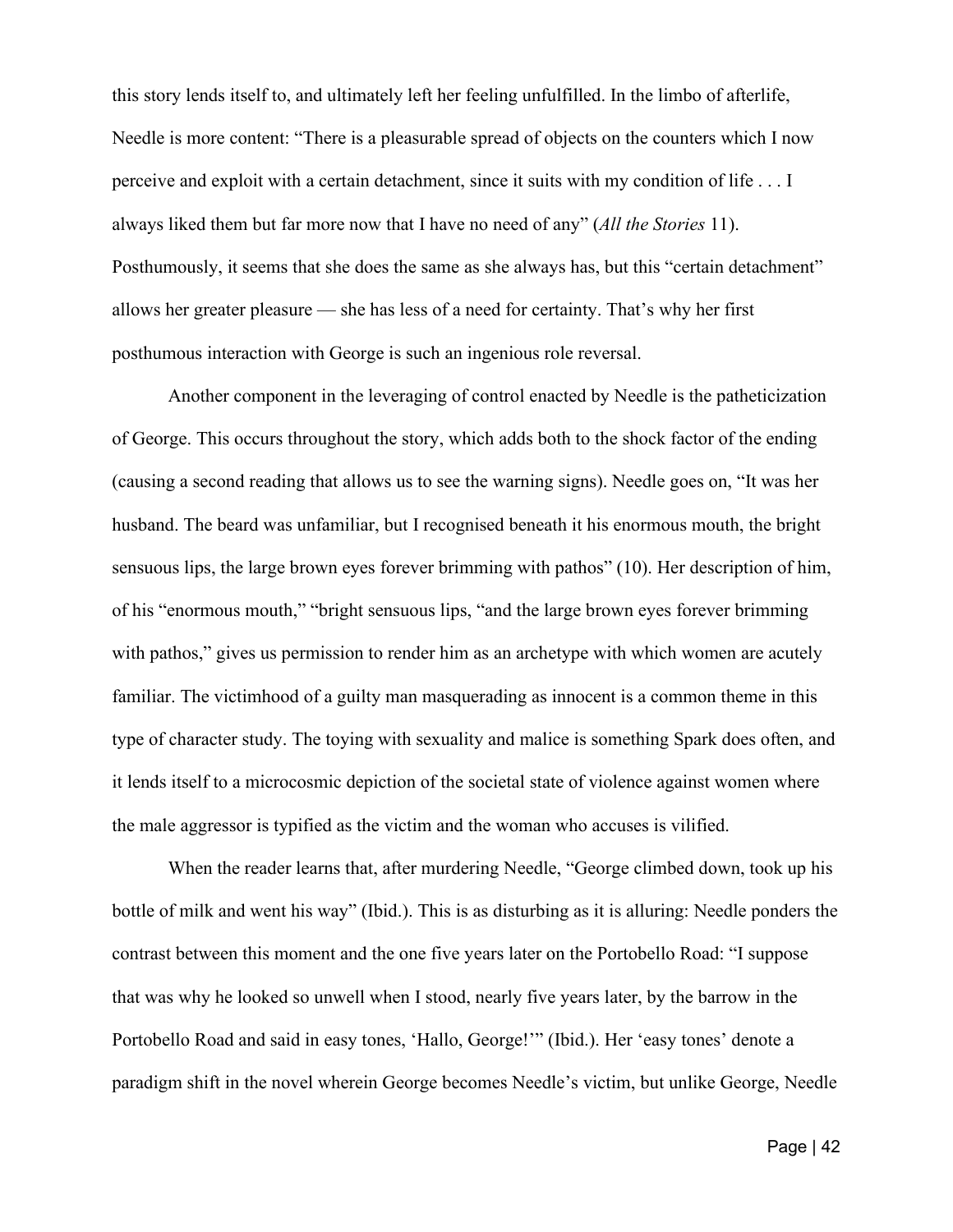is absolved of her misgiving in death and George's pathos is almost pitiable as we consider the redemptive power of suffering. There is a discrepancy between the gore of Needle's murder and her peaceful contentedness in death. Through contrasting suffering at the end of life with Needle's seeming lack of visceral emotion in death, Spark highlights how being relinquished from life may be a relief and this could be a legitimate means of revolt against a woman's absurd existence that is a result of systemic male violence against women that disempowers and subjugates. This subversion of the typical narrative, then, gives agency and permits the woman character to rise above the oppressive forces imposed by male-centric systems.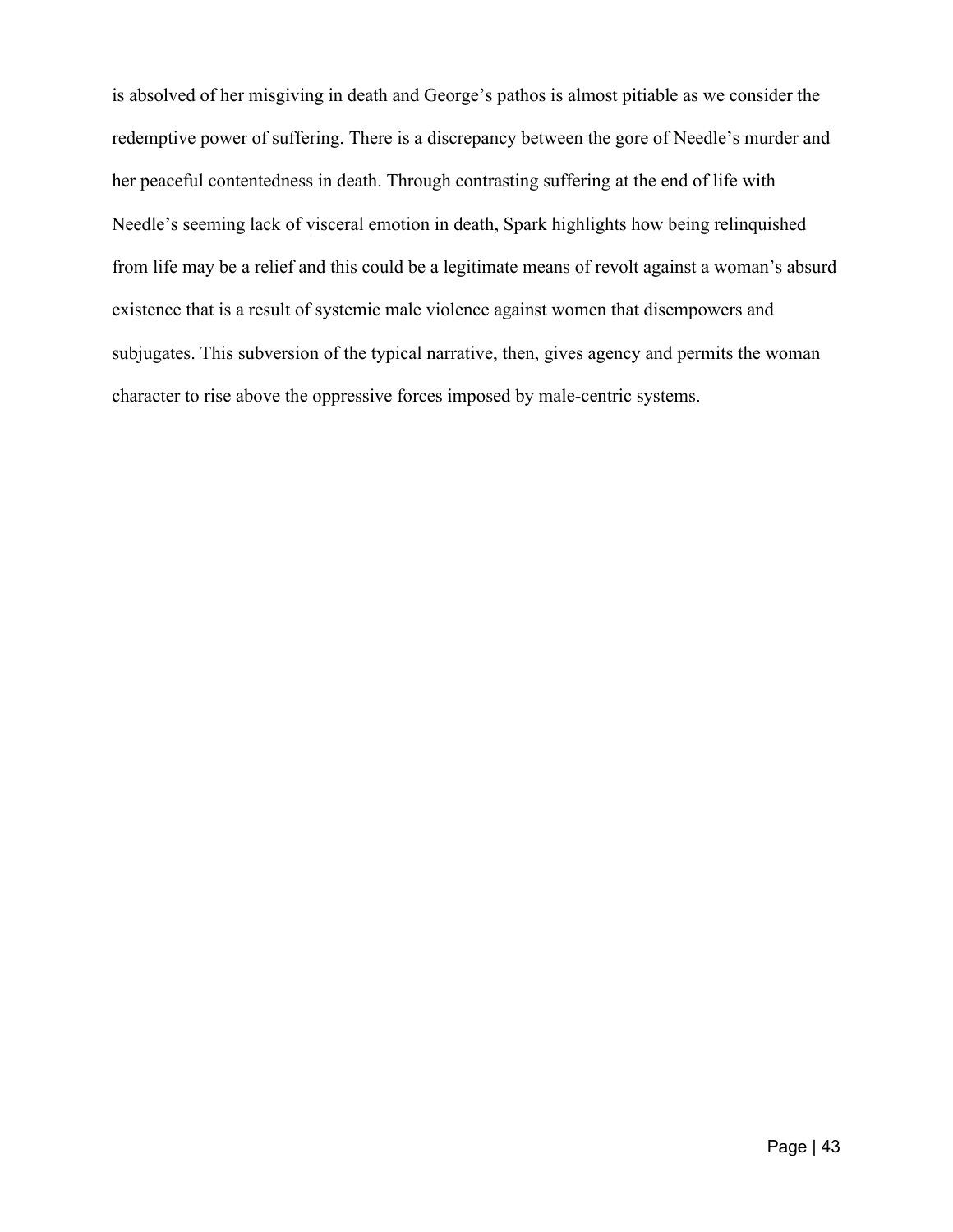### <span id="page-48-0"></span>Coping with Grave Things

How one chooses to treat and respond to the absurd is, in general, contentious. This is as true for those who don't particularly think of the absurdity of human existence as it is for the likes of Sartre and Camus. Through acceptance of one's subject position within an absurd existence, one can begin to make amends with this incongruous existence and get comfortable in the discomfort of knowing that life is, at its core, meaningless. To do this, one must find ways to either simply be okay settling into the meaninglessness and going through with life anyway or to see the light in life when it might not be immediately apparent. When death underpins the whole anxiety relating to an absurd existence, one has the choice of accepting, even reveling in this reality, or of becoming unable to reconcile one's intrinsic sense of self with the world, and ultimately, struggling to move through life at all. The former is the remedy to the latter. When one can 'play the game' of life, as if it is inconsequential whether one 'wins' or 'loses,' one becomes more capable of seeing through the veil of suffering to reveal a more vibrant lived experience. This, too, is true for coping through humor: if one takes the absurdity of the human condition too seriously, the endpoint is likely suicide or murder; the other option is to make light of it and move forward in that way. In the beginning of this discussion of Muriel Spark and the absurd, I ask the question *what role does absurdist literature fulfill?* I argue that it's antithetical to the larger project of the absurd to try to find a definitive answer to this question. Still, it's helpful to think about this question as we broach issues that make meaning-making in an existence that is inherently meaningless hard to reconcile, forcing us to ask again and again, *well, what is it all for?*

In a woman's absurd, this question takes on a new shape and becomes arguably more crucial for the prosperity of the individuals and communities its implications affect. In a woman's absurd existence, the danger to one's life, or at the very least their intrinsic quality of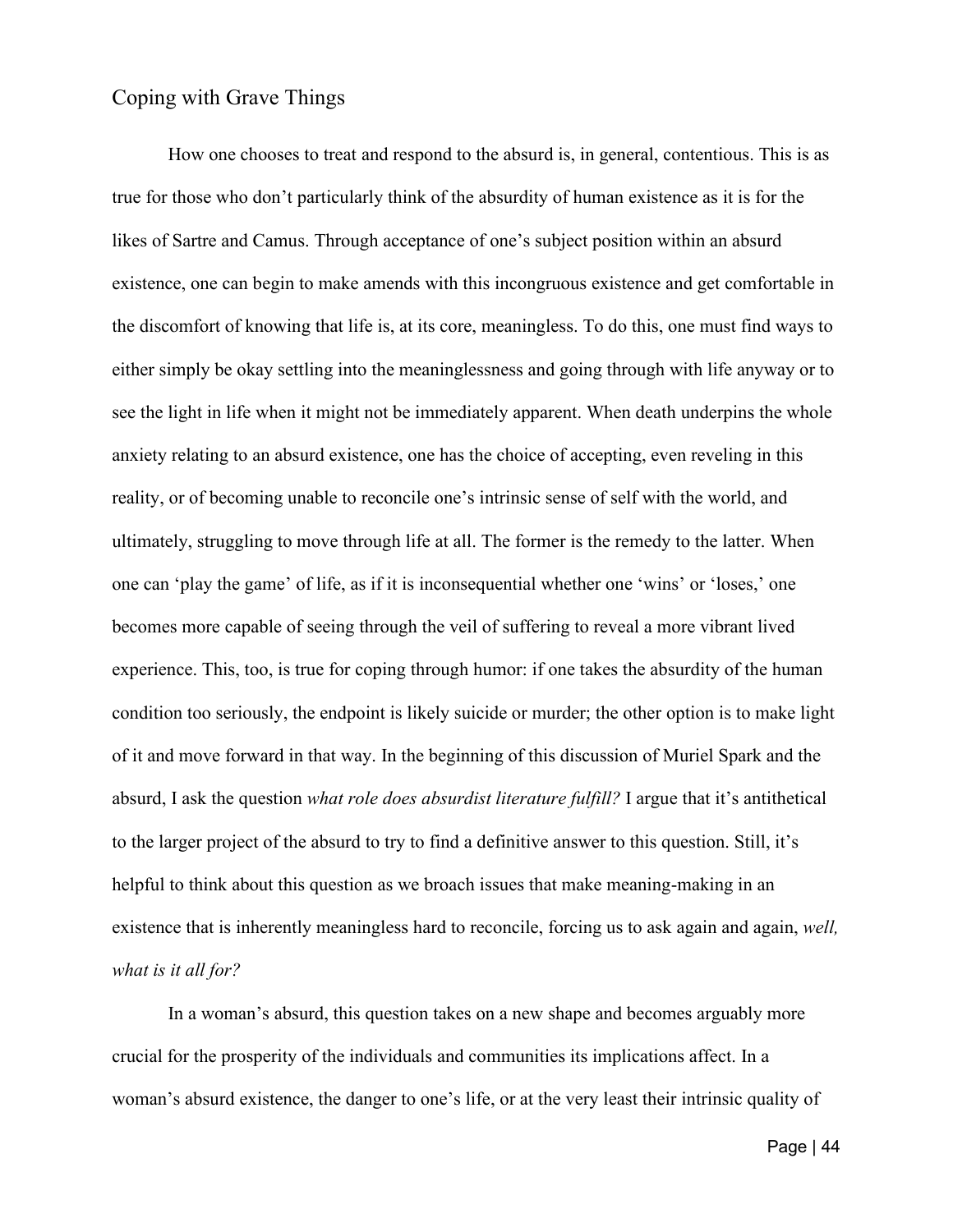life, is more pressing due to the never-ending violence imparted by the cultural hegemony of the white cisheteropatriarchy. Every single woman I have spoken to on the subject in the past has been forthcoming that they have had at least one — but often multiple — violent, predatory, or otherwise negative interactions with men. This is not a joke; it is a systemic problem and needs be addressed. However, when women can reclaim their absurd existence and make light of it (through the likes of support from and supporting other women and empowering themselves and others to speak up and speak back) the vibrancy of life may return. And it's integral to woman's existence that that vibrancy *does* return.

When the reader examines what it means to read a text about the futility of existing as a woman in this world where one must imbue a concept, practice, or material object with their own sense of subjective meaning, they find that a woman's absurd is necessarily concerned with a radical acceptance of one's powerlessness when faced with an essentially meaningless existence that is compounded by subjugation and subordination. The alternative to this is incredibly doleful. The individual becomes despondent, and eventually incompatible with life. When asking, *what is it all for?* the interpreter of a woman's absurdist text bears in mind the extent to which a woman has a lot more to lose from being unable to make meaning than their male counterparts. The push and pull of pain and joy that is a given in an existence wherein the meaninglessness is a motivating factor for women to emancipate themselves from the meaninglessness inherent in existing in a world which is hostile to their existence. The body of woman's absurdist literature becomes an exercise in hope and empowerment through acceptance of one's subject position. The traditions of the literary and philosophical absurd is entrenched in a far larger enterprise of keeping women subjugated through erasure, misrepresentation, or maltreatment. This particular tradition lends itself to a woman's reclamation, especially owing to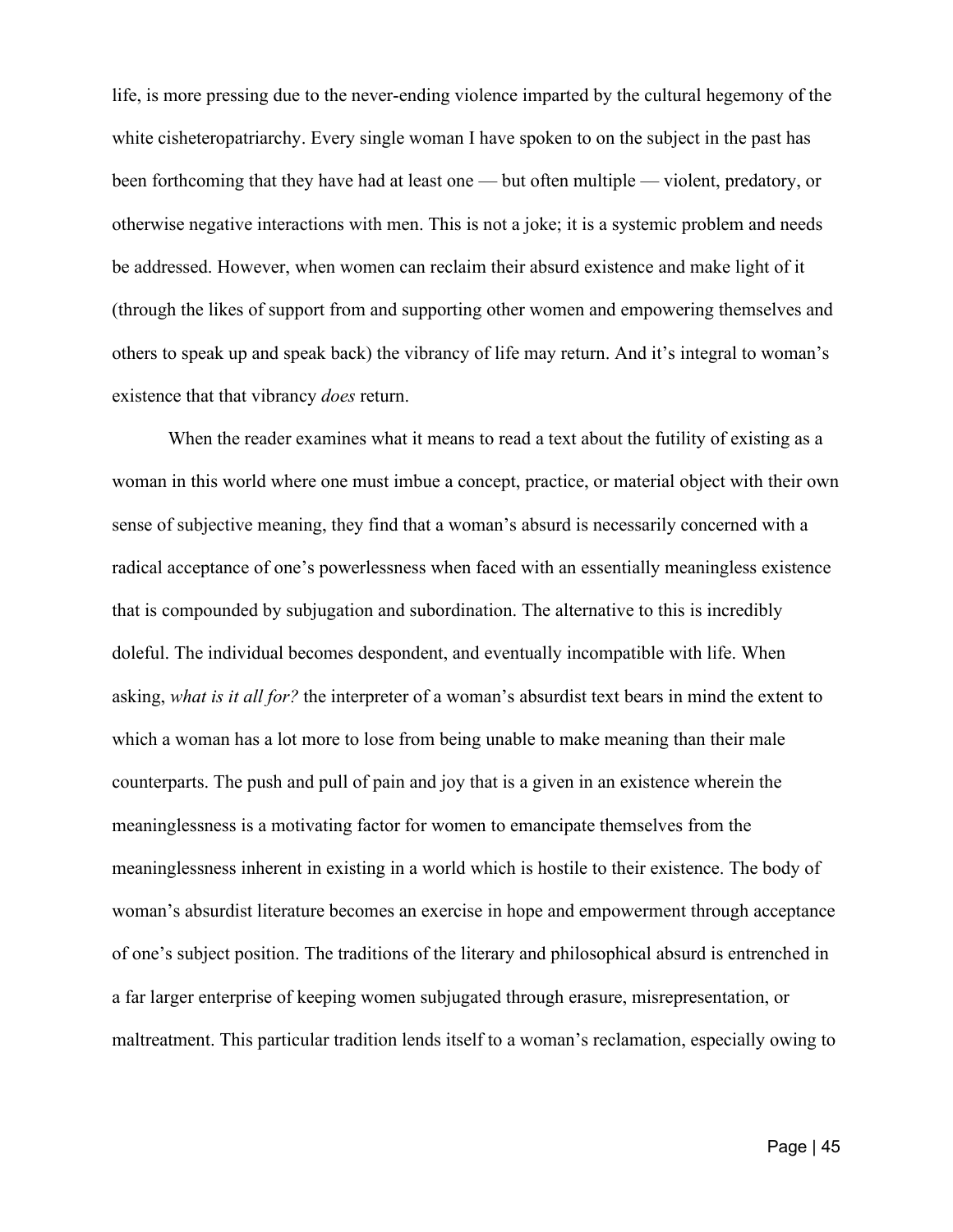its use of play and humor, which are necessarily exercised by women who hope to sustain themselves within the absurdity of the woman's condition.

### *Playing the Game*

Perhaps the most troubling aspect of absurdist literature to readers is its insistence on the problem of making meaning and finding purpose in an essentially meaningless existence. Some argue that the absurd is vying for flipping this narrative on its head and approaching life — if it is, in fact, meaningless — with an attitude akin to playing life like a game, with no particular need to 'play' but nonetheless, fulfilling one's desires and still living purposefully and happily. In other words, if it's meaningless in the end, one might as well play the game and see where it takes them. Many argue that the absurd highlights, makes light of, and aids in processing this meaningless existence.

In *Memento Mori*, Jean Taylor, as explicated in other areas of this thesis, provides an anchor in a text where there aren't many stable places to land. She 'plays the game', so to speak. The reader can see this with regards to her suffering associated with indignities of getting older, and in the pain she experiences due to her degenerative physical condition. Upon first arriving in the nursing home, right around the time her physical symptoms are proliferating, Taylor is miserable and struggles to make amends with her situation:

A year ago, when Miss Taylor had been admitted to the ward, she had suffered misery when addressed as Granny Taylor, and she thought she would rather die in a ditch than be kept alive under such conditions. But she was a woman practised in restraint; she never displayed her resentment. The lacerating familiarity of the nurses' treatment merged in with her arthritis, and she bore them both as long as she could without complaint. (*Memento Mori* 14-15)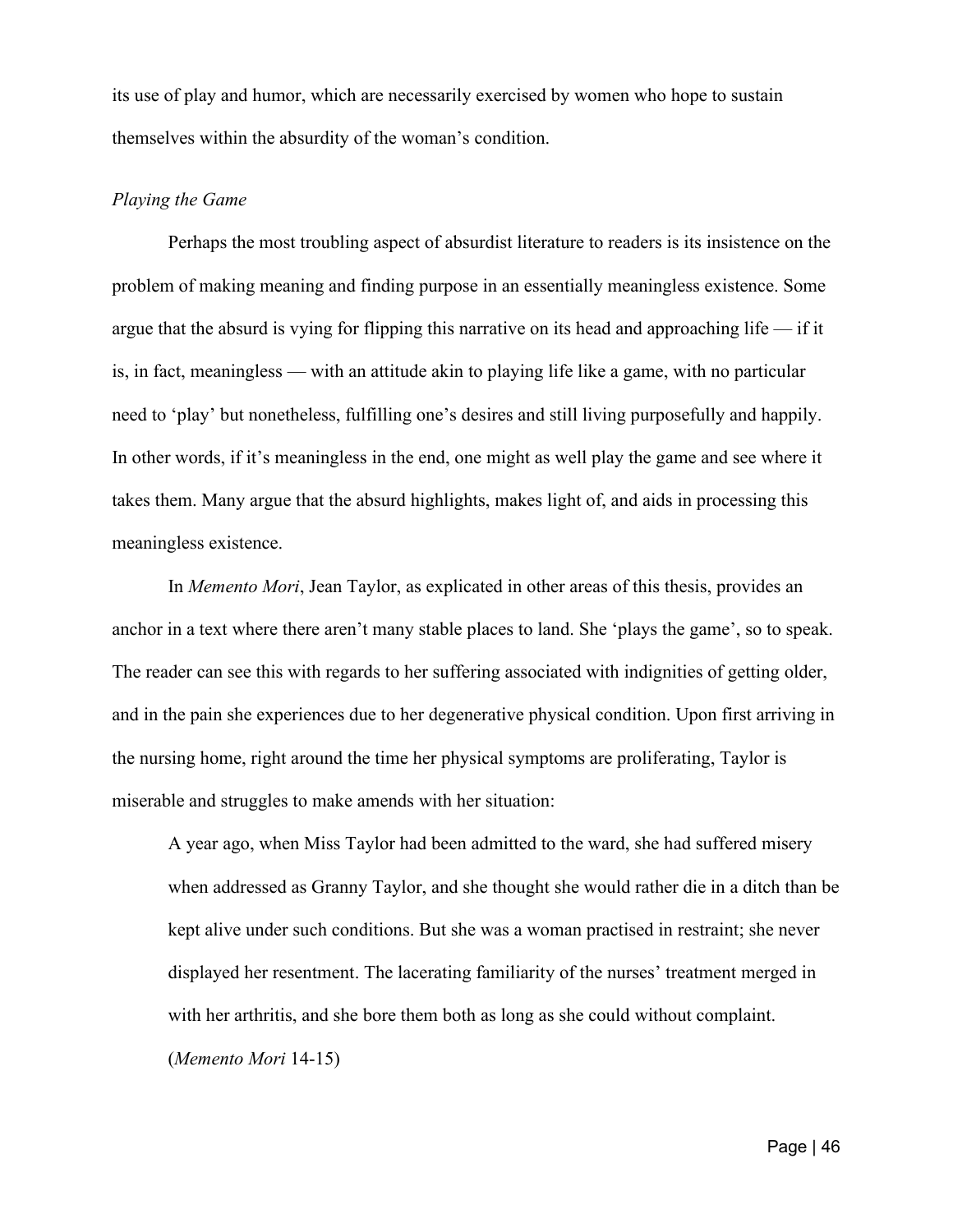It's clear that this could've pushed Taylor towards a path that would not entitle her to as much agency and dignity as she has at present, but she was enabled to bear the suffering since she was "practised in restraint" (Ibid.). Then, after spending about a year there, she "resolved to make her suffering a voluntary affair" (15) and "gained from this state of mind a decided and visible dignity, at the same time as she lost her stoical resistance to pain. She complained more, called often for the bed pan, and did not hesitate, on one occasion when the nurse was dilatory, to wet the bed as the other grannies did so frequently" (Ibid.). This can be seen as a resignation to one's unfortunate circumstances, and in part, it is. Also, though, it is an incredible feat of strength that allows Taylor to be inscribed with agency and play life like a game.

For those who cannot fashion their own meaning out of life, the only viable option is 'not playing,' perhaps leading into a premature death.<sup>[24](#page-51-0)</sup> Mortality and the futility of life in absurdist literature are often conveyed through suicide specifically. We can consider *The Driver's Seat* as an example. Lise commits a suicide-by-proxy as a means of regaining control of her chaotic existence. The eventuality of this novella is Lise's death; the means, method, and site of which are all her own choosing. Not by her own hand, but ostensibly with her in the proverbial driver's seat. Of course, the rape in the end does raise the question of her relative autonomy over the situation and why, after planning meticulously, her desperate need for control was not realized. Was she in the driver's seat? Was her elaborate planning of her own murder an attempt to maintain control in a world over which her power was fraught at best and, in all likelihood, inconsequential? Or, perhaps, was it a byproduct of Lise's ostensible mental illness that is hinted at so heavily throughout the book? It's important to bear in mind that we never receive direct insight into Lise's consciousness and so it's impossible to say whether she is delusional or

<span id="page-51-0"></span><sup>&</sup>lt;sup>24</sup> "Premature" in the sense that, through losing the *will* to live, they in some fashion are already dead before they actually meet their end. Elderly characters, too, can die prematurely.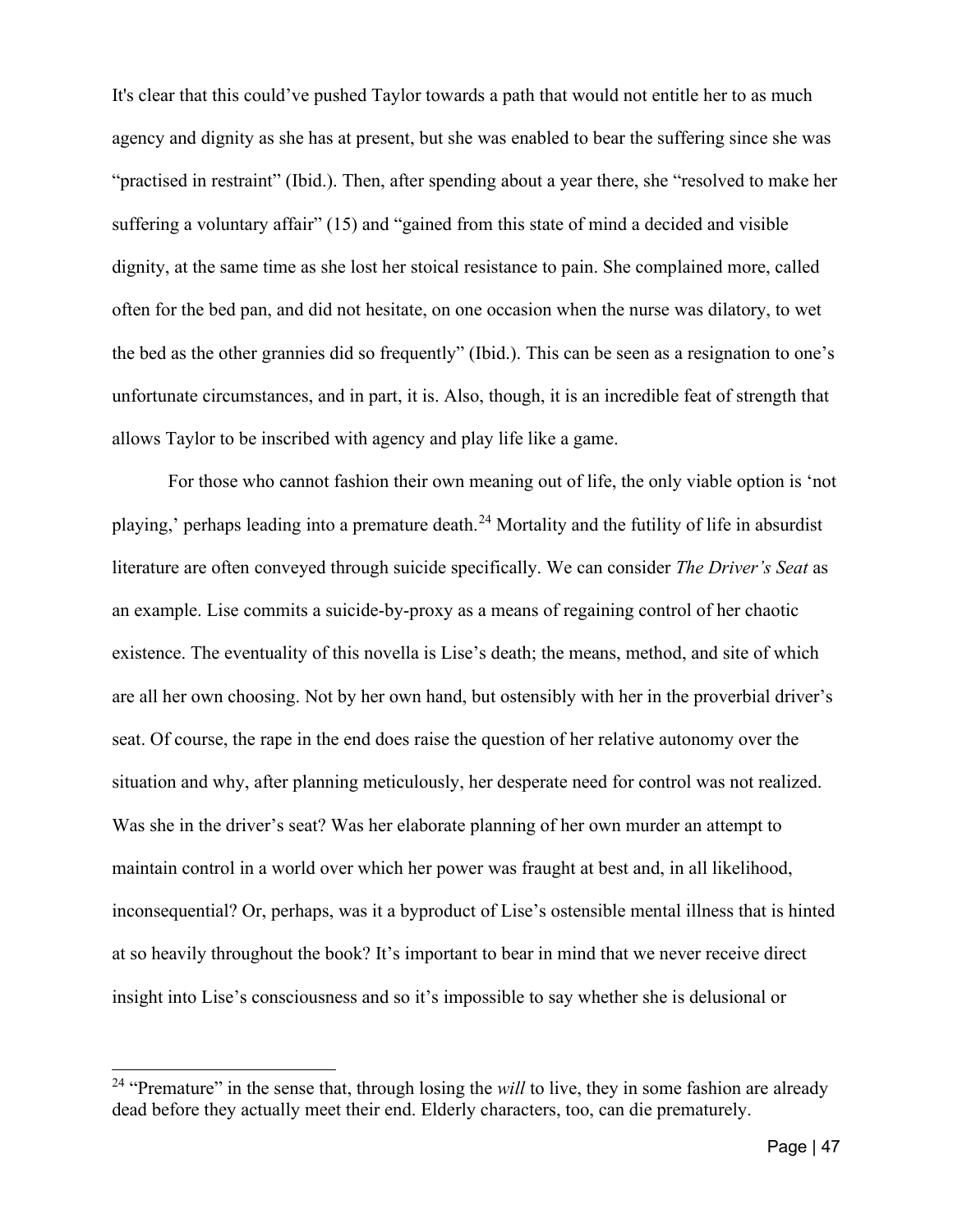whether she is simply perceived to be. If she is, then this would be a perfect analogy between the diseased mind and the disease of the human condition. If she is not, then her perceived delusion would corroborate the idea that Lise is profoundly misunderstood, and this of course also lends itself to an absurdist interpretation since the self-actualization that would have allowed Lise to transcend the mundane and also accept her subject position is made unattainable. This reality is imbricated with her inability to reconcile the chaotic meaninglessness of her existence, and thus, lends itself to her suicide.

In a similar way to the discussion of *Memento Mori* and the telephone as "thought itself," Lise, too, receives an intriguing phone call. In an abrupt and barely-there transition, we learn she is on the phone with an unnamed caller, who simply says: "'Well, enjoy yourself Lise,' says the voice on the telephone. 'Send me a card.'" (*The Driver's Seat* 9). The emphasis on the caller simply being a "voice" tells me that Lise and her response is to be foregrounded over the caller.<sup>[25](#page-52-0)</sup> What is especially interesting about this moment on the phone, is Lise's reaction:

"Oh, of course," Lise says, and when she has hung up she laughs heartily. She does not stop. She goes to the wash-basin and fills a glass of water, which she drinks, gurgling, then another, and still nearly choking she drinks another. She has stopped laughing, and now breathing heavily says to the mute telephone, "Of course. Oh, of course". (Ibid.) The unsettling laughter that she struggles to control is quickly replaced by the almost somber interaction she has with the "mute telephone". The interaction de-emphasizes the role of the "voice" who she spoke with moments before and underscores the importance of the phone as a platform for understanding the complexity that it presents; as Jackson puts it so adroitly, the

<span id="page-52-0"></span><sup>&</sup>lt;sup>25</sup> It is interesting to note that she doesn't appear to have close contact with any friends or family members outside of the context of this telephone call, so in a different interrogation of this text, I'm sure it would be important to consider the role of the caller.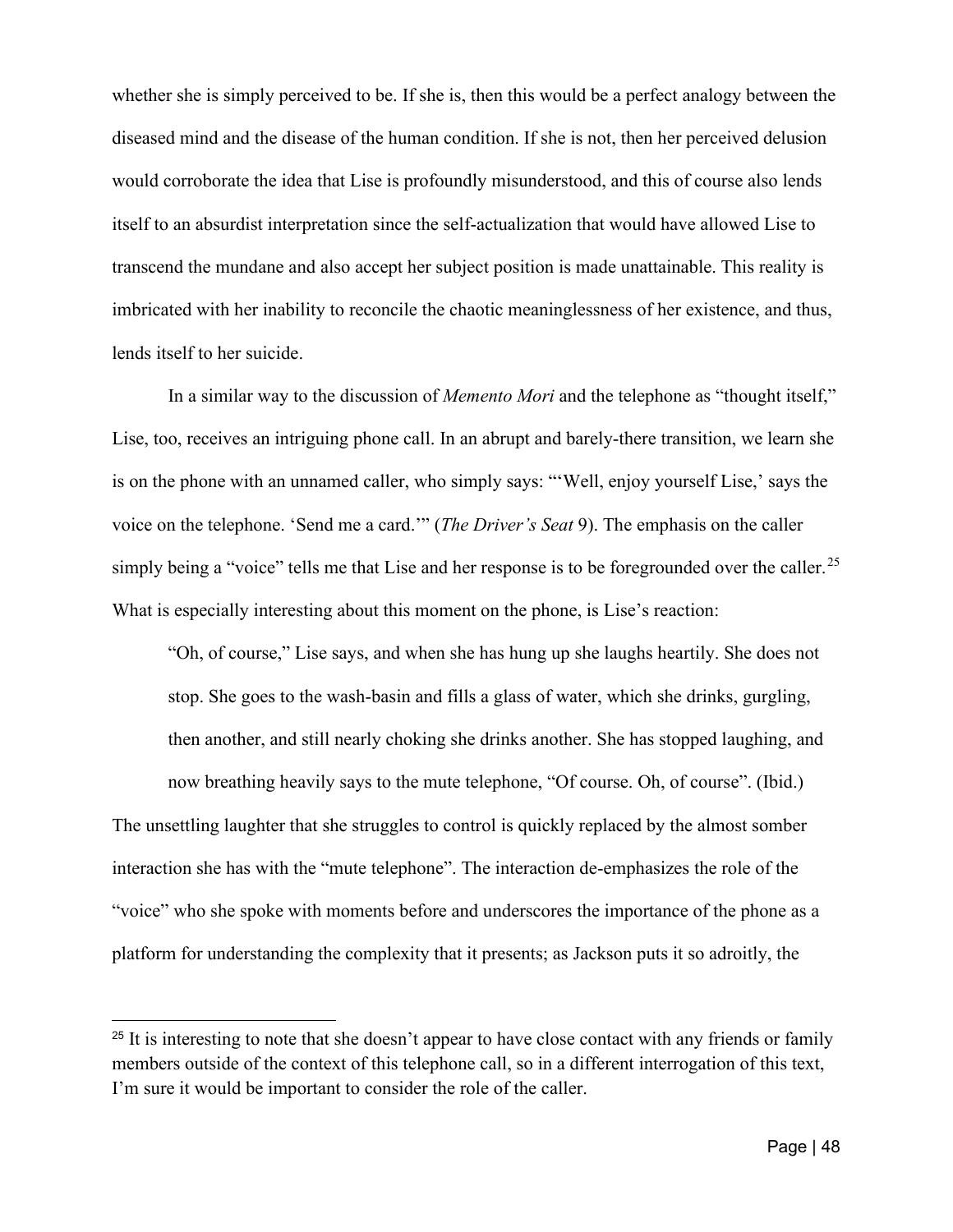telephone is reminiscent of a liminality that can only come from the relationship between *there* and *not there*, *closeness* and *distance*, and "*being*" and *"not being*" that the telephone enables (143). Liminality permits the reader to suspend disbelief and latch onto this spatial and metaphysical tension between, essentially, existence and non-existence, which is especially intriguing given the circumstance of Lise's trip. She will "enjoy" herself, in a sense (or at least, so it seems), and she won't be sending the caller a card, but the friction that the telephone represents, then, is a conduit for understanding Lise's trip as a liminal intermediary between life and death. The somber "oh, of course," that Lise delivers to the silent phone, in a way is a sad concession to the reality of her condition: she cannot exist within the confines of the absurd (woman's) condition.

### *Playing, Playfulness, and Humor*

The absurd in literature, just as in theatre, is a form that necessitates and  $-$  luckily  $$ enables humor. The various shapes that absurdism can take are each able to lend themselves to humor because, regardless of the genre, they arise from the same tradition, which is predicated on the essential meaninglessness of life, a notion that is simply too heavy to convey without ridiculous gesticulation and is equally too much to consume unless we embrace the levity therein. Arnold Hinchliffe writes, in his eminent text published in 1969, a more precise explanation for why we're able to laugh at the misfortune that absurdist texts entrust to us, knowing that we can handle it with equal levels of gravity. He says, "We find it very difficult to identify with characters in Absurd drama (thus can laugh at them): but where Brecht hoped to 'activate the audience's critical, intellectual attitude', Absurd drama speaks 'to a deeper level of the audience's mind'" (Hinchliffe 12). Through humor in the absurd, we are able to process the level of 'darkness' associated with death and dying while also acknowledging that we know nothing about what awaits us at the other side, resulting in the cocktail of emotions — a sort of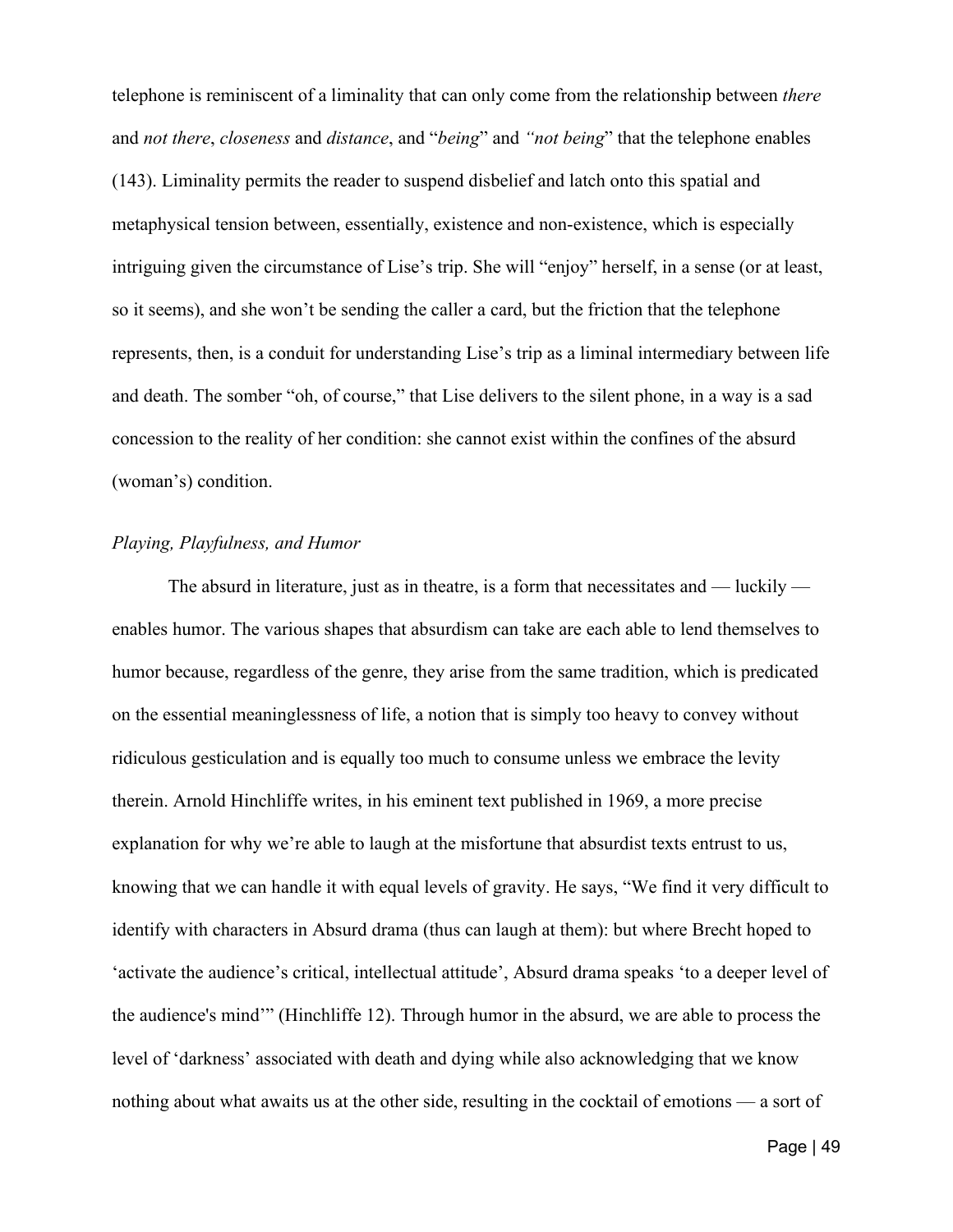combinatorial explosion — that allows us to welcome in whatever destabilizing forces absurdist perspectives have to offer.

Humor in a woman's absurd, however, takes on something far more complex and sophisticated than the male-centric equivalent. Most men find men and men's humor funny, and in my experience, they do not typically find women funny (or consequential at all) unless they are attracted to them, and when men laugh with women, their voices are often laced with artifice. Humor is a cultural institution, and like any institution, it is governed by hegemonic order and social and cultural capital, over which, cisgendered men have the monopoly. Woman's humor, as I see it, is a liberatory mechanism, one that is permitted by — and makes permissible — the disentanglement from men and their use of humor as just another tool of oppression. Once a woman can find humor that suits her and not that humor — that is usually executed at a subordinate class's expense — which she has previously been forced to awkwardly and gingerly navigate with attentiveness to the male ego, she can begin to see her own intrinsic worth, enjoy her own sense of self, supplemented nicely by her new-found appreciation for her own sense of humor. The role of humor in the Spark texts that this thesis takes on is dual: the first purpose is to liberate women characters from oppressive misogynistic structures, granting them agency over their own stories; the second is the more simplistic and pragmatic function of making the absurdity of the woman's condition much easier to take in. This discussion of Muriel Spark and the absurd demonstrates how Spark achieves this through mapping the throughline between subversion of reality promoting agency, the task of meaning-making in a meaningless existence, and liberating oneself and others from male-centric humor through writing and reading one's self into existence.[26](#page-55-0)

<sup>26</sup> For a definition of self-actualization, see Maslow's "Hierarchy of Needs". A couple of good contemporary texts to read for self-actualization through representation in literature is Yvonne Troll's *Writing Oneself into Existence: The Yellow Wallpaper and the Question of Female Self-*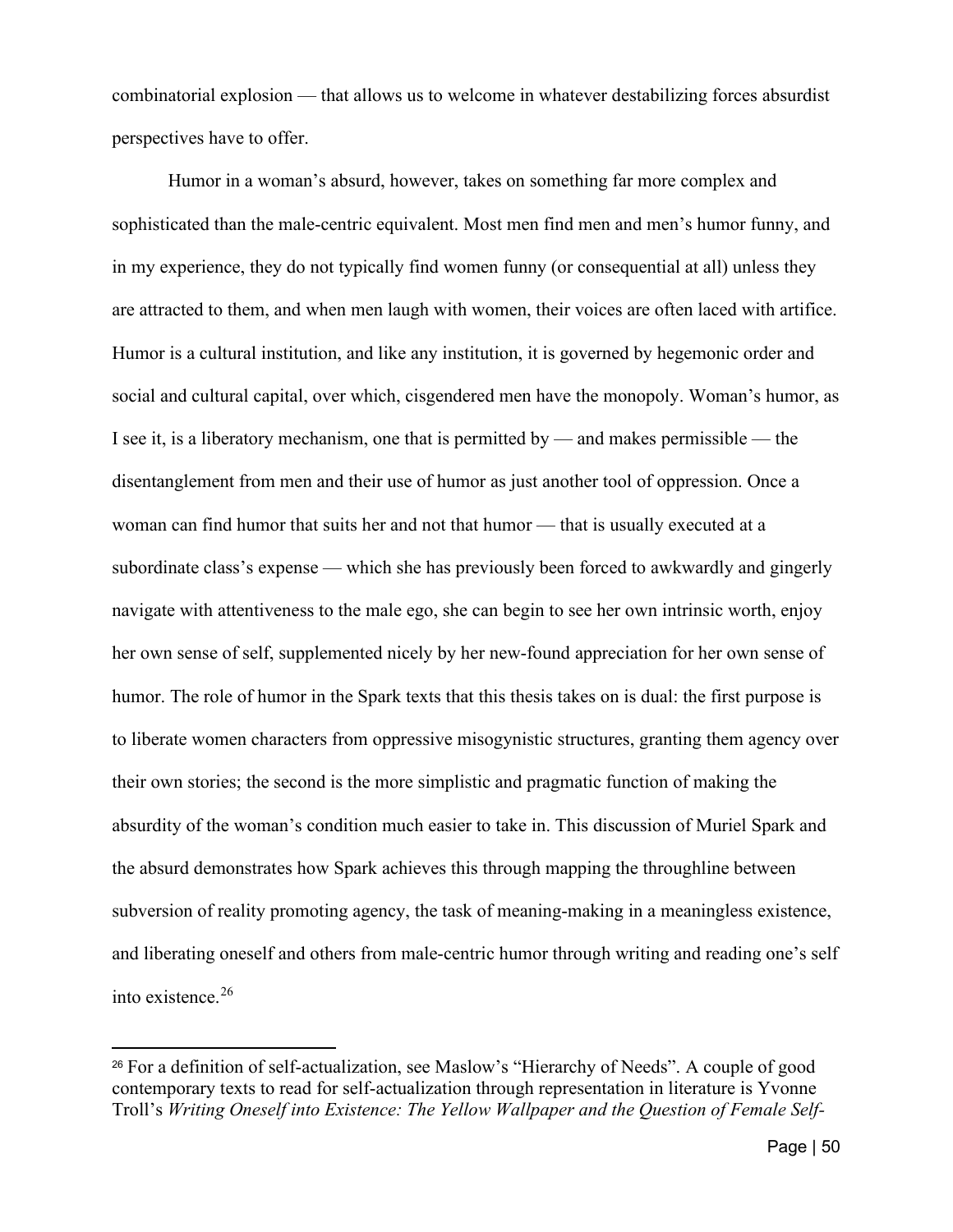Lise, Needle, and the whole cast of *Memento Mori* are redeemed by their humor; and Spark, too is redeemed by hers. One might wonder how someone can be writing something so dark, while giving rise to emotional confusion that leads to laughter — even if it is sometimes uncomfortable laughter — we can't help wondering, is she — are *we* — doing a bad thing by engaging with these warped stories? The answer, as always, is complicated, but I don't think so much so that we can't begin to consider it. Spark allows us to become one with the story, but deliberately leaves our protagonists at a distance, allowing us to furrow our brows in amusement or bemusement relative to what we are reading. She doesn't make room for questioning the story's reality, and thus forces us to integrate it into a new mental model that makes room for vast and scary concepts. Despite these texts being gruesome and often downright graphic, they serve a purpose of enlightening (and, of course, entertaining) the audience.

The opening of "The Portobello Road" provides some levity in a sense, while also setting the ominous and discordant tone that this text exudes: "One day in my young youth at high summer, lolling with my lovely companions upon a haystack, I found a needle" (*All the Stories* 8). The metaphor — if one can call it that — of the Needle in the haystack is unsubstantial and makes little impact on the story other than to juxtapose this lighthearted moment with the extremely vivid and awful way that Needle is killed at the end. Regardless, it is a quirky and unique means of storytelling, and because it does allude to the gruesome ending, it functions as a feature of absurdism with the link between the nonsensical plot point and the dark outcome. These two aspects are married by the humor that is contained in the analogy. The analogy, too, is congruent with the circularity that is so characteristic of absurdist texts: with Needle contained in the haystack at the end, not found for quite some time, the story circles back to the way that

<span id="page-55-0"></span>*Definition*, and "Toni Morrison's *Beloved,* Writing Oneself into Being" by Matias Corbett Garcez, which appears in ECHOES*: Reflections on Language and Literature* journal's 2014 edition.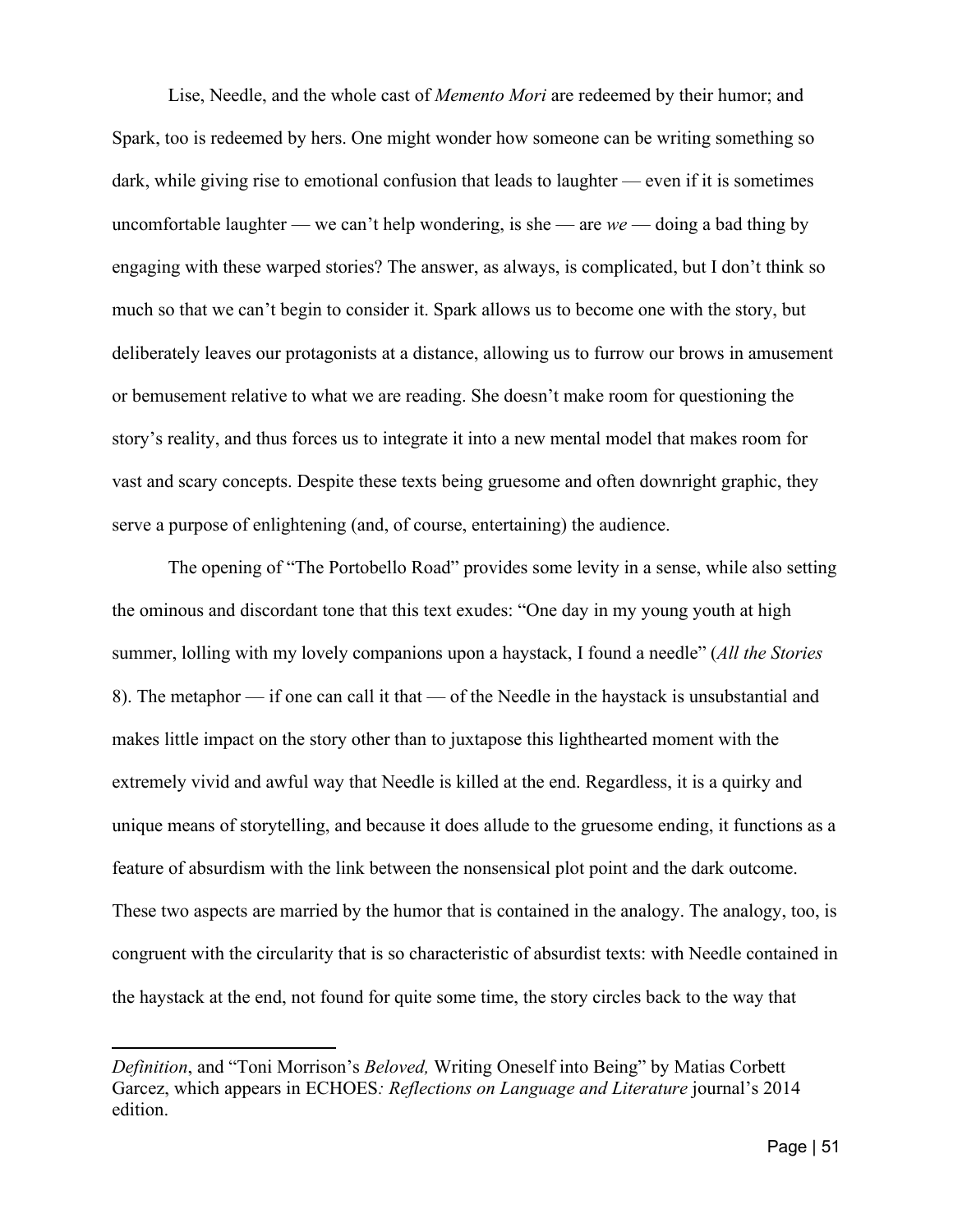Needle found the needle those years before, and that needle was probably in the haystack for a long time (given the rare odds of finding one that gives the saying its credence). Through this turn, we see Needle return to her youth in the days before life got complicated. It's interesting to think about the way this cycle models the narrative form. The story begins and ends with the same moment, with references to that moment captured in a photograph of when they were young and carefree, sitting on a haystack — notably with George behind the camera and not in the frame. In this light, the joke becomes melancholy, or maybe nostalgic. The joke models the narrative arc in the same way the Portobello Road does: it begins as something pleasant, funny even — before we knew Needle had been killed — and ends in a way that is still cast in a fond light, but it has evolved alongside Needle as the story progressed. What can we make of the dark humor here, then? At the elemental level, this short story uses complex narrative techniques with an extended metaphor that hangs heavily over the whole narrative, a metaphor that is mildly funny on the surface, and richly dark and complex when it is stripped back further. This metaphor, or joke, is the gel that holds this story together and makes it so unique. A sense of humor, even a quiet and subtly amusing one that is shrouded in a morbid exterior, is what makes Needle memorable. Her humor is deeply and intricately reactive to her murder — before which her character seemed to have very little depth<sup>[27](#page-56-0)</sup> — and often the execution of it is chilling. But she does evoke genuine laughter at times.

The feeling builds as the prose continues: "Already and privately for some years I had been guessing that I was set apart from the common run, but this of the needle attested the fact to my whole public: George, Kathleen and Skinny. I sucked my thumb, for when I had thrust my

<span id="page-56-0"></span><sup>27</sup> I think this is deliberate. First of all, our vantage point is from Needle in limbo, which she seems to enjoy far more than the life she had lived. Then, there may be the issue of distance from past self, fading or failing memories, or a generalized disinterest in the person she used to be, to name a few arguments in defense of living Needle.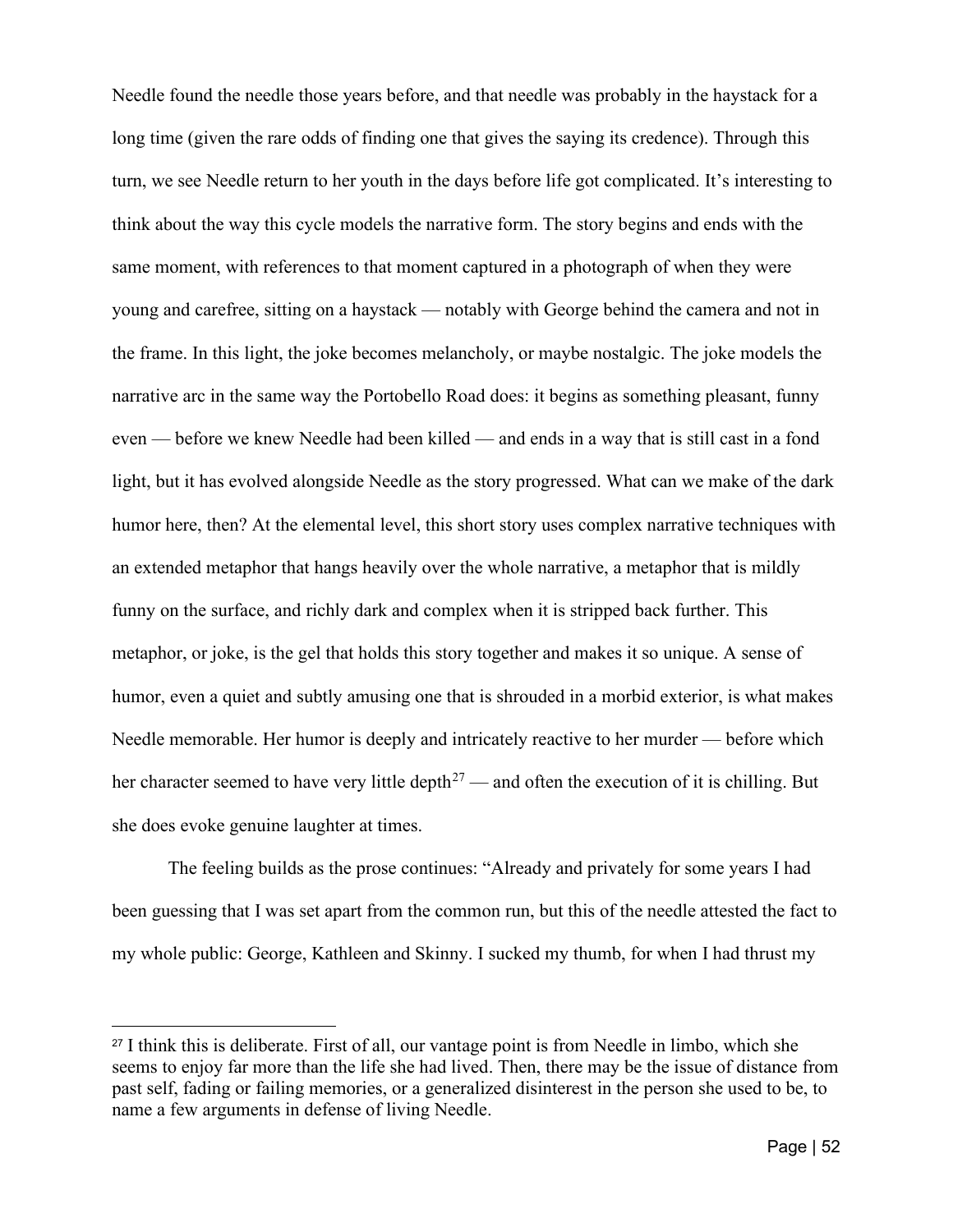idle hand deep into the hay, the thumb was where the needle had stuck" (Ibid.). The somewhat sober statement from Needle that she had been feeling "set apart from the common run" arouses a sense of graveness that the reader cannot quite pinpoint, and then coupled with the silly story about the needle in the haystack leaves us feeling dizzied; the two notions side-by-side create a discord that we still can't put our finger on. Carrying this emotional disorientation with us, it is only amplified when the scene goes on: "When everyone had recovered George said, 'She put in her thumb and pulled out a plum.' Then away we were into our merciless hacking-hecking laughter again."" (Ibid.). Given that this is a genuinely funny scene, albeit one we're slightly unsettled by, we largely overlook the discomfort that underpins the beginning of this story, which is set primarily by Spark's tone. The text's tone evinces an underlying discord that permits the reader to realize that this is not a happy story, while also depicting humor in the dry way she does.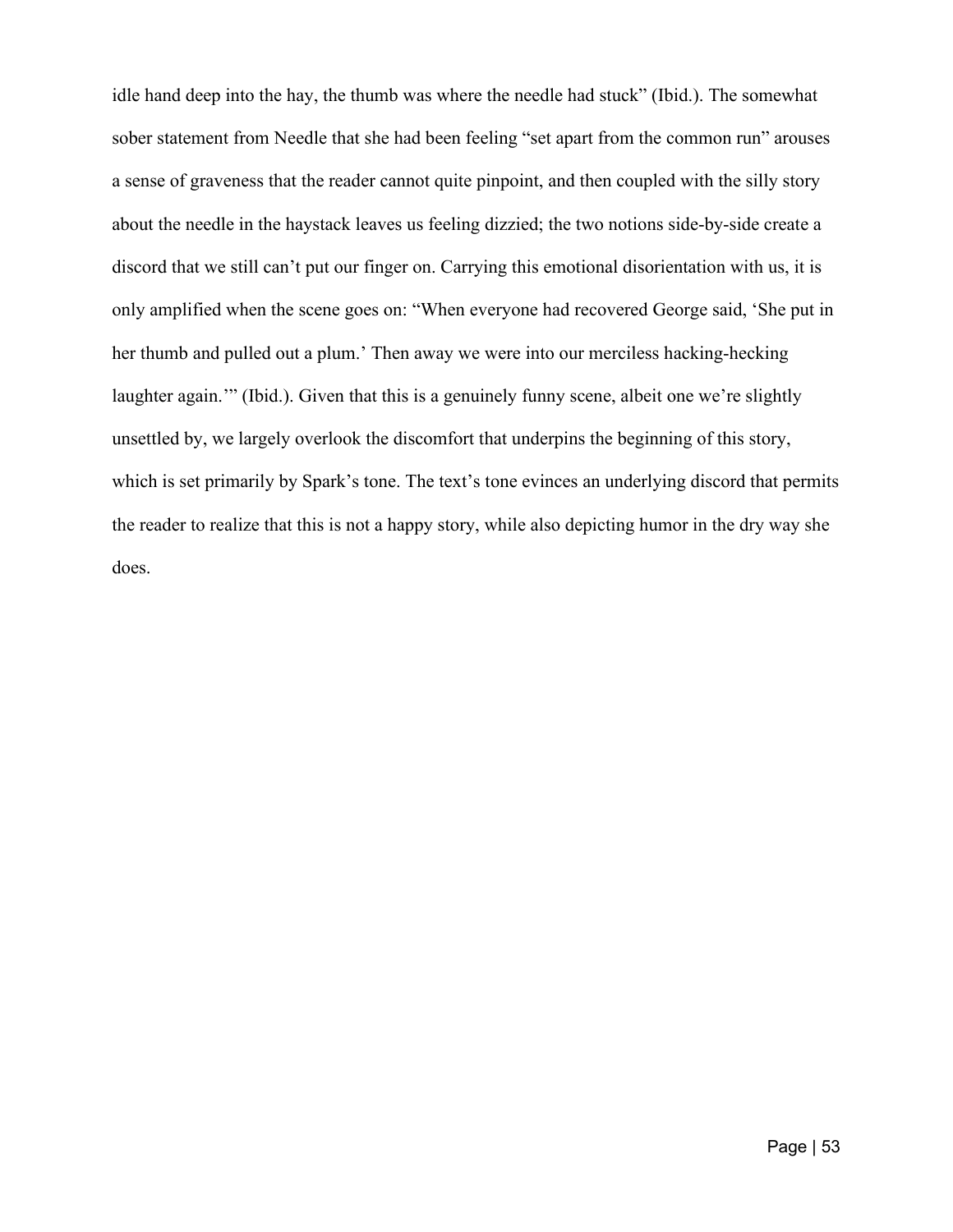<span id="page-58-0"></span>Part III: Towards a Woman's Absurd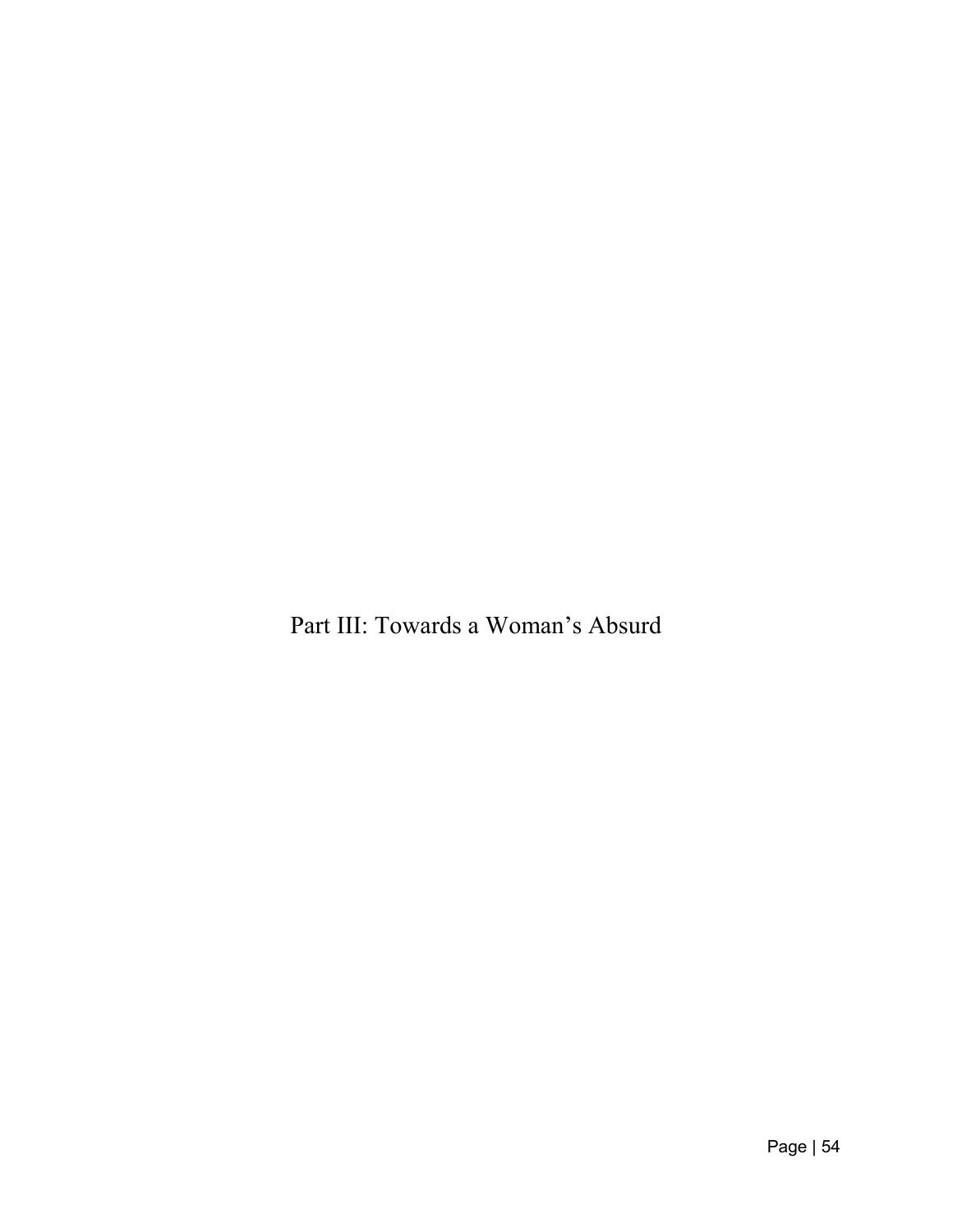### Conclusion

It has been postulated by a handful of scholars that, should we bring the absurd into the critical contemporary, a "*female* absurd" ought to be considered (Bennett 101). Celeste Derksen wrote of a "feminist absurd" wherein, in the same fashion as myself, she interrogates the "male exclusivity" of absurdism, both as philosophy and in literature (209). The precedent of male exclusivity is set, not through pondering, necessarily, inherently male problems, but instead through the unwavering commitment of male absurdists to presenting ostensibly universal issues. In these instances, maleness is always taken as a default and a given, and so, the content and context for the writing becomes inherently male-centric. One could argue that absurdism is a product of its time, but I find that incredibly reductive. Also in the way that I am attempting to fashion a woman's absurd, Derksen argues (of Margaret Hollingsworth) that her "drama draws from, and is illuminated by, consideration of absurdist technique, philosophy, and subject positions" and delineates how Hollingsworth highlights gender concerns to "[point] to the exclusion — or incomprehension — of gender as a controlling framework of meaning in the established tradition" (209). Women authors whose writing is in alignment with absurdism and who take gendered nuances into consideration should rightfully take up place within the vein of literature and be appreciated in the same ways as their male counterparts.

There is no issue with whether women writers are discussing inherently different problems than men. In fact, it is obvious that these authors and thinkers are occupied with the same problems and present them in their literature in similar ways. When considering absurdists' take on death and dying in general, for example, it quickly becomes clear that Spark's take on death is extremely similar to those of other absurdist writers. In the introduction to Kafka's *The Metamorphosis*, David Cronenberg refers frequently to aging and death as a convicting presence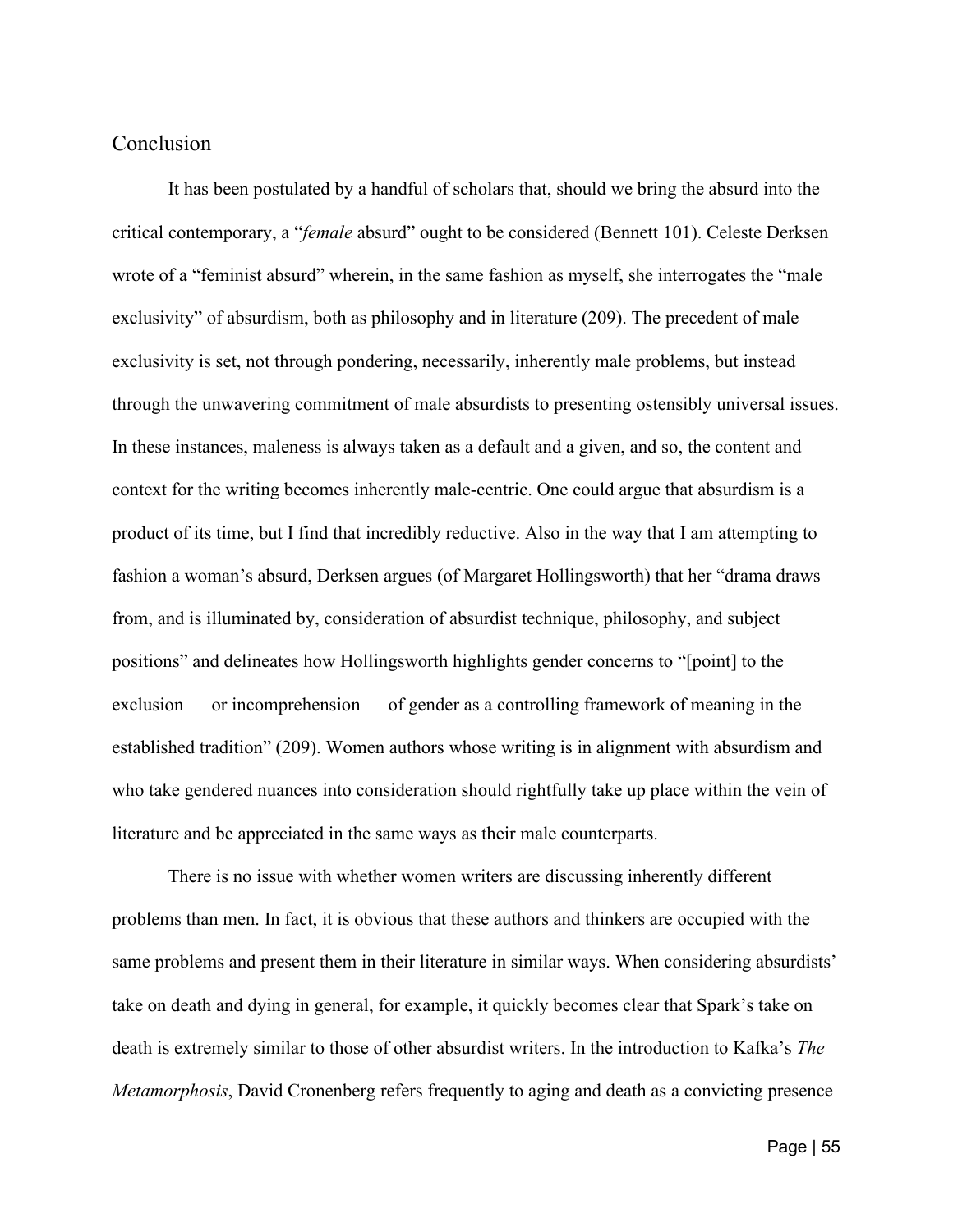in the modern classic. In one instance, he writes: "Is Gregor's transformation a death sentence or, in some way, a fatal diagnosis? Why does the beetle Gregor not survive? Is it his human brain, depressed and sad and melancholy, that betrays the insect's basic sturdiness?" (Kafka 11). He then goes on to talk about his own experience of aging and facing one's mortality, explaining that in some ways it happened overnight, although of course he had birthdays every year. He compares his experience to that of Gregor, citing that "The source of the transformation is the same . . . we both have awakened to a forced awareness of what we really are, and that awareness is profound and irreversible; in each case, the delusion soon proves to be a new, mandatory reality, and life does not continue as it did" (11). Following this "threshold moment,"<sup>[28](#page-60-0)</sup> wherein the subject is disillusioned by a major transition, death is invoked both as a metaphor and as a signifier for phenomena that we can't make sense of: those happenings which underscore how difficult it is to make meaning in a frighteningly at-odds world. There is a clear fixation with death that can be found in every absurd text I can think of, and it is ultimately tied to a reconciliation of one's existence in tandem with the struggle of living a life without meaning or intrinsic purpose.

As far as the texts explored in this thesis are concerned, the characters' relationships to death and dying can be conceptualized in much the same way as Gregor or Cronenberg — be it Lise, Needle, or, well, everyone in *Memento Mori* — in an absurd existence, suffering and desire are always at the fore and always competing for the subject's attention. One's attitude to death is not the issue: the issue is, instead one's attitude to living a meaningless existence. A person without purpose or ability to make meaning is the same thing as a person without direction, but

<span id="page-60-0"></span><sup>28</sup> Al DeCiccio, Director of the Mary G. Walsh Writing Center at Salem State University has developed this theory to depict the sensation that comes from a realization or revelation that is an instantaneous driving force of an irrevocable change in one's interior experience.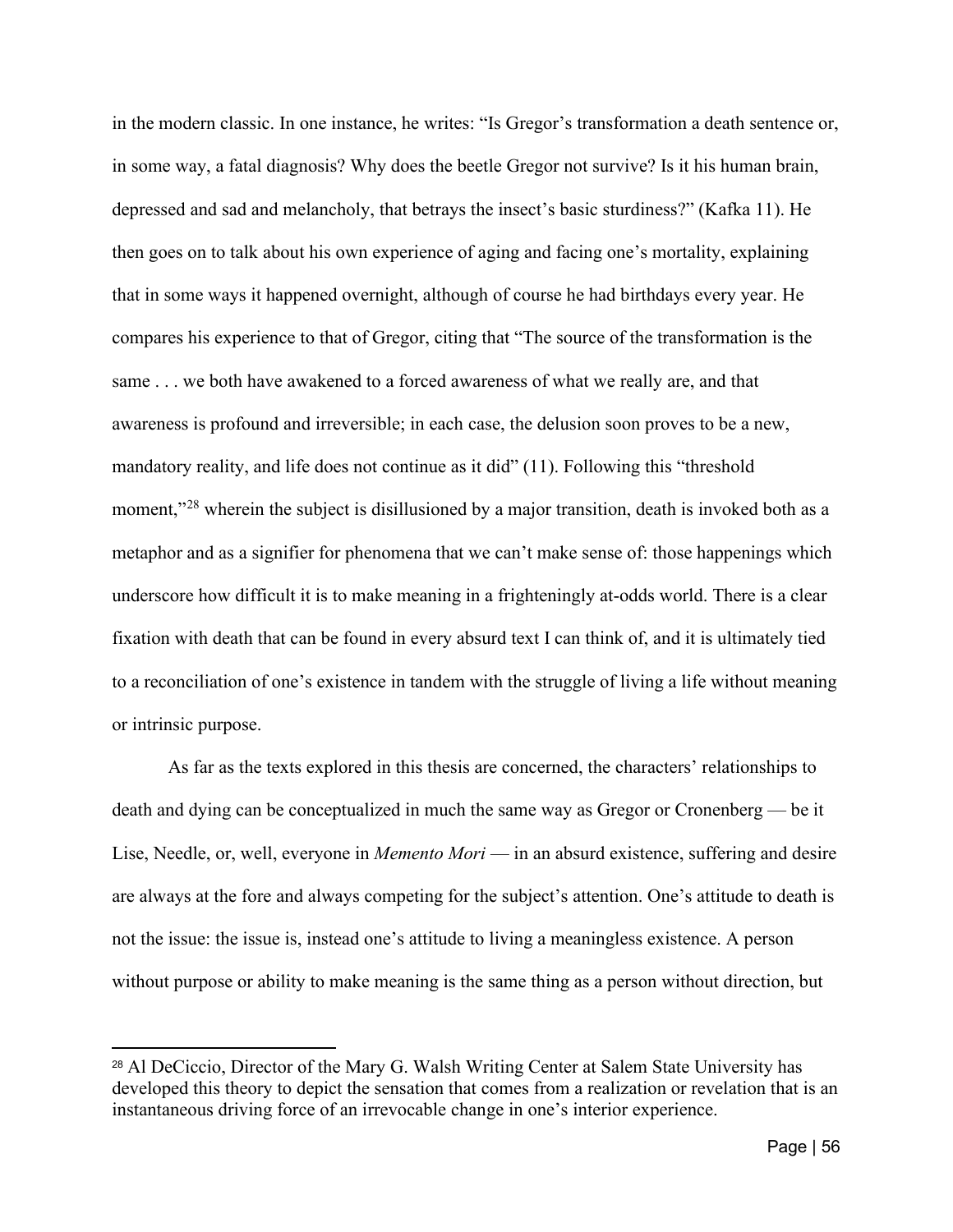*not* the same as a person without drive: meaninglessness, aimlessness, purposelessness, etc. do not have to denote stagnation. In lieu of a clear guiding principle (such as organized religion), one must learn to find joy and hope in their surroundings rather than a lofty sense of greater purpose.

Establishing the woman's absurd is a project of compassion, connection, and selfassertion. The woman's absurd, through representation of women's issues and through women writers bringing these texts into existence allows a solidarity and collective strength. The malecentric absurd is problematic because it focuses heavily on the nihilistic elements and does not strive to allow anyone to heal through this literature. This absurdist tradition simultaneously fails to acknowledge personhood by universalizing issues and generalizing their characters, and refuses to lean into the collectivity for solace, and instead stakes the claim that existence is a solitary experience devoid of healing or overcoming the absurdity of the human condition. Camus articulates this well in *The Myth of Sisyphus*, though I'm not sure he draws any conclusions. He says: "I can negate everything of that part of me that lives on vague nostalgias, except this desire for unity, this longing to solve, this need for clarity and cohesion" (51). While his longing and suffering are jarring and self-evident, his drive to continue in the face of this adversity is challenged. He writes on prevailing against the absurdity of the human condition through resistance, and I draw a lot of my theory from him, but his manifesto lacks momentum, primarily because it is so exclusionary and refuses to see the pain that even absurdist literature as an institution inflicts on those who are left out of the conversation. The woman's absurd, in some sense, is an inversion of the traditional, male-centric absurd since it argues for solidarity and collective strength in light of unsettling inquietude and acute interior suffering that is derivative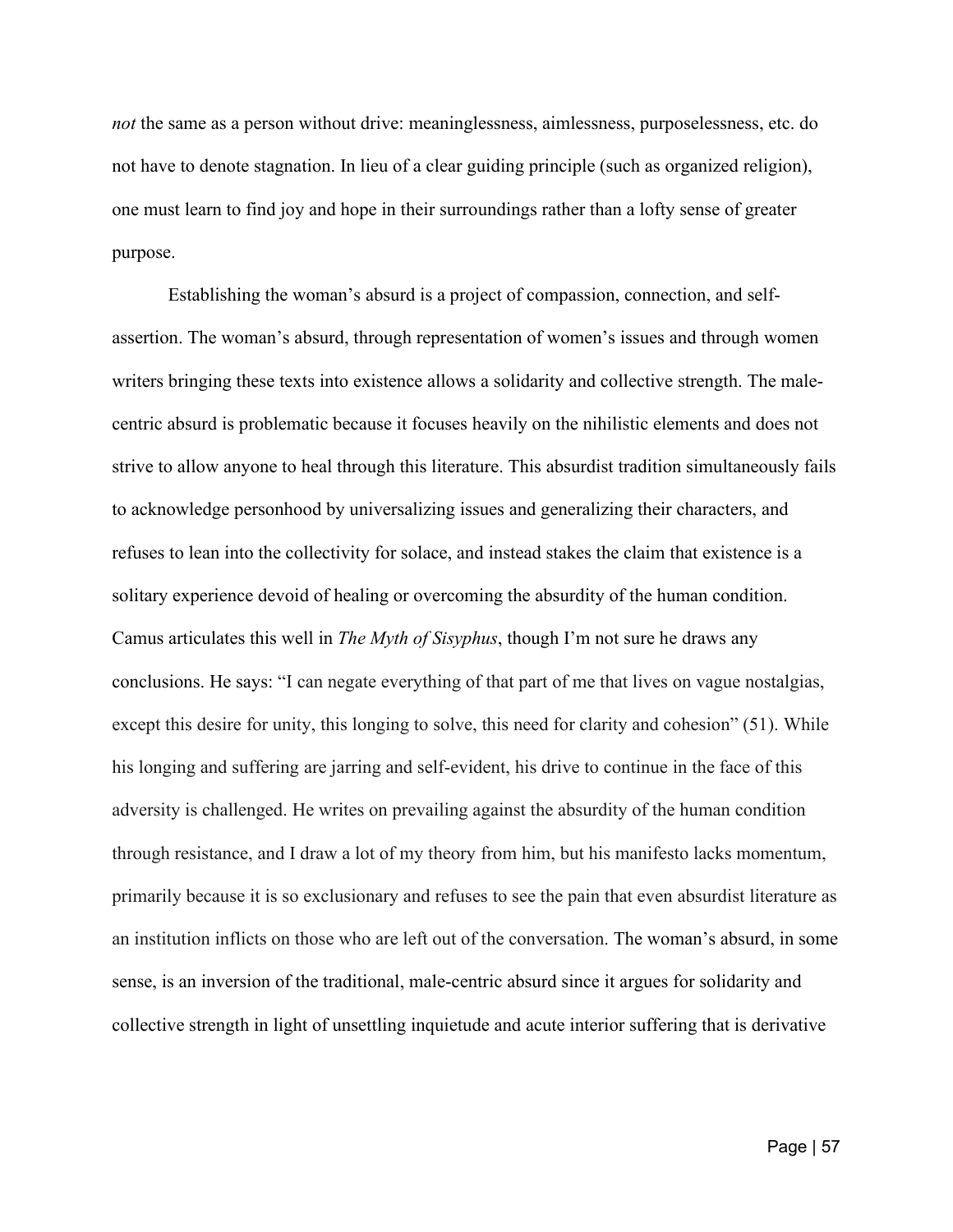of the absurdist's plight, rather than foregrounding the individualistic and institutionalized project of alienation that has been the male-centric, universalized absurd.

We are looking at Muriel Spark as a prototype for considering what a woman's absurd might look like. In imagining women characters with complex relationships to agency, Spark allows the reader to interpret a woman's absurd that makes sense of the world in terms of meaninglessness and living anyway. She is not, by any means, the definitive author for understanding a woman's absurd, but she does provide a viable way into some of these issues. It's important to note that this thesis does not claim Spark as a feminist. There is no evidence to suggest Spark existed in feminist spaces and the impression I get is that she found herself as liberated and of having agency without the need for a movement. Her texts deal with women's issues and may be interpreted as feminist by others, but as it stands, I do not feel comfortable ascribing the feminist label to Spark. That is not to say a feminist absurd should not exist. In fact, Celeste Derksen, as we've seen, sets a strong precedent for this in her 2002 paper of the same name. Should this subject be tackled again — especially given the increasing relevance of absurdist literature to this juncture in history — it must be through the lens of intersectional feminism.[29](#page-62-0)

<span id="page-62-0"></span><sup>29</sup> What this might look like entails texts taking poststructuralist theories as their baseline and using the likes of crip theory, critical race theory, and Marxist philosophy to critique and dissect the existing canon and reformulate the literary absurd into something that is pertinent to 21st Century readers.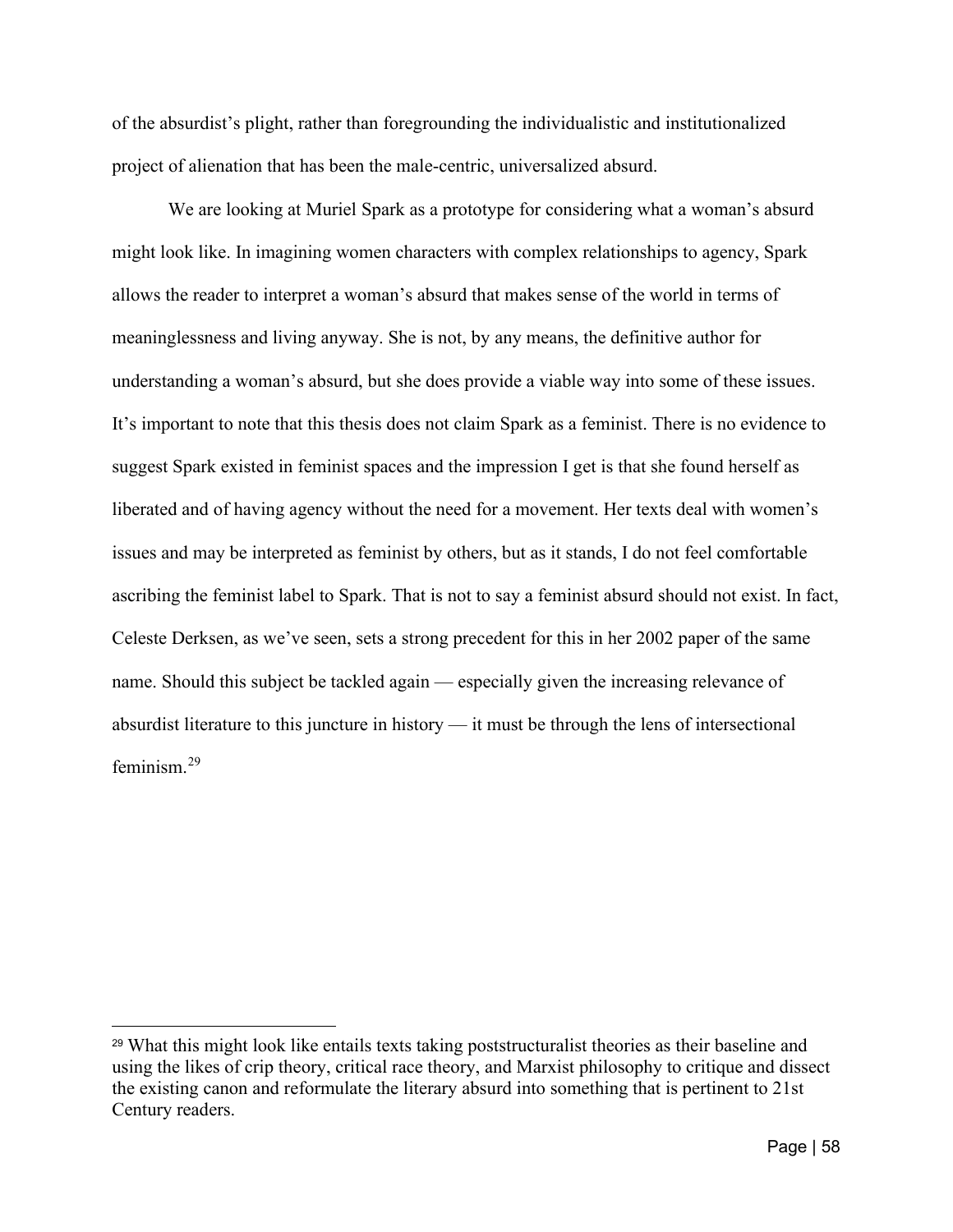### <span id="page-63-0"></span>Further Considerations

While this is an inconclusive and uncomprehensive study in Muriel Spark and an inquiry into the existence of a woman's absurd, it should be said that these claims are worth pursuing. The absurd in literature is incredibly potent at this stage in history when we are nearing the end of a global pandemic and, at the same time, seem to be entering into a new war period. What's more, with greater attentiveness to women's issues and women's voices in recent years, it's important to understand the ever-burgeoning relevance of not only the absurdity of existence, but also the absurdity of existing in a body that is put to war every single day (namely, bodies of those who are not the default in a largely white and cisheteronormative domain), all within a world that is crumbling. There seems to be a trend of resurgence in absurdist literature, or I should say, a neo-absurdist literature. I think of contemporary texts such as *Cloud Cuckoo Land* by Anthony Doerr and *The Starless Sea* by Erin Morgenstern; these, too, are genre-blending the exist somewhere between epic fairytale and absurd commentary, and certainly fall into the category of the absurd per the parameters this thesis has established.

I want to address absurdist literature's role in all of this, as I alluded to in the beginning. Literature serves a purpose more than merely entertaining, although it certainly does that too. It fulfills a unique position in our world of opening us up to other worlds — to other people. We get insight into the minds of others while also being able to interact with their thoughts (as far as they are articulated on paper, anyway) and reformulating our worldview having gained something from each reading experience, the good and the bad. Absurdist literature, then, is in my view the grandest attempt at challenging the preexisting notions of the human condition that has ever been made. It is about, as Ian Rankin said of Spark in his essay of the same name, "Surface and Structure". The structure of the absurdist mode is complex and layered. The genius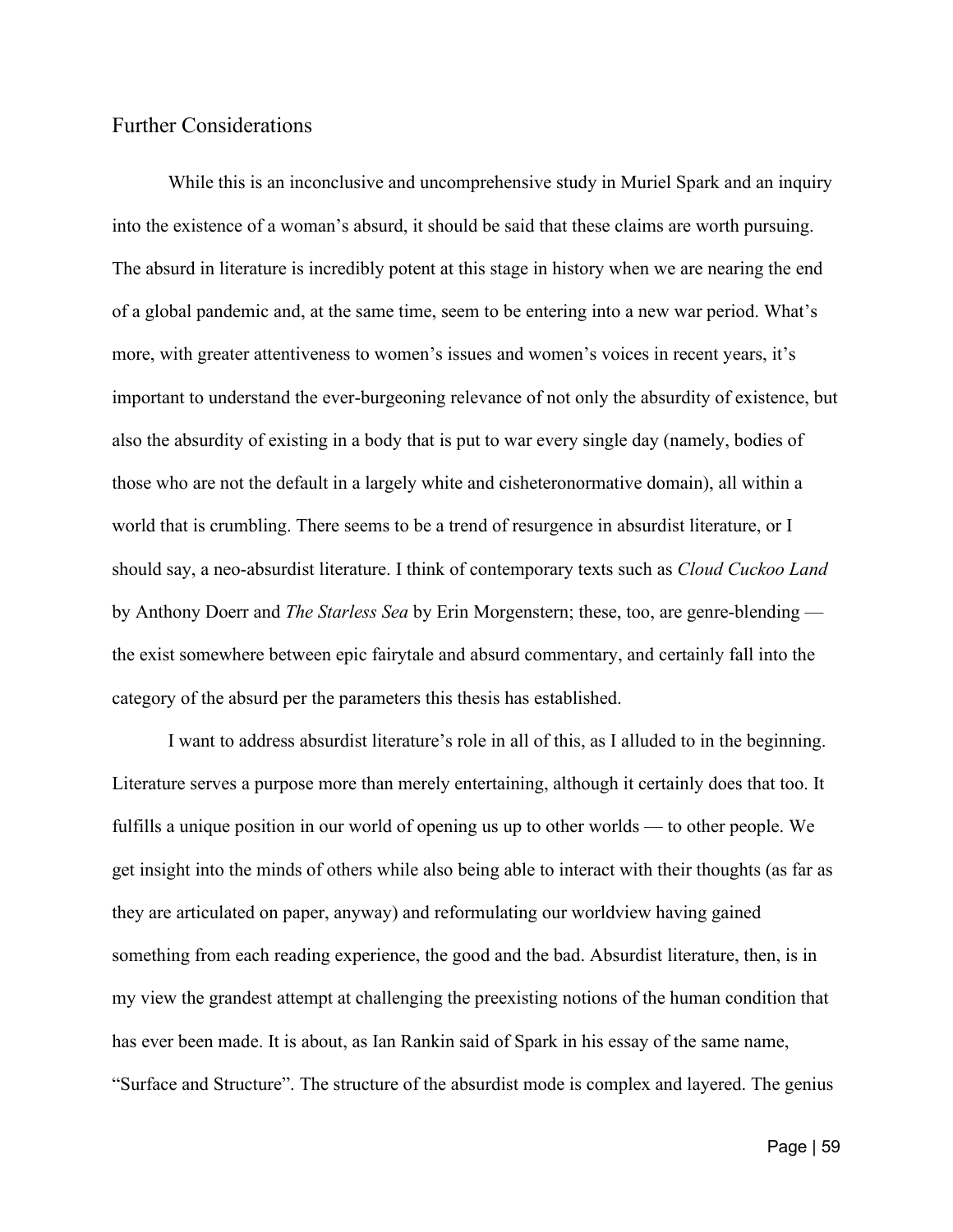is in the surface-level — it usually doesn't involve an intricate plot. It navigates an uncomplicated basic plot with deviations and unexpected outcomes or endings that shock, surprise, or otherwise evoke strong emotion.

Spark does this well. While *The Driver's Seat* may represent an anomaly here in terms of complicated plot, *Memento Mori*'s basic premise is clear and fairly mundane, with an ending that makes for an unsettling reread. Similarly, "The Portobello Road" simply follows a group of friends as they grow up and apart, it isn't until one reads the ending that the tone of the text reads in a very different light. This can be said for *The Driver's Seat*, too. Although its plot is more involved, we aren't quite sure throughout what is happening, or necessarily what the outcome will be, and when the ending comes — even if we are somewhat expecting it — we are disturbed all the same. Spark has an excellent way of writing to unsettle, to destabilize, and to force us to question. This is at the crux of what the absurd does; literature of the absurd is working to construct a world which looks not entirely untoward on the surface, but that becomes sinister when one looks for too long. We can say that this mirrors the world in which we live, to an extent. Perhaps this is why the absurd is so unsettling, it holds up a looking glass to us and says, 'this is you. us. our world. what we have done'.

If we are to adhere to the consensus that Soren Kierkengaard's *Fear and Trembling* or Descartes, even, is responsible for the onset of the absurd, one might reasonably want to infer religion as a solution. If we think of religion more broadly, in the way Merriam-Webster calls it "a cause, principle, or system of beliefs held to with ardor and faith," then we can begin to see a solution that entails seeing our world through new eyes, as literature intends. One where we are ardent and faithful to the cause of creating a better world, and believing in a better world, as Camus might suggest.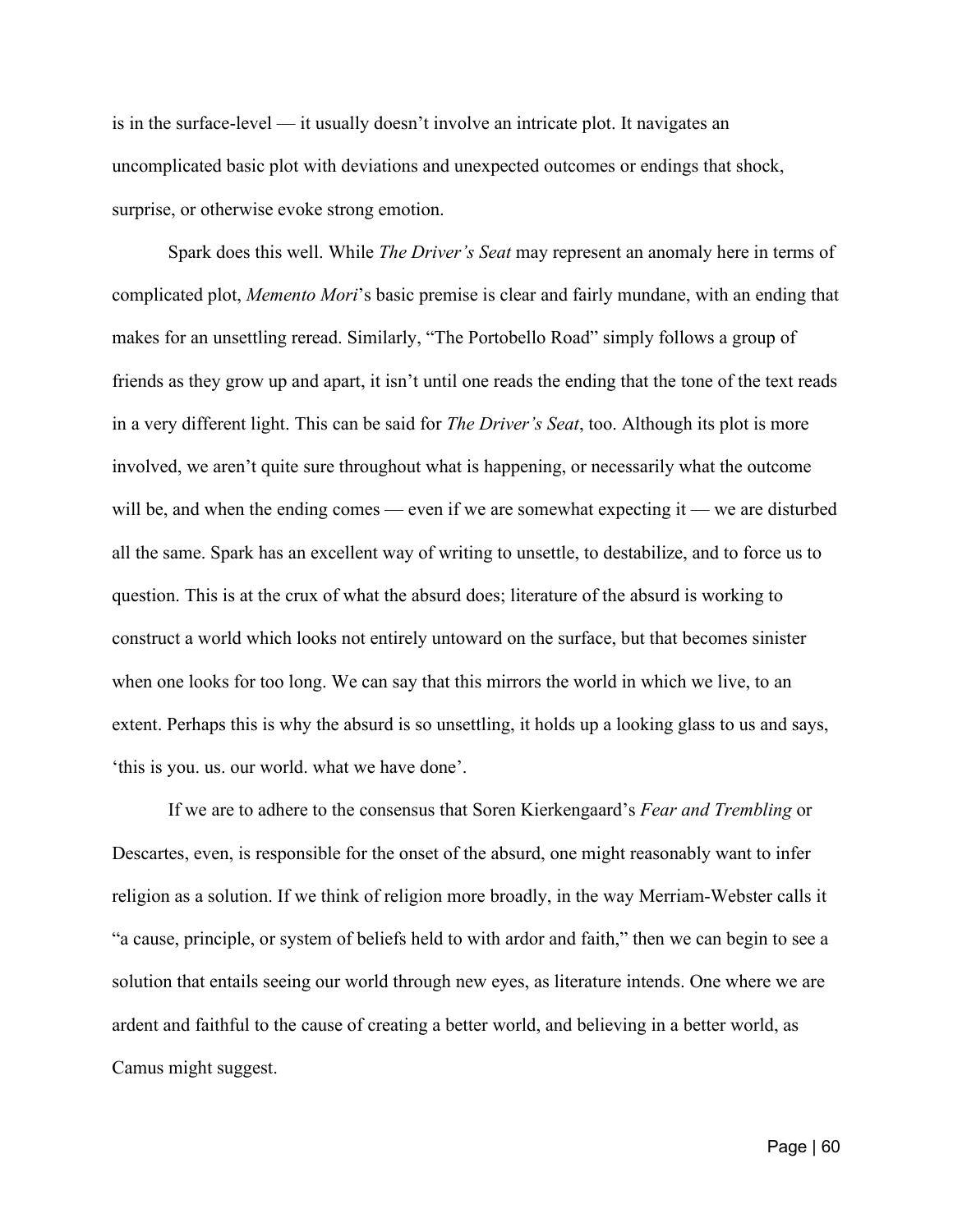There are many questions to be raised at the eventualities this thesis brings us to. However, the one I am most concerned about is that of race and the absurd, a racialized absurd, a marginalized absurd. It is clear that the absurd is not the same for every *body*, and indeed, it shouldn't be — for how can a white man understand the world through the same lens as a Black or Indigenous woman? How can a straight white woman see through the eyes of a queer and disenfranchised Black person? It doesn't work. If this had been a book, rest assured that the question of race would fill the second half. Scholarship, I suspect, will proliferate around questions of the absurd as time passes, as the coming era more and more takes the shape of those past, and it is my sincere hope and genuine belief that the absurd is beginning to present itself in a new light. One of railing against the preexisting conditions that have been set for us, of fulfilling one's desires, and of holding the "essential meaningless of life" up to a magnifying glass, and wondering: *is this all there really is?* and *can we make more of life?* I think we can.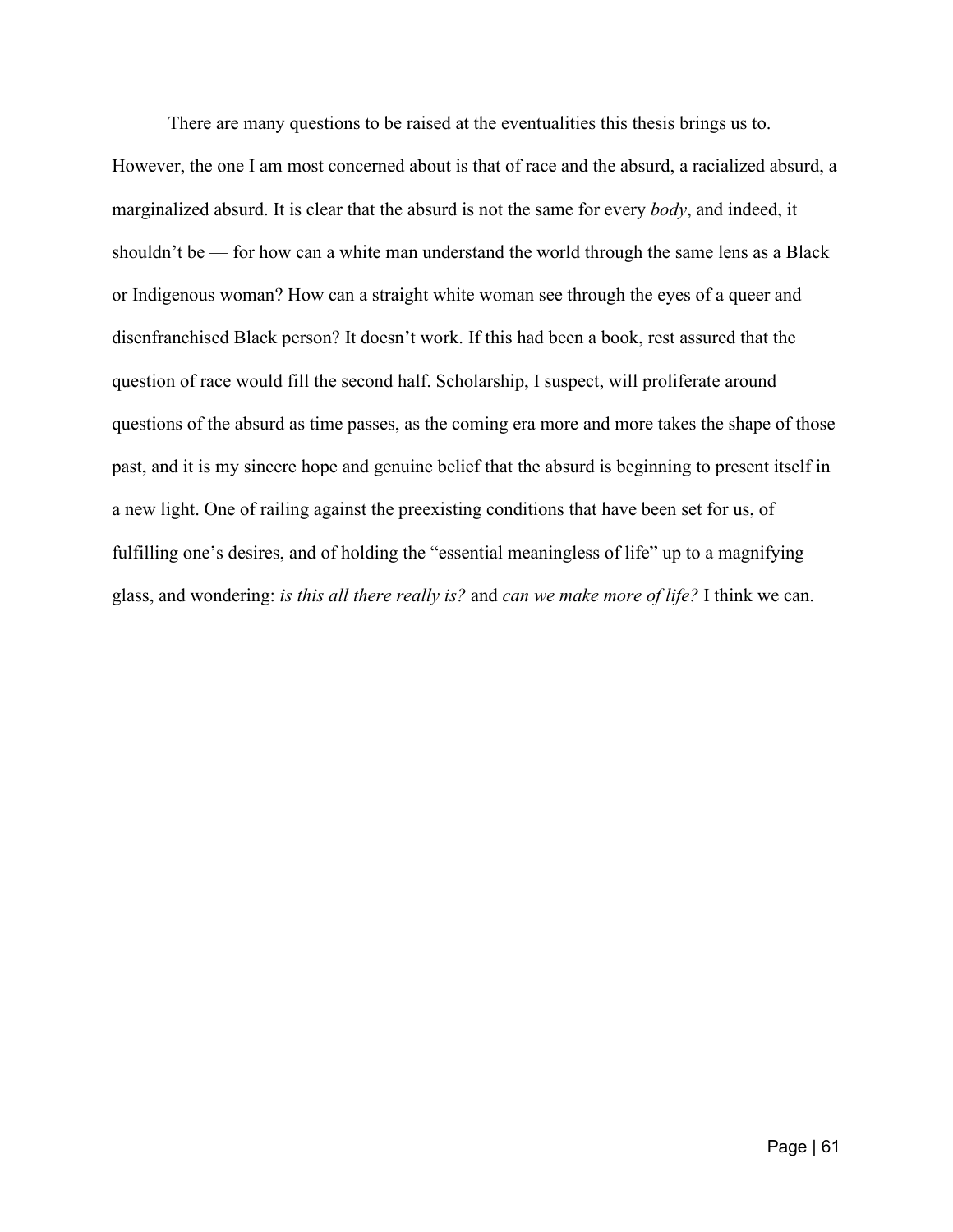"A Fantastic 'Cloud Cuckoo Land.'" *Sun Valley Magazine*, [https://sunvalleymag.com/articles/a](https://sunvalleymag.com/articles/a-fantastic-cloud-cuckoo-land/)[fantastic-cloud-cuckoo-land/.](https://sunvalleymag.com/articles/a-fantastic-cloud-cuckoo-land/) Accessed 7 Apr. 2022.

Apostolou, Fotini E. *Seduction and Death in Muriel Spark's Fiction:* Praeger, 2001.

- Bailey, James. "'Drama[s] of Exact Observation': Spark and the Nouveau Roman." *Muriel Spark's Early Fiction*, Edinburgh University Press, 2021, pp. 103–41, [http://www.jstor.org.ezp](http://www.jstor.org.ezp-prod1.hul.harvard.edu/stable/10.3366/j.ctv1hm8hjt.7)[prod1.hul.harvard.edu/stable/10.3366/j.ctv1hm8hjt.7.](http://www.jstor.org.ezp-prod1.hul.harvard.edu/stable/10.3366/j.ctv1hm8hjt.7) JSTOR.
- Baker, Timothy C. "Fear and Pity, Pity and Fear: Rereading Muriel Spark's The Driver's Seat in the Age of #MeToo." *FRAME*, vol. 32, no. 2, 2019, pp. 49–64.

Beckett, Samuel. *Endgame and ACT Without Words*. Trade Paperback, Grove Press, 1994.

- Bennett, Alice. "Anticipated Returns: Purgatory, Exchange and Narrative after Life." *Oxford Literary Review*, vol. 31, no. 1, July 2009, pp. 33–48. *DOI.org (Crossref)*, [https://doi.org/10.3366/E0305149809000406.](https://doi.org/10.3366/E0305149809000406)
- Bennett, Michael Y. *Reassessing the Theatre of the Absurd: Camus, Beckett, Ionesco, Genet, and Pinter*. Springer, 2011.
- —-. *The Cambridge Introduction to Theatre and Literature of the Absurd*. Cambridge University Press, 2015.
- Beveridge, Allan. "'We Are All a Little Mad in One or Other Particular'. The Presentation of Madness in the Novels of Muriel Spark." *History of Psychiatry*, vol. 27, no. 2, June 2016, pp.

153–71. *DOI.org (Crossref)*, [https://doi.org/10.1177/0957154X16630478.](https://doi.org/10.1177/0957154X16630478)

Bourdieu, Pierre. "Social Space and Symbolic Power." *Sociological Theory*, vol. 7, no. 1, 1989, pp. 14–25. *JSTOR*, [https://doi.org/10.2307/202060.](https://doi.org/10.2307/202060)

Camus, Albert. *The Myth of Sisyphus*. Translation edition, Knopf Doubleday Publishing Group, 2018.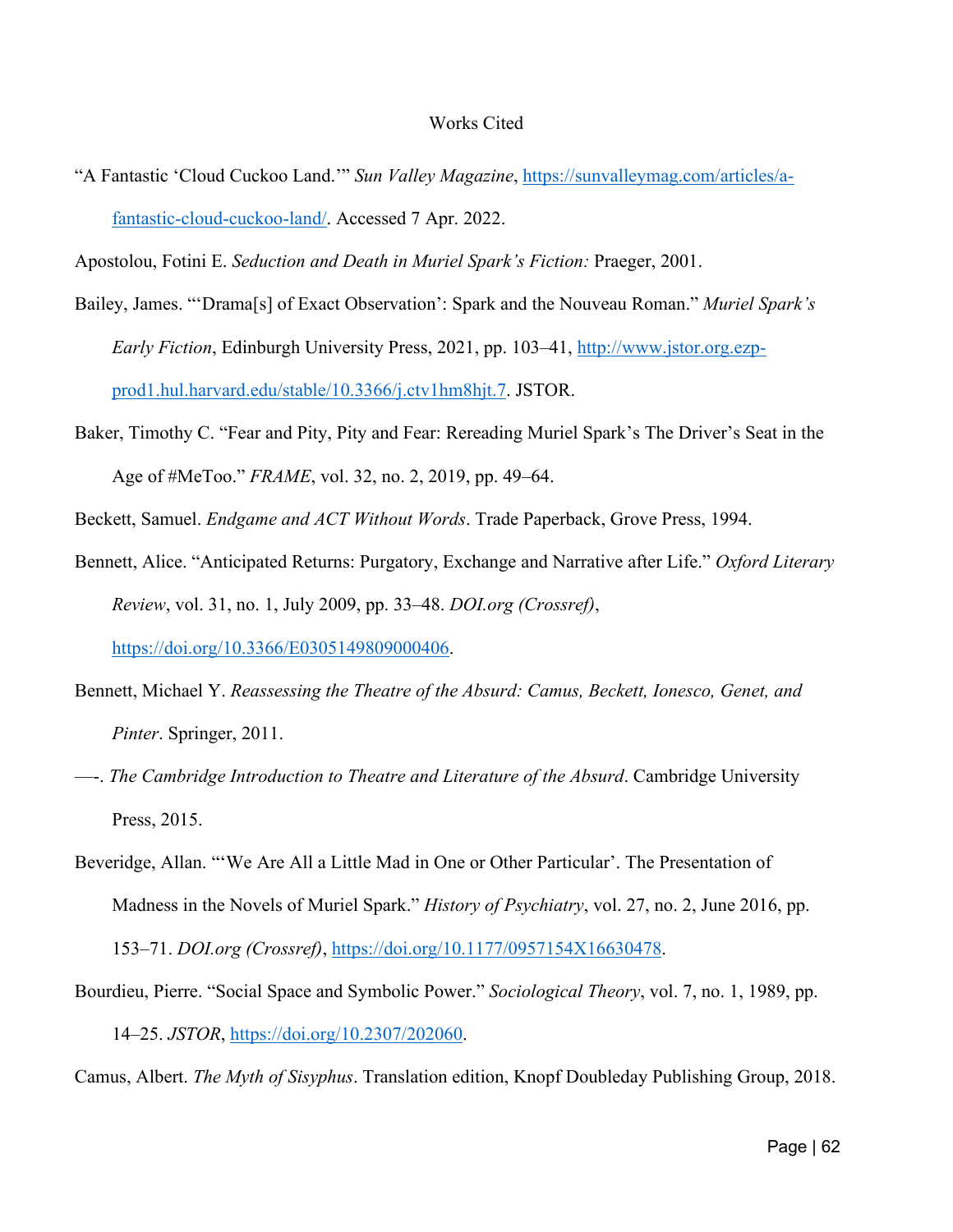—-. *The Rebel: An Essay on Man in Revolt*. 1st Vintage International ed, Vintage Books, 1991.

Cheyette, Bryan. *Diasporas of the Mind: Jewish and Postcolonial Writing and the Nightmare of* 

*History*. Yale University Press, 2013. *JSTOR*, [https://www.jstor.org/stable/j.ctt5vm4d5.](https://www.jstor.org/stable/j.ctt5vm4d5)

Cornwell, Neil. *The Absurd in Literature*. Annotated edition, Manchester University Press, 2006.

- Derksen, Celeste. "A Feminist Absurd: Margaret Hollingsworth's *The House That Jack Built*." *Modern Drama*, vol. 45, no. 2, May 2002, pp. 209–30. *DOI.org (Crossref)*, [https://doi.org/10.3138/md.45.2.209.](https://doi.org/10.3138/md.45.2.209)
- Derrida, Jacques. *H.C. For Life, That Is to Say. . .* Translated by Laurent Milesi, Stanford University Press, 2006.
- Esslin, Martin. "The Theatre of the Absurd." *The Tulane Drama Review*, vol. 4, no. 4, 1960, pp. 3–15. —-. *The Theatre of the Absurd*. Revised and Enlarged, Penguin, 1969..
- England, Suzanne E., and Martha D. Rust. "Sweet Old Things: Moral Complexities in Old Age in Muriel Spark's Memento Mori." *Journal of Aging Studies*, vol. 33, Apr. 2015, pp. 76–85. *DOI.org (Crossref)*, [https://doi.org/10.1016/j.jaging.2015.03.004.](https://doi.org/10.1016/j.jaging.2015.03.004)
- Gardner, Michael, and Willy Maley, editors. *Edinburgh Companion to Muriel Spark*. Edinburgh University Press, 2010.
- Gavins, Joanna. "The Literary Absurd." *The Routledge Companion to Experimental Literature*, edited by Joe Bray et al., Routledge, 2014, pp. 62–73.
- Gallagher, Shaun. "Philosophical Conceptions of the Self: Implications for Cognitive Science." *Trends in Cognitive Sciences*, vol. 4, no. 1, Jan. 2000, pp. 14–21. *ScienceDirect*, [https://doi.org/10.1016/S1364-6613\(99\)01417-5.](https://doi.org/10.1016/S1364-6613(99)01417-5)

Hinchliffe, Arnold P. *The Absurd*. Methuen, 1969.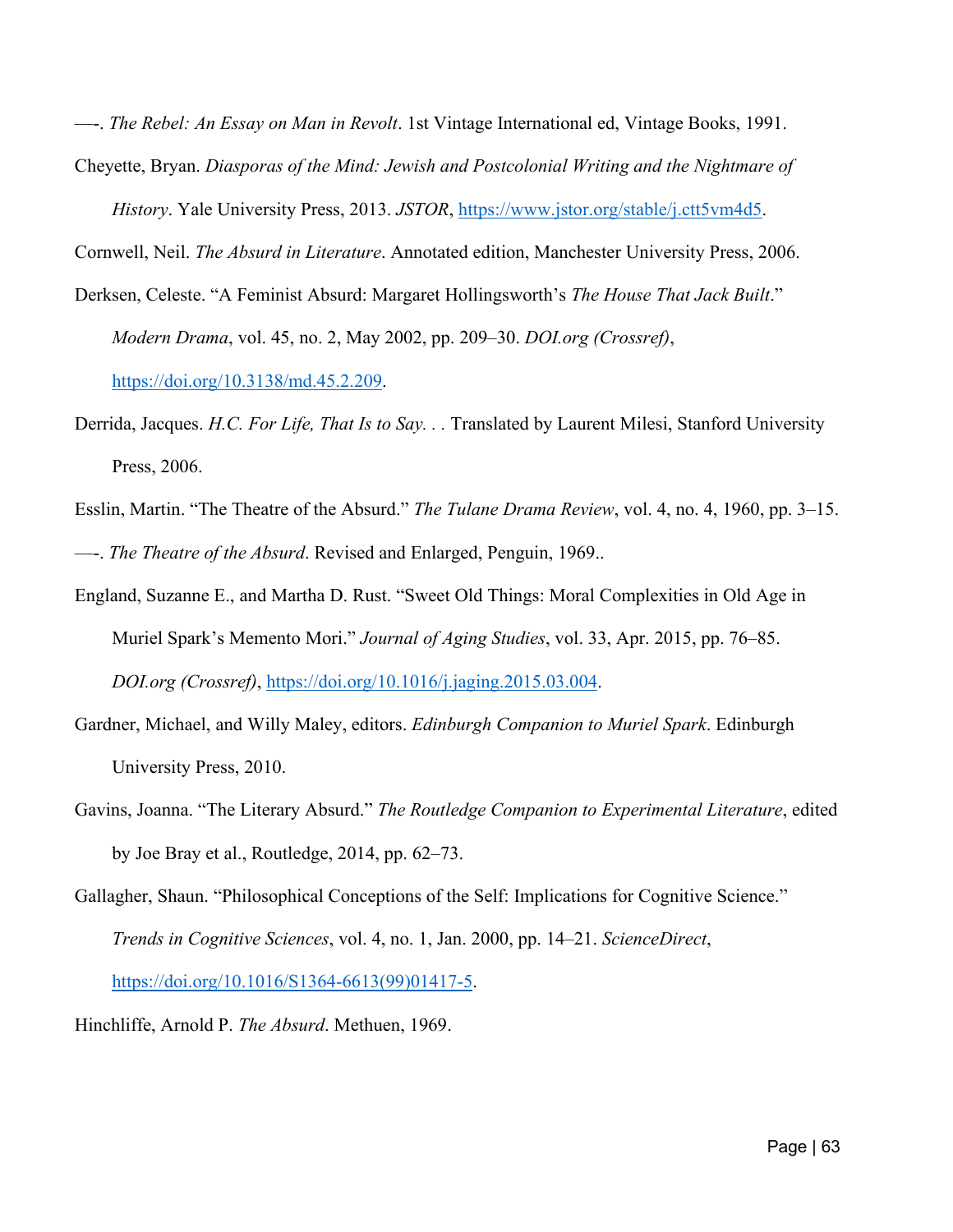- Jackson, Sarah. "Derrida on the Line." *Derrida Today*, vol. 10, no. 2, Nov. 2017, pp. 142–59. *DOI.org (Crossref)*, [https://doi.org/10.3366/drt.2017.0153.](https://doi.org/10.3366/drt.2017.0153)
- Kafka, Franz, and David Cronenberg. *The Metamorphosis: A New Translation by Susan Bernofsky*.

Translated by Susan Bernofsky, First Edition, W. W. Norton & Company, 2014.

- McQuillan, Martin. *Theorising Muriel Spark*. Palgrave Macmillan, 2001. *DOI.org (Crossref)*, [https://doi.org/10.1057/9780230504264.](https://doi.org/10.1057/9780230504264)
- "Muriel Spark: An Interview About Interviews." *Tobylitt*, 27 Jan. 2015, [https://tobylitt.wordpress.com/2015/01/27/muriel-spark-an-interview-about-interviews/.](https://tobylitt.wordpress.com/2015/01/27/muriel-spark-an-interview-about-interviews/)
- Prenowitz, Eric. "Crossing Lines: Jacques Derrida and Hélène Cixous on the Phone." *Wayne State University Press*, vol. 30, no. 1/2, 2022, pp. 123–56.
- Rankin, Ian. *Surface and Structure: Reading Muriel Spark's "The Driver's Seat."* 2022, pp. 146–55. Sherman, David. *Camus*. Wiley-Blackwell, 2009.
- Somerville, Siobhan B., editor. *The Cambridge Companion to Queer Studies*. Cambridge University Press, 2020. *Cambridge University Press*, [https://doi.org/10.1017/9781108699396.](https://doi.org/10.1017/9781108699396)

Spark, Muriel. *All the Stories of Muriel Spark*. New Directions, 2001.

- —-. *Curriculum Vitae: A Volume of Autobiography*. Reprint edition, New Directions, 2011.
- —-. *Memento Mori*. Reprint edition, New Directions, 2014.
- —-. *The Driver's Seat*. New Directions, 2014.
- —-. *The Golden Fleece: Essays*. Edited by Penelope Jardine, Carcanet Press, 2014.
- Strachan, Zoe. "Muriel Spark." *Dangerous Women Project*, 31 July 2016,

[https://dangerouswomenproject.org/2016/07/31/muriel-spark/.](https://dangerouswomenproject.org/2016/07/31/muriel-spark/)

"The Driver's Seat." *The New Yorker*, May 1970. *www.newyorker.com*,

[http://www.newyorker.com/magazine/1970/05/16/the-drivers-seat.](http://www.newyorker.com/magazine/1970/05/16/the-drivers-seat)